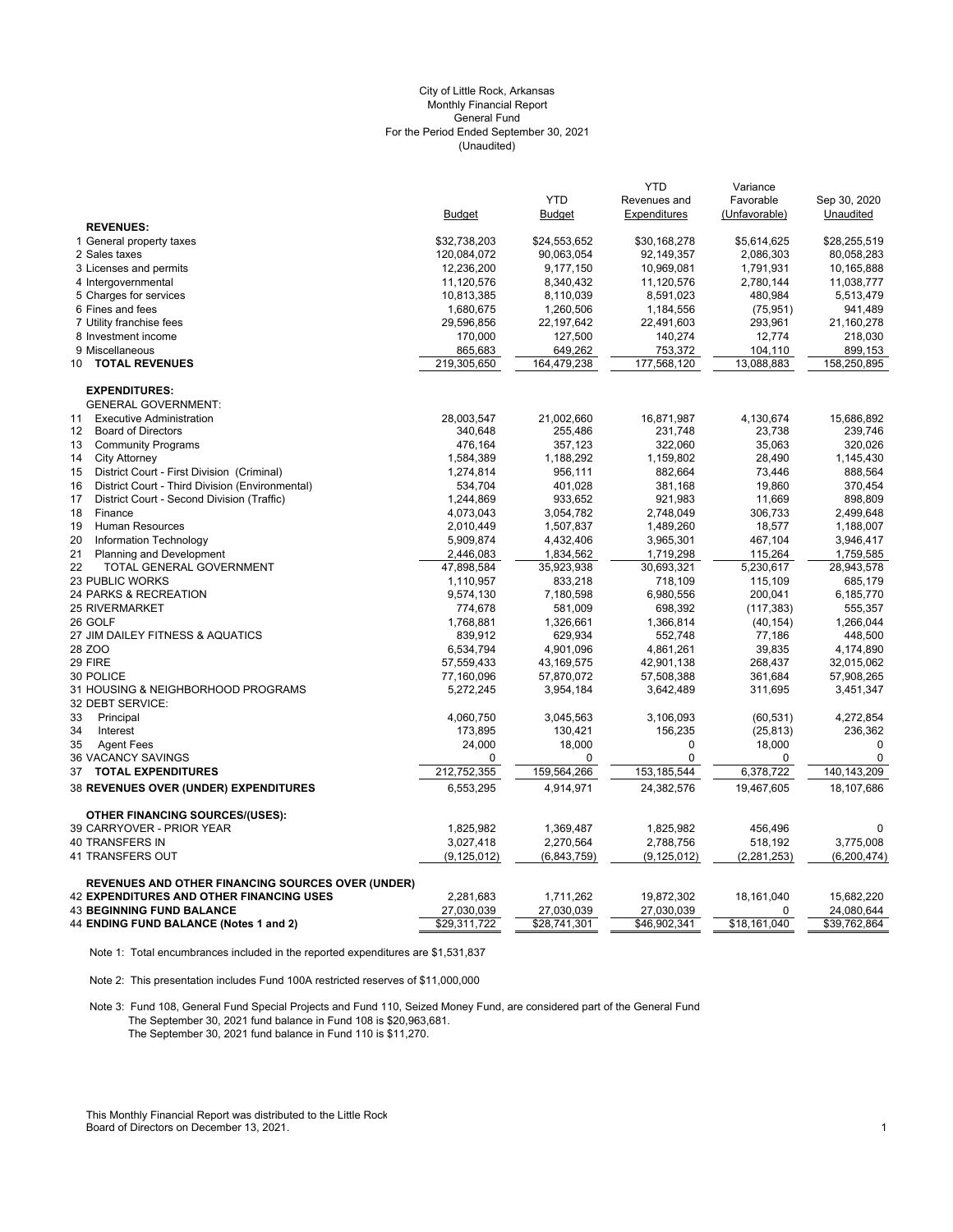#### (Unaudited) City of Little Rock, Arkansas Monthly Financial Report General Fund Special Projects Fund For the Period Ended September 30, 2021

|                                                          |               |                | <b>YTD</b>   | Variance      |               |
|----------------------------------------------------------|---------------|----------------|--------------|---------------|---------------|
|                                                          |               | <b>YTD</b>     | Revenues and | Favorable     | Sep 30, 2020  |
|                                                          | <b>Budget</b> | Budget         | Expenditures | (Unfavorable) | Unaudited     |
| <b>REVENUES:</b>                                         |               |                |              |               |               |
| 1 Charges for services                                   | \$0           | \$0            | \$110,557    | \$110,557     | \$87,752      |
| 2 Fines and fees                                         | 0             | $\mathbf 0$    | 28,738       | 28,738        | 28,053        |
| 3 Intergovernmental                                      | 0             | 0              | 333          | 333           | 0             |
| 4 Interest income                                        | 0             | 0              | $\Omega$     | $\Omega$      | $\Omega$      |
| 5 Miscellaneous                                          | 0             | 0              | 410,377      | 410,377       | 642,228       |
| <b>TOTAL REVENUES</b><br>6                               | $\Omega$      | $\overline{0}$ | 550.005      | 550.005       | 758.032       |
| <b>EXPENDITURES:</b>                                     |               |                |              |               |               |
| 7 Executive Administration                               | 0             | 0              | 1,581,394    | (1,581,394)   | 2,581,518     |
| 8 City Attorney                                          | $\Omega$      | $\mathbf 0$    | 1,007        | (1,007)       | 65,092        |
| 9 Finance                                                | 0             | $\mathbf 0$    | 28,236       | (28, 236)     | 1,236         |
| 10 Information Technology                                | $\Omega$      | 0              | 105,871      | (105, 871)    | 166,527       |
| 12 Human Resources                                       | $\Omega$      | 0              | 26,679       | (26, 679)     | 39,983        |
| 13 Planning                                              | 0             | 0              | 10,000       | (10,000)      | 14,033        |
| 14 Community Programs                                    | 0             | 0              | 2,071,990    | (2,071,990)   | 1,496,620     |
| 15 Public Works                                          | 0             | $\mathbf 0$    | 820,585      | (820, 585)    | 404,668       |
| 16 Parks and Recreation                                  | $\Omega$      | 0              | 558,313      | (558, 313)    | 255,797       |
| 17 Jim Dailey Fitness and Aquatics                       | 0             | 0              | $\mathbf 0$  | $\Omega$      | 72,416        |
| 18 Fire                                                  | 0             | $\mathbf 0$    | 229,921      | (229, 921)    | 6,320         |
| 19 Police                                                | $\Omega$      | 0              | 47,641       | (47, 641)     | 32,730        |
| 20 Housing                                               | $\Omega$      | 0              | 716,426      | (716, 426)    | 567,301       |
| 21 Fleet                                                 | 0             | $\mathbf 0$    | 2,150,228    | (2, 150, 228) | 86,280        |
| 22 Zoo                                                   | 0             | 0              | 65,924       | (65, 924)     | 114,609       |
| 23 TOTAL EXPENDITURES                                    | $\Omega$      | $\mathbf 0$    | 8,414,214    | (8,414,214)   | 5,905,129     |
| <b>24 REVENUES OVER (UNDER) EXPENDITURES</b>             | $\pmb{0}$     | $\mathbf 0$    | (7,864,209)  | 7,864,209     | (5, 147, 097) |
| <b>OTHER FINANCING SOURCES (USES):</b>                   |               |                |              |               |               |
| 25 Transfers In                                          | $\mathbf 0$   | $\mathbf 0$    | 9,806,512    | 9.806.512     | 6.799.292     |
| 26 Transfers Out                                         | 0             | 0              | (1,969,921)  | (1,969,921)   | (482, 290)    |
| <b>REVENUES AND OTHER FINANCING SOURCES OVER (UNDER)</b> |               |                |              |               |               |
| 27 EXPENDITURES AND OTHER FINANCING USES                 | $\mathbf 0$   | $\mathbf 0$    | (27, 618)    | (27, 618)     | 1,169,905     |
| <b>28 BEGINNING FUND BALANCE</b>                         | 0             | 0              | 20,991,299   | 20,991,299    | 15,028,827    |
| 29 ENDING FUND BALANCE (Note 1)                          | \$0           | \$0            | \$20,963,681 | \$20,963,681  | \$16,198,732  |
|                                                          |               |                |              |               |               |

Note 1: As of September 30, 2021, fund balance is composed of 236 projects utilizing full fund balance.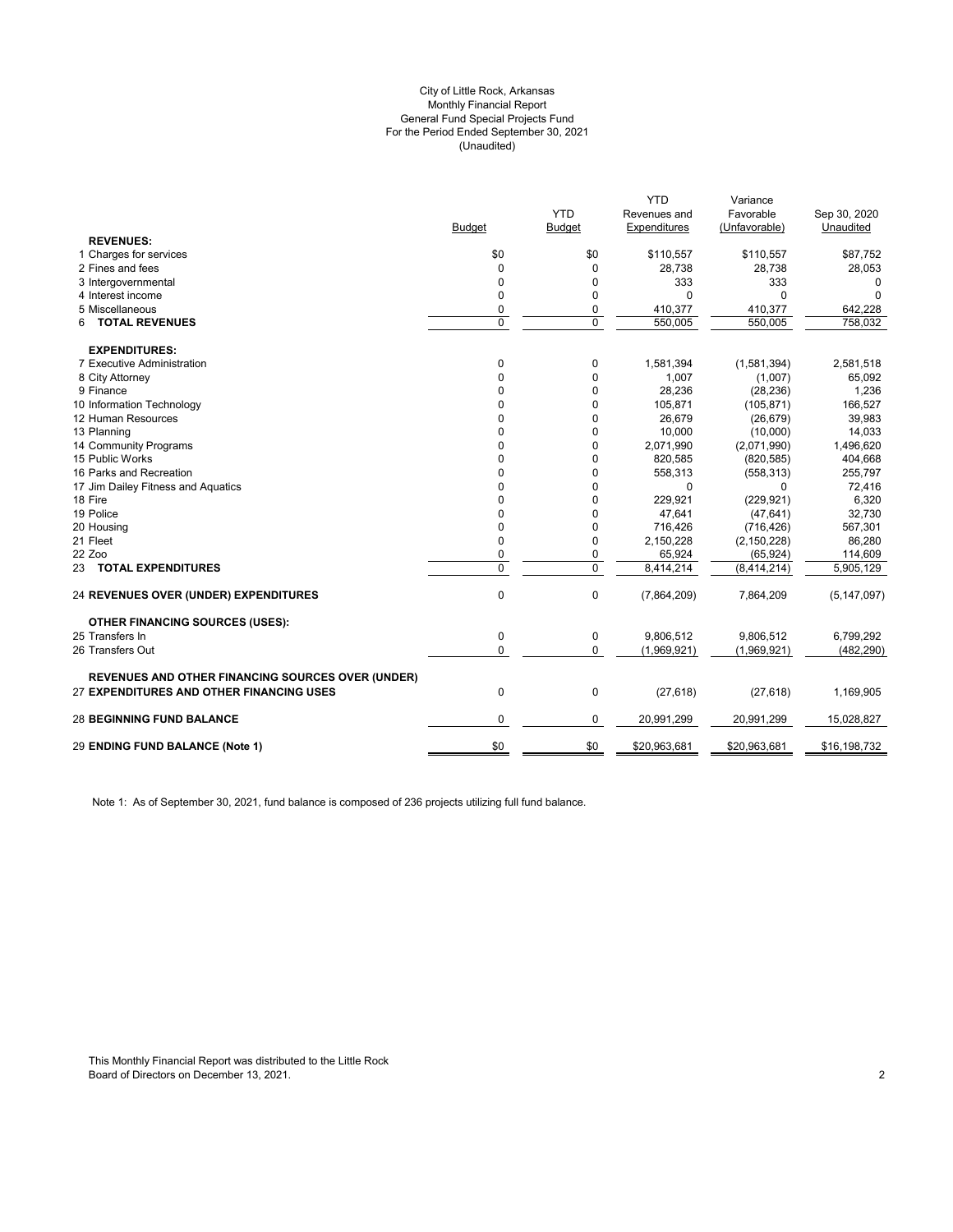#### City of Little Rock, Arkansas Monthly Financial Report Franchise Fee Collection Fund For the Period Ended September 30, 2021 (Unaudited)

|                                                          | <b>Budget</b> | <b>YTD</b><br>Budget | <b>YTD</b><br>Revenues and<br>Expenditures | Variance<br>Favorable<br>(Unfavorable) | Sep 30, 2020<br>Unaudited |
|----------------------------------------------------------|---------------|----------------------|--------------------------------------------|----------------------------------------|---------------------------|
| <b>REVENUES:</b>                                         |               |                      |                                            |                                        |                           |
| 1 Utility franchise fees                                 | \$0           | \$0                  | \$0                                        | \$0                                    | \$0                       |
| 2 Interest income                                        |               |                      |                                            |                                        | 0                         |
| 3 Miscellaneous                                          |               |                      |                                            |                                        | 0                         |
| <b>TOTAL REVENUES</b>                                    |               | 0                    | 0                                          |                                        | 0                         |
| <b>EXPENDITURES:</b>                                     |               |                      |                                            |                                        |                           |
| 5 General Government                                     | 0             | 0                    | 0                                          | 0                                      | 0                         |
| <b>TOTAL EXPENDITURES</b><br>6                           | $\Omega$      | 0                    | $\Omega$                                   | $\Omega$                               | 0                         |
| 7 REVENUES OVER (UNDER) EXPENDITURES                     | $\Omega$      | 0                    | $\Omega$                                   | $\Omega$                               | 0                         |
| <b>OTHER FINANCING SOURCES (USES):</b>                   |               |                      |                                            |                                        |                           |
| 8 Transfers In                                           | $\Omega$      | 0                    | $\Omega$                                   | <sup>0</sup>                           | 0                         |
| 9 Transfers Out                                          | ŋ             | 0                    | $\Omega$                                   |                                        | 0                         |
| <b>REVENUES AND OTHER FINANCING SOURCES OVER (UNDER)</b> |               |                      |                                            |                                        |                           |
| 10 EXPENDITURES AND OTHER FINANCING USES                 | $\Omega$      | 0                    | $\Omega$                                   | $\Omega$                               | 0                         |
| <b>11 BEGINNING FUND BALANCE</b>                         | $\Omega$      | 0                    | (1)                                        | (1)                                    | (1)                       |
| <b>12 ENDING FUND BALANCE</b>                            | \$0           | \$0                  | ( \$1)                                     | $($ \$1)                               | ( \$1)                    |

NOTE: Franchise revenues pledged to the 2017 Capital Improvement Revenue Refunding Bonds are initially deposited into the Franchise Fee Collection Fund. The debt service requirement is transferred on a monthly basis to the Trustee for deposit in the 2017 Capital Improvement Revenue Refunding Bond Debt Service Fund. After the monthly debt service requirement is met, franchise revenues are transferred into the General Fund.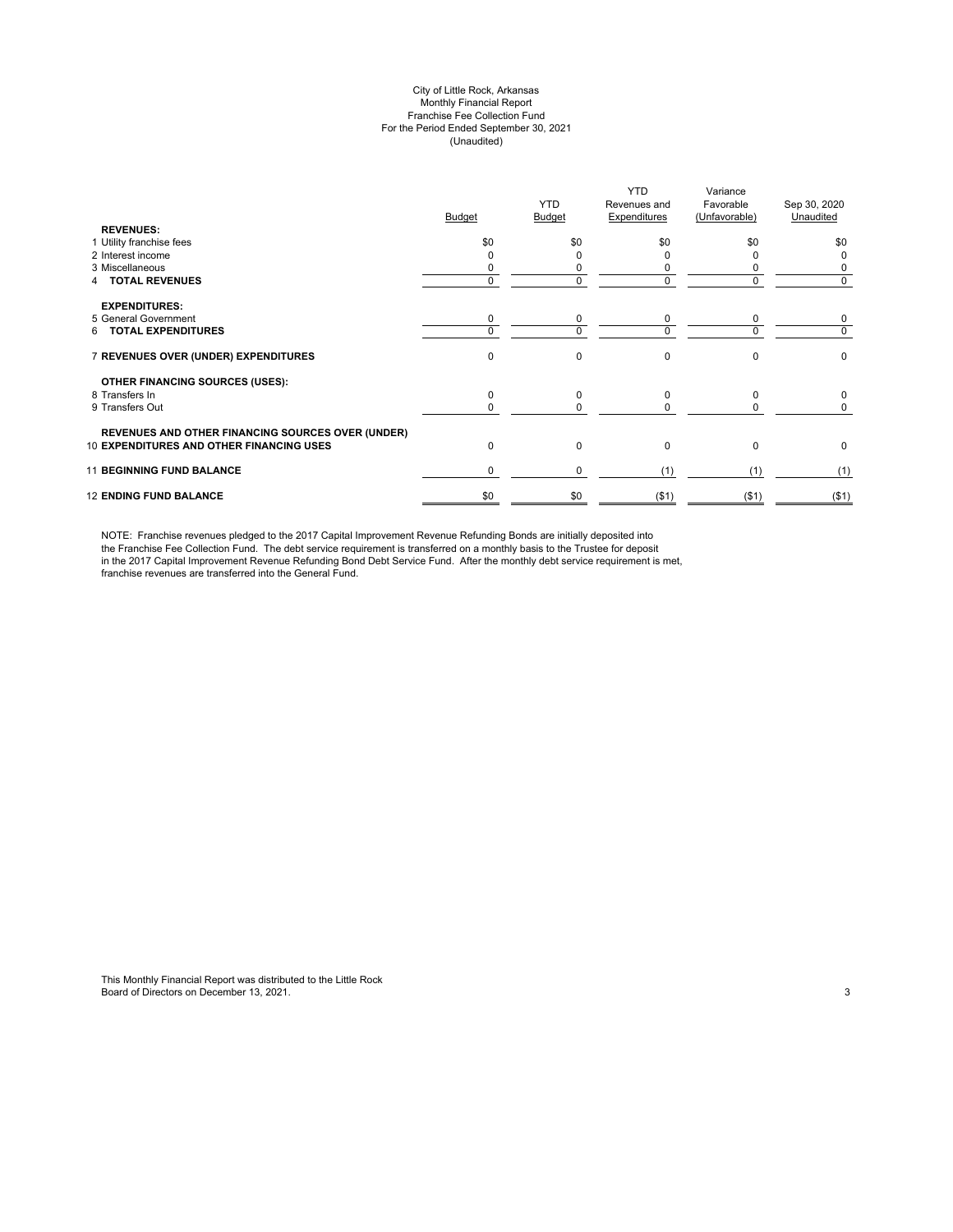# City of Little Rock, Arkansas (Unaudited) For the Period Ended September 30, 2021 Seized Money Fund Monthly Financial Report

| <b>REVENUES:</b>                                         | <b>Budget</b> | <b>YTD</b><br><b>Budget</b> | <b>YTD</b><br>Revenues and<br>Expenditures | Variance<br>Favorable<br>(Unfavorable) | Sep 30, 2020<br>Unaudited |
|----------------------------------------------------------|---------------|-----------------------------|--------------------------------------------|----------------------------------------|---------------------------|
| 1 Charges for services                                   | \$0           | \$0                         | \$0                                        | \$0                                    | \$0                       |
| 2 Interest income                                        |               | 0                           | 1,832                                      | 1,832                                  | 2,654                     |
| 3 Miscellaneous                                          |               | 0                           | 3,523                                      | 3,523                                  | 21,432                    |
| <b>4 TOTAL REVENUES</b>                                  |               | 0                           | 5,355                                      | 5,355                                  | 24,086                    |
| <b>EXPENDITURES:</b>                                     |               |                             |                                            |                                        |                           |
| 5 Police                                                 | 0             | 0                           | 31,532                                     | (31, 532)                              | 88,893                    |
| <b>TOTAL EXPENDITURES</b><br>6                           |               | 0                           | 31,532                                     | (31, 532)                              | 88,893                    |
| 7 REVENUES OVER (UNDER) EXPENDITURES                     | $\mathbf 0$   | 0                           | (26, 177)                                  | (26, 177)                              | (64, 808)                 |
| OTHER FINANCING SOURCES (USES):                          |               |                             |                                            |                                        |                           |
| 8 Transfers In                                           | 0             | 0                           | 0                                          | $\mathbf 0$                            | 0                         |
| 9 Transfers Out                                          | 0             | 0                           | 0                                          | 0                                      | 0                         |
| <b>REVENUES AND OTHER FINANCING SOURCES OVER (UNDER)</b> |               |                             |                                            |                                        |                           |
| <b>10 EXPENDITURES AND OTHER FINANCING USES</b>          | $\mathbf 0$   | 0                           | (26, 177)                                  | (26, 177)                              | (64, 808)                 |
| <b>11 BEGINNING FUND BALANCE</b>                         | 0             | 0                           | 37,447                                     | 37,447                                 | 70,507                    |
| <b>12 ENDING FUND BALANCE</b>                            | \$0           | \$0                         | \$11,270                                   | \$11,270                               | \$5,699                   |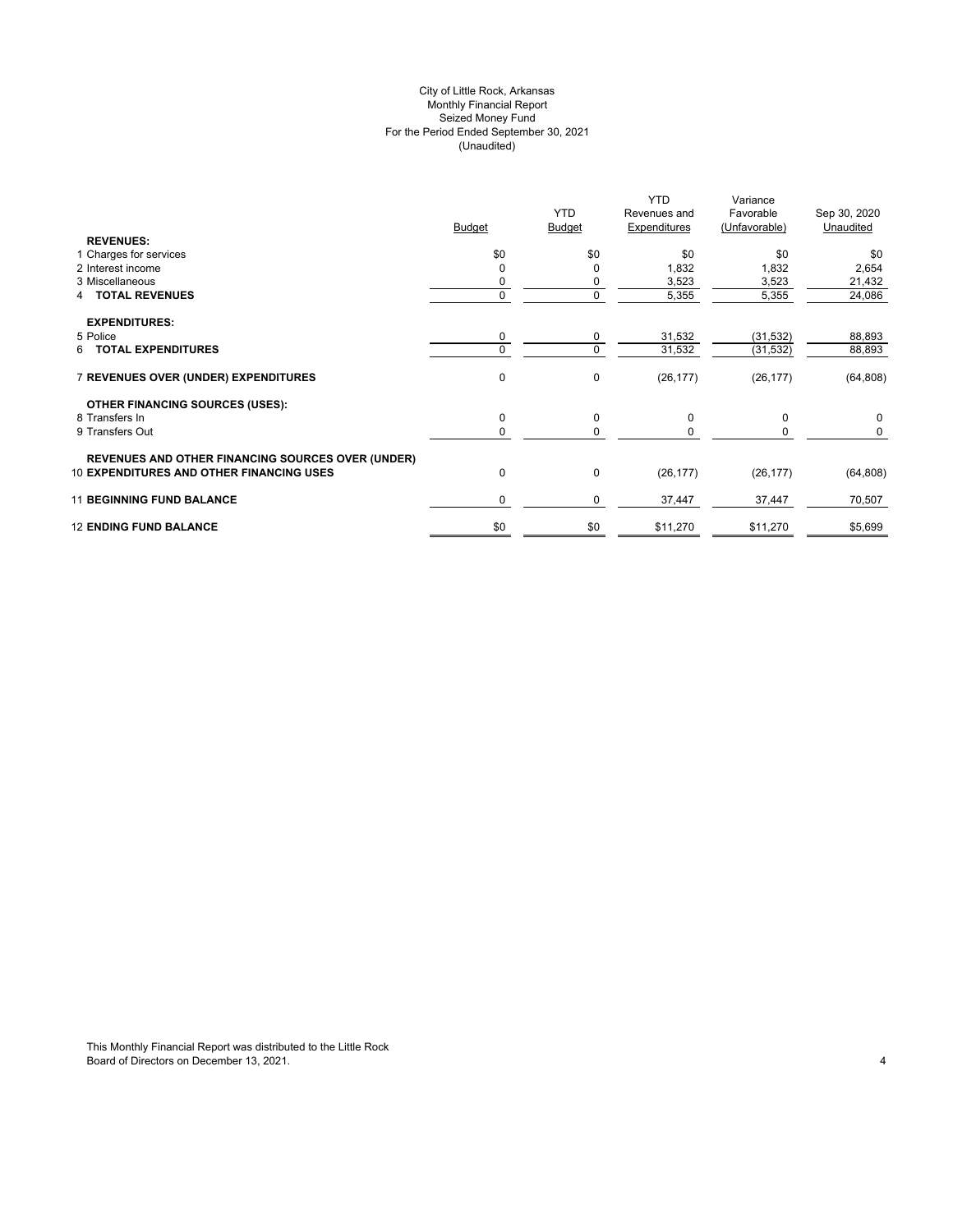#### (Unaudited) City of Little Rock, Arkansas Monthly Financial Report Street Fund For the Period Ended September 30, 2021

|                                                          |               |               | <b>YTD</b>   | Variance      |              |
|----------------------------------------------------------|---------------|---------------|--------------|---------------|--------------|
|                                                          |               | <b>YTD</b>    | Revenues and | Favorable     | Sep 30, 2020 |
|                                                          | <b>Budget</b> | <b>Budget</b> | Expenditures | (Unfavorable) | Unaudited    |
| <b>REVENUES:</b>                                         |               |               |              |               |              |
| 1 General property taxes                                 | \$6,762,403   | \$5,071,802   | \$6,211,860  | \$1,140,058   | \$5,847,177  |
| 2 Licenses and permits                                   | 21,860        | 16,395        | 18,990       | 2,595         | 21,860       |
| 3 Intergovernmental                                      | 16,050,000    | 12,037,500    | 12, 191, 258 | 153,758       | 10,811,085   |
| 4 Charges for services                                   | 16,700        | 12,525        | 23,496       | 10,971        | 17,399       |
| 5 Investment income                                      | 85,750        | 64,313        | 73,373       | 9,061         | 203,613      |
| 6 Miscellaneous                                          | 41,500        | 31,125        | 38,505       | 7,380         | 38,879       |
| 7 TOTAL REVENUES                                         | 22,978,213    | 17,233,660    | 18,557,483   | 1,323,824     | 16,940,012   |
| <b>EXPENDITURES:</b>                                     |               |               |              |               |              |
| Public Works:                                            |               |               |              |               |              |
| 8<br><b>General Administration</b>                       | 2,844,425     | 2,133,319     | 1,878,341    | 254,978       | 2,026,585    |
| <b>Operations Administration</b><br>9                    | 628,576       | 471,432       | 388,138      | 83,294        | 405,696      |
| 10<br>Street & Drainage Maintenance                      | 6,758,881     | 5,069,161     | 4,572,730    | 496,431       | 4,348,295    |
| 11<br>Storm Drainage Maintenance                         | 1,114,150     | 835,613       | 661,495      | 174,117       | 661,546      |
| <b>Work Pool</b><br>12                                   | 130,796       | 98,097        | 75,174       | 22,923        | 69,507       |
| Resource Control & Scheduling<br>13                      | 414,498       | 310,874       | 287,215      | 23,658        | 278,807      |
| <b>Control Devices</b><br>14                             | 908,261       | 681,196       | 639,041      | 42,154        | 627,862      |
| 15<br>Signals                                            | 1,041,502     | 781,127       | 749,785      | 31,342        | 570,081      |
| 16<br><b>Parking Meters</b>                              | 123,456       | 92,592        | 88,034       | 4,558         | 85,175       |
| 17<br><b>Civil Engineering</b>                           | 1,700,674     | 1,275,506     | 1,084,172    | 191,333       | 1,081,333    |
| <b>Traffic Engineering</b><br>18                         | 3,150,827     | 2,363,120     | 2,360,176    | 2,945         | 2,347,580    |
| 19<br><b>Parking Enforcement</b>                         | 335,356       | 251,517       | 151,116      | 100,401       | 175,534      |
| <b>TOTAL EXPENDITURES</b><br>20                          | 19,151,402    | 14,363,552    | 12,935,418   | 1,428,134     | 12,678,001   |
| <b>21 REVENUES OVER (UNDER) EXPENDITURES</b>             | 3,826,811     | 2,870,108     | 5,622,066    | 2,751,958     | 4,262,011    |
| <b>OTHER FINANCING SOURCES (USES):</b>                   |               |               |              |               |              |
| 22 Carryover-Prior Year                                  | 82,456        | 61,842        | 82,456       | 20,614        | 0            |
| 23 Transfers In                                          | 467.700       | 350.775       | 467.700      | 116.925       | 467.700      |
| 24 Transfers Out                                         | (2,765,467)   | (2,074,100)   | (2,765,467)  | (691, 367)    | (1,947,217)  |
| <b>REVENUES AND OTHER FINANCING SOURCES OVER (UNDER)</b> |               |               |              |               |              |
| <b>25 EXPENDITURES AND OTHER FINANCING USES</b>          | 1,611,500     | 1,208,625     | 3,406,755    | 2,198,130     | 2,782,494    |
| <b>26 BEGINNING FUND BALANCE</b>                         | 17,747,931    | 17,747,931    | 17,747,931   | 0             | 19,853,242   |
| 27 ENDING FUND BALANCE (Note 1)                          | \$19,359,431  | \$18,956,556  | \$21,154,686 | \$2,198,130   | \$22,635,736 |

Note 1: Fund 205, Street Special Projects Fund, is considered part of the Street Fund. The September 30, 2021 fund balance in Fund 205 is \$3,398,527.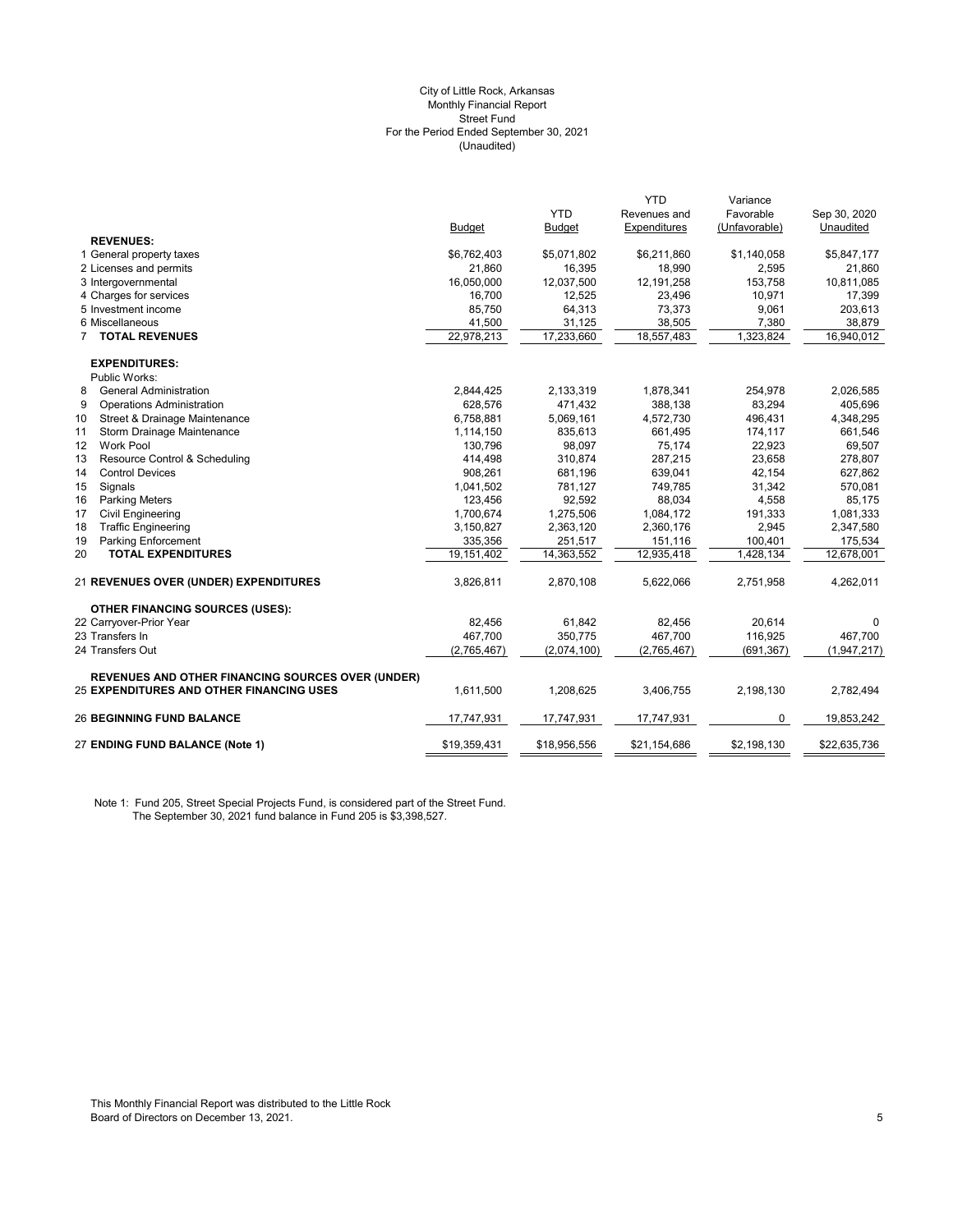# (Unaudited) City of Little Rock, Arkansas Monthly Financial Report Street Fund Special Projects Fund For the Period Ended September 30, 2021

|                                                          |          |                | <b>YTD</b>   | Variance      |              |
|----------------------------------------------------------|----------|----------------|--------------|---------------|--------------|
|                                                          |          | <b>YTD</b>     | Revenues and | Favorable     | Sep 30, 2020 |
|                                                          | Budget   | <b>Budget</b>  | Expenditures | (Unfavorable) | Unaudited    |
| <b>REVENUES:</b>                                         |          |                |              |               |              |
| 1 Charges for services                                   | \$0      | \$0            | \$0          | \$0           | \$0          |
| 2 Interest income                                        |          | $\Omega$       |              | 0             |              |
| 3 Miscellaneous                                          | 0        | 0              | 91,213       | 91,213        | 72,401       |
| <b>TOTAL REVENUES</b><br>4                               | 0        | $\overline{0}$ | 91,213       | 91,213        | 72,401       |
|                                                          |          |                |              |               |              |
| <b>EXPENDITURES:</b>                                     |          |                |              |               |              |
| 5 Public Works                                           | 0        | 0              | 1,905,286    | (1,905,286)   | 2,117,551    |
| <b>TOTAL EXPENDITURES</b><br>6                           | $\Omega$ | 0              | 1,905,286    | (1,905,286)   | 2,117,551    |
|                                                          |          |                |              |               |              |
| <b>7 REVENUES OVER (UNDER) EXPENDITURES</b>              | 0        | 0              | (1,814,072)  | (1,814,072)   | (2,045,150)  |
|                                                          |          |                |              |               |              |
| <b>OTHER FINANCING SOURCES (USES):</b>                   |          |                |              |               |              |
| 8 Transfers In                                           | 0        | 0              | 2,287,750    | 2,287,750     | 1,479,345    |
| 9 Transfers Out                                          | 0        | 0              |              | 0             | (1, 318)     |
|                                                          |          |                |              |               |              |
| <b>REVENUES AND OTHER FINANCING SOURCES OVER (UNDER)</b> |          |                |              |               |              |
| <b>10 EXPENDITURES AND OTHER FINANCING USES</b>          | 0        | 0              | 473,678      | 473,678       | (567, 123)   |
|                                                          |          |                |              |               |              |
| <b>11 BEGINNING FUND BALANCE</b>                         | 0        | 0              | 2,924,849    | 2,924,849     | 3,477,323    |
|                                                          |          |                |              |               |              |
| 12 ENDING FUND BALANCE (Note 1)                          | \$0      | \$0            | \$3,398,527  | \$3,398,527   | \$2,910,200  |
|                                                          |          |                |              |               |              |

Note 1: As of September 30, 2021, special project commitments for 32 projects utilizing full fund balance.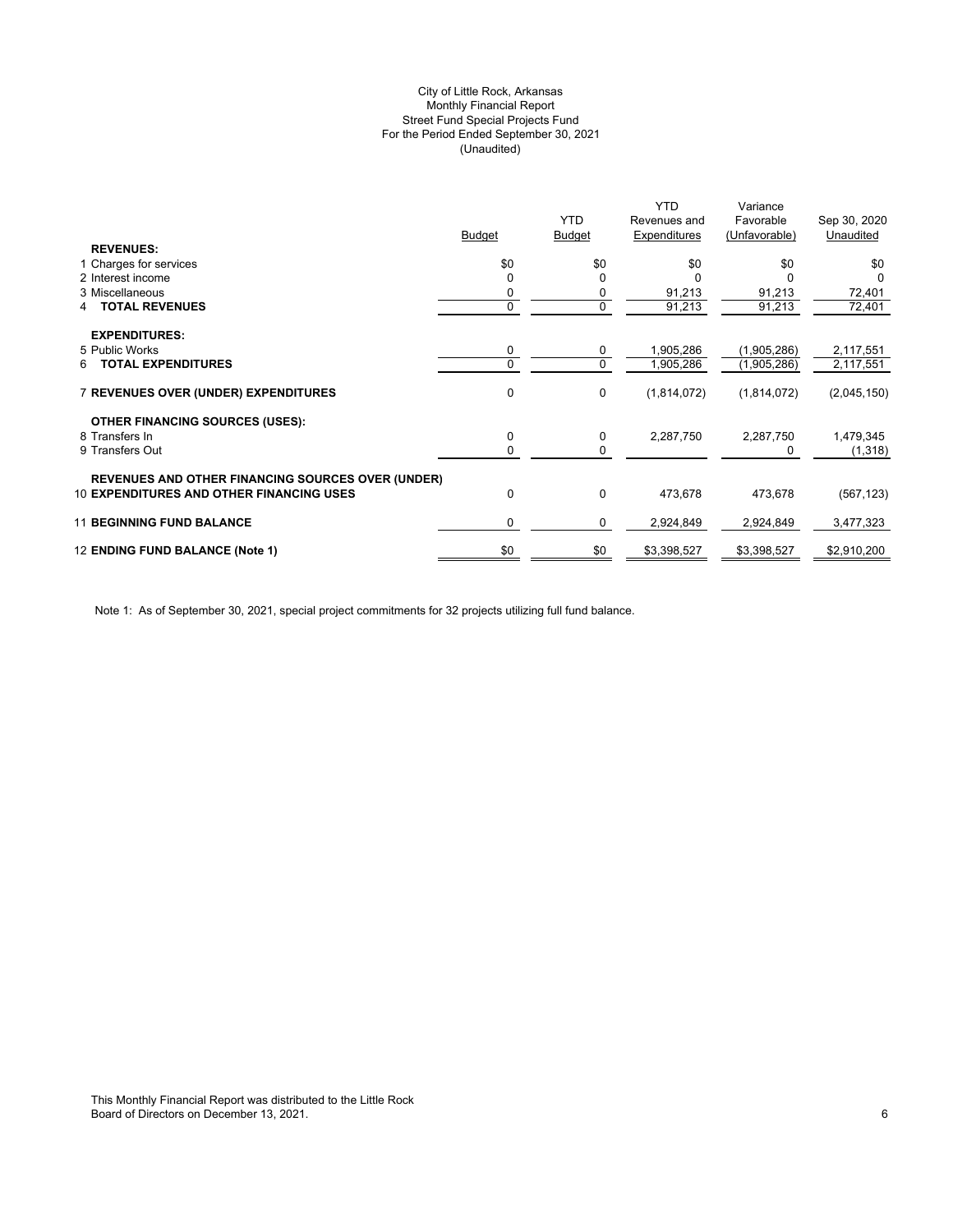#### City of Little Rock, Arkansas (Unaudited) For the Period Ended September 30, 2021 Special Projects Fund Monthly Financial Report

|                                                          |                |            | YTD          | Variance      |              |
|----------------------------------------------------------|----------------|------------|--------------|---------------|--------------|
|                                                          |                | <b>YTD</b> | Revenues and | Favorable     | Sep 30, 2020 |
|                                                          | <b>Budget</b>  | Budget     | Expenditures | (Unfavorable) | Unaudited    |
| <b>REVENUES:</b>                                         |                |            |              |               |              |
| 1 Licenses and permits                                   | \$0            | \$0        | \$42,797     | \$42,797      | \$53,348     |
| 2 Intergovernmental                                      | 0              | 0          | 436,705      | 436,705       | 425,565      |
| 3 Charges for services                                   | $\mathbf 0$    | 0          | 274,893      | 274,893       | 597,827      |
| 4 Fines and fees                                         | $\mathbf 0$    | 0          | 416,111      | 416,111       | 372,856      |
| 5 Interest income                                        | $\mathbf 0$    | 0          | 4,585        | 4,585         | 11,194       |
| 6 Miscellaneous                                          | $\mathbf 0$    | 0          | 1,341,848    | 1,341,848     | 1,263,010    |
| 7 TOTAL REVENUES                                         | $\overline{0}$ | 0          | 2,516,939    | 2,516,939     | 2,723,799    |
| <b>EXPENDITURES:</b>                                     |                |            |              |               |              |
| 8 Executive Administration                               | 0              | 0          | 134,488      | (134, 488)    | 91,032       |
| 9 Community Programs                                     | $\mathbf{0}$   | 0          | 0            | 0             | 0            |
| 10 City Attorney                                         | $\Omega$       | $\Omega$   | $\Omega$     | $\Omega$      | 0            |
| 11 District Court - First Division (Criminal)            | 0              | 0          | 18,782       | (18, 782)     | 327          |
| 12 District Court - Second Division (Traffic)            | 0              | 0          | 52,887       | (52, 887)     | 21,756       |
| 13 District Court - Third Division (Environmental)       | 0              | 0          | 0            | 0             | 327          |
| 14 Finance                                               | $\Omega$       | 0          | 202,300      | (202, 300)    | 287,936      |
| 15 Human Resources                                       | 0              | 0          | 154,594      | (154, 594)    | (111, 567)   |
| 16 Information Technology                                | $\Omega$       | 0          | $\Omega$     | 0             |              |
| 17 Planning                                              | 0              | 0          | 62,932       | (62, 932)     | 54,004       |
| 18 Fleet                                                 | $\Omega$       | 0          | 453,334      | (453, 334)    | 660,011      |
| 19 Public Works                                          | 0              | 0          | 122,865      | (122, 865)    | 7,990        |
| 20 Parks and Recreation                                  | $\Omega$       | 0          | 417,580      | (417, 580)    | 974,150      |
| 21 Jim Dailey Fitness & Aquatics                         | $\Omega$       | 0          | 0            | $\Omega$      | $\Omega$     |
| 22 Fire                                                  | $\mathbf 0$    | 0          | 462,169      | (462, 169)    | 323,542      |
| 23 Police                                                | 0              | 0          | 290,080      | (290,080)     | 40,733       |
| 24 Housing                                               | $\mathbf{0}$   | 0          | 39,601       | (39,601)      | 129,122      |
| 25 Zoo                                                   | $\mathbf 0$    | 0          | 19,800       | (19,800)      | 4,037        |
| 26 TOTAL EXPENDITURES                                    | $\mathbf 0$    | 0          | 2,431,411    | (2,431,411)   | 2,483,399    |
| 27 REVENUES OVER (UNDER) EXPENDITURES                    | $\mathbf 0$    | 0          | 85,528       | 85,528        | 240,400      |
| <b>OTHER FINANCING SOURCES (USES):</b>                   |                |            |              |               |              |
| 28 Transfers In                                          | $\mathbf 0$    | 0          | $\mathbf 0$  | $\mathbf 0$   | 0            |
| 29 Transfers Out                                         | $\mathbf 0$    | 0          | $\mathbf{0}$ | 0             | (9, 345)     |
| <b>REVENUES AND OTHER FINANCING SOURCES OVER (UNDER)</b> |                |            |              |               |              |
| 30 EXPENDITURES AND OTHER FINANCING USES                 | $\mathbf 0$    | 0          | 85,528       | 85,528        | 231,055      |
| <b>31 BEGINNING FUND BALANCE</b>                         | $\mathbf 0$    | 0          | 4,061,274    | 4,061,274     | 3,852,264    |
| 32 ENDING FUND BALANCE (Note 1)                          | \$0            | \$0        | \$4,146,802  | \$4,146,802   | \$4,083,319  |
|                                                          |                |            |              |               |              |

Note 1: Fund balance is comprised of 107 special projects with appropriations totaling \$6,465,166 and 13 special projects with negative balances of \$2,318,364.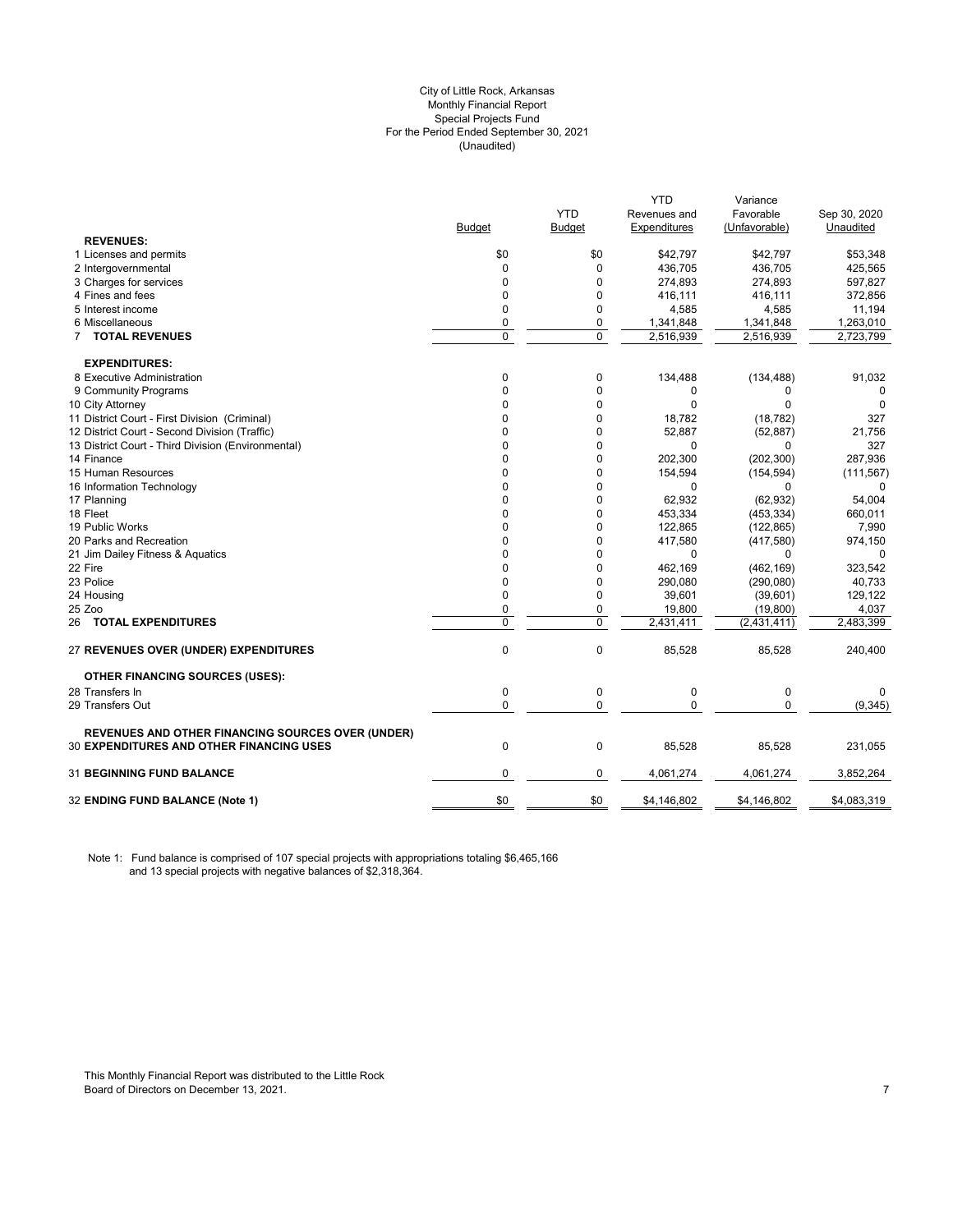# (Unaudited) City of Little Rock, Arkansas Monthly Financial Report Grant Fund For the Period Ended September 30, 2021

|                                                      | <b>Budget</b> | <b>YTD</b><br><b>Budget</b> | <b>YTD</b><br>Revenues and<br>Expenditures | Variance<br>Favorable<br>(Unfavorable) | Sep 30, 2020<br>Unaudited |
|------------------------------------------------------|---------------|-----------------------------|--------------------------------------------|----------------------------------------|---------------------------|
| <b>REVENUES:</b>                                     |               |                             |                                            |                                        |                           |
| 1 Intergovernmental                                  | \$0           | \$0                         | \$6,110,113                                | \$6,110,113                            | \$13,218,703              |
| 2 Charges for Services                               | $\Omega$      | 0                           | 0                                          | 0                                      | 0                         |
| 3 Interest income                                    | $\Omega$      | 0                           | 5,009                                      | 5,009                                  | 6,536                     |
| 4 Program income                                     | $\Omega$      | 0                           | U                                          | $\Omega$                               | 0                         |
| 5 Miscellaneous                                      | 0             | 0                           | 177,650                                    | 177,650                                | 167,952                   |
| <b>TOTAL REVENUES</b>                                | $\Omega$      | $\overline{0}$              | 6,292,773                                  | 6,292,773                              | 13,393,191                |
| <b>EXPENDITURES:</b>                                 |               |                             |                                            |                                        |                           |
| 6 General Government                                 | $\Omega$      | 0                           | 4,875,509                                  | (4,875,509)                            | 1,010,131                 |
| 7 Public Works                                       | <sup>n</sup>  | 0                           | 2,452,178                                  | (2,452,178)                            | 4,003,097                 |
| 8 Parks & Recreation                                 |               | 0                           | 316,869                                    | (316, 869)                             | 478,939                   |
| 9 Fleet                                              |               | 0                           | 0                                          | 0                                      | 0                         |
| 10 Fire                                              | $\Omega$      | 0                           | 520                                        | (520)                                  | 8,396,939                 |
| 11 Police                                            | $\Omega$      | 0                           | 1,300,882                                  | (1,300,882)                            | 702,708                   |
| 12 Housing                                           | $\mathbf 0$   | 0                           | 53,283                                     | (53, 283)                              | 33,464                    |
| <b>TOTAL EXPENDITURES</b>                            | $\Omega$      | $\mathbf 0$                 | 8,999,241                                  | (8,999,241)                            | 14,625,277                |
| 13 REVENUES OVER (UNDER) EXPENDITURES                | $\mathbf 0$   | $\mathbf 0$                 | (2,706,468)                                | (2,706,468)                            | (1, 232, 086)             |
| <b>OTHER FINANCING SOURCES (USES):</b>               |               |                             |                                            |                                        |                           |
| 14 Transfers In                                      | 0             | 0                           | 0                                          | 0                                      | 0                         |
| 15 Transfers Out                                     | $\mathbf 0$   | $\Omega$                    | <sup>0</sup>                               | $\Omega$                               | $\Omega$                  |
| 16 REVENUES AND OTHER FINANCING SOURCES OVER (UNDER) |               |                             |                                            |                                        |                           |
| <b>EXPENDITURES AND OTHER FINANCING USES</b>         | $\Omega$      | 0                           | (2,706,468)                                | (2,706,468)                            | (1,232,086)               |
| <b>17 BEGINNING FUND BALANCE</b>                     | $\Omega$      | 0                           | 16,142                                     | 16,142                                 | 99,534                    |
| <b>18 ENDING FUND BALANCE</b>                        | \$0           | \$0                         | (\$2,690,326)                              | (\$2,690,326)                          | (\$1,132,552)             |
|                                                      |               |                             |                                            |                                        |                           |

Expenditures include: Expended \$6,096,717 Encumbered 2,902,524

\$8,999,241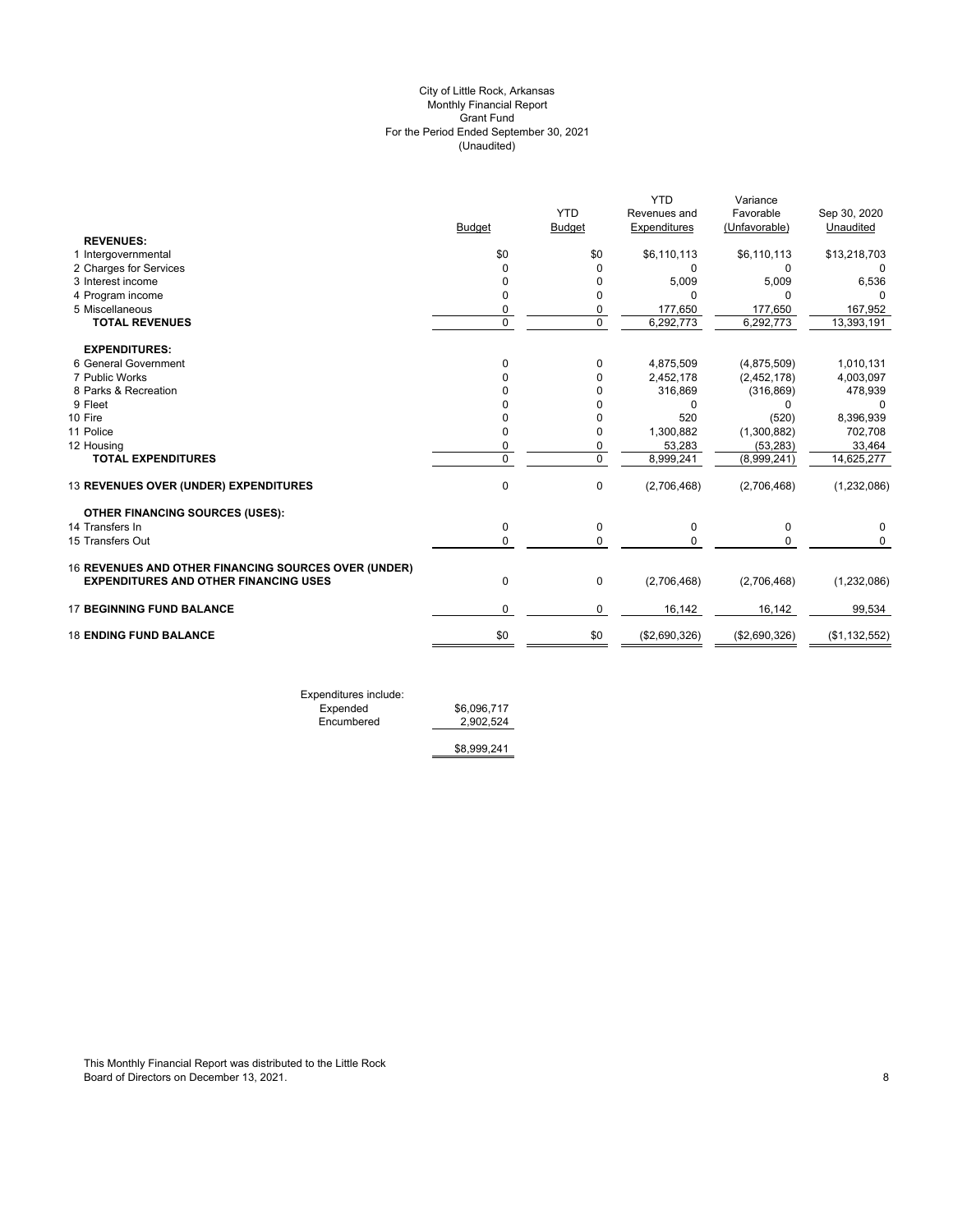# City of Little Rock, Arkansas Monthly Financial Report American Rescue Plan Act Fund For the Period Ended September 30, 2021 (Unaudited)

| <b>YTD</b><br>Variance                                         |                          |                                                      |
|----------------------------------------------------------------|--------------------------|------------------------------------------------------|
| <b>YTD</b><br>Favorable<br>Sep 30, 2020<br>Revenues and        |                          |                                                      |
| <b>Budget</b><br>Expenditures<br>(Unfavorable)<br>Unaudited    | <b>Budget</b>            |                                                      |
|                                                                |                          | <b>REVENUES:</b>                                     |
| \$0<br>\$3,108,844<br>\$3,108,844<br>\$0                       | \$0                      | 1 Intergovernmental                                  |
| 0<br>$\Omega$<br>$\mathbf 0$<br>0                              | $\mathbf 0$              | 2 Charges for Services                               |
| 28,818<br>28,818<br>0<br>$\mathbf 0$                           | 0                        | 3 Interest income                                    |
| 0<br>0<br>0<br>0                                               | 0                        | 4 Program income                                     |
| 0<br>$\Omega$<br>0<br>$\Omega$                                 | 0                        | 5 Miscellaneous                                      |
| 0<br>3,137,661<br>$\mathbf 0$<br>3,137,661                     | 0                        | <b>TOTAL REVENUES</b>                                |
|                                                                |                          | <b>EXPENDITURES:</b>                                 |
| 3,714,566<br>(3,714,566)<br>0<br>0                             | $\mathbf 0$              | 6 General Government                                 |
| 0<br>0<br>0<br>0                                               | 0                        | 7 Public Works                                       |
| 0<br>$\Omega$<br>0<br>0                                        | n                        | 8 Parks & Recreation                                 |
| 0<br>$\Omega$<br>0<br>$\Omega$                                 | U                        | 9 Fleet                                              |
| 1,458,011<br>(1,458,011)<br>0<br>0                             | 0                        | 10 Fire                                              |
| $\mathbf 0$<br>0<br>$\mathbf 0$<br>0                           | 0                        | 11 Police                                            |
| 0<br>$\mathbf{0}$<br>0<br>0                                    | 0                        | 12 Housing                                           |
| $\overline{0}$<br>$\overline{0}$<br>5,172,577<br>(5, 172, 577) | $\overline{0}$           | <b>TOTAL EXPENDITURES</b>                            |
| 0<br>$\mathbf 0$<br>(2,034,916)<br>(2,034,916)                 | $\mathbf 0$              | 13 REVENUES OVER (UNDER) EXPENDITURES                |
|                                                                |                          | <b>OTHER FINANCING SOURCES (USES):</b>               |
| 0<br>$\mathbf 0$<br>0<br>$\mathbf 0$                           | $\mathbf 0$              | 14 Transfers In                                      |
| 0<br>$\Omega$<br>$\mathbf 0$<br>$\Omega$                       | $\mathbf 0$              | 15 Transfers Out                                     |
|                                                                |                          | 16 REVENUES AND OTHER FINANCING SOURCES OVER (UNDER) |
| (2,034,916)<br>(2,034,916)<br>0<br>$\mathbf 0$                 | $\mathbf 0$              | <b>EXPENDITURES AND OTHER FINANCING USES</b>         |
| 0<br>0<br>0<br>0                                               | 0                        | <b>17 BEGINNING FUND BALANCE</b>                     |
| \$0<br>\$0<br>(\$2,034,916)<br>(\$2,034,916)                   | \$0                      | <b>18 ENDING FUND BALANCE</b>                        |
|                                                                | \$3,108,844<br>2,063,733 | Expenditures include:<br>Expended<br>Encumbered      |

Note 1: The City received the first tranche of funds from the U.S. Treasury in May 2021 the amount of \$18,856,700.50. Revenues are deferred until expended on eligible projects.

\$5,172,577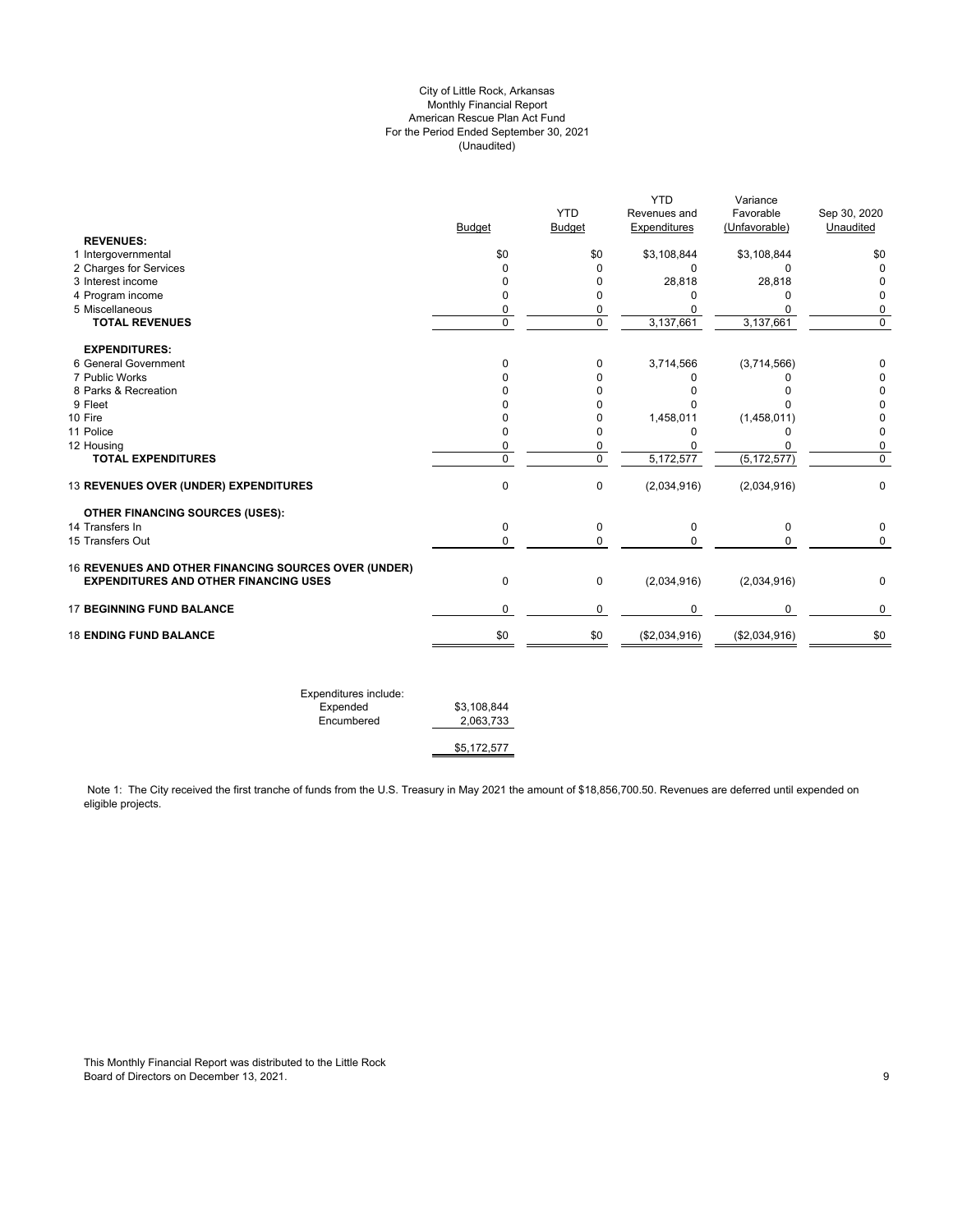# (Unaudited) City of Little Rock, Arkansas Monthly Financial Report Emergency 911 Fund For the Period Ended September 30, 2021

|                                                                                                             | <b>Budget</b> | <b>YTD</b><br><b>Budget</b> | <b>YTD</b><br>Revenues and<br>Expenditures | Variance<br>Favorable<br>(Unfavorable) | Sep 30, 2020<br>Unaudited |
|-------------------------------------------------------------------------------------------------------------|---------------|-----------------------------|--------------------------------------------|----------------------------------------|---------------------------|
| <b>REVENUES:</b>                                                                                            |               |                             |                                            |                                        |                           |
| 1 Charges for services                                                                                      | \$0           | \$0                         | \$2,426,514                                | \$2,426,514                            | \$1,625,720               |
| 2 Interest income                                                                                           | $\Omega$      |                             | 12,439                                     | 12,439                                 | 10,421                    |
| 3 Miscellaneous                                                                                             |               | 0                           |                                            |                                        | $\Omega$                  |
| <b>TOTAL REVENUES</b><br>4                                                                                  | 0             | 0                           | 2,438,953                                  | 2,438,953                              | 1,636,140                 |
| <b>EXPENDITURES:</b>                                                                                        |               |                             |                                            |                                        |                           |
| 5 Police                                                                                                    | 0             | 0                           | 1,342,855                                  | (1,342,855)                            | 722,118                   |
| <b>TOTAL EXPENDITURES</b><br>6                                                                              | $\Omega$      | $\mathbf 0$                 | 1,342,855                                  | (1,342,855)                            | 722,118                   |
| 7 REVENUES OVER (UNDER) EXPENDITURES                                                                        | 0             | 0                           | 1,096,098                                  | 1,096,098                              | 914,022                   |
| <b>OTHER FINANCING SOURCES (USES):</b>                                                                      |               |                             |                                            |                                        |                           |
| 8 Transfers In                                                                                              | 0             | 0                           | 0                                          | 0                                      | $\mathbf 0$               |
| 9 Transfers Out                                                                                             | 0             | 0                           |                                            |                                        | 0                         |
|                                                                                                             |               |                             |                                            |                                        |                           |
| <b>REVENUES AND OTHER FINANCING SOURCES OVER (UNDER)</b><br><b>10 EXPENDITURES AND OTHER FINANCING USES</b> | 0             | 0                           | 1,096,098                                  | 1,096,098                              | 914,022                   |
| <b>11 BEGINNING FUND BALANCE</b>                                                                            | 0             | 0                           | 3,076,940                                  | 3,076,940                              | 1,007,531                 |
| <b>12 ENDING FUND BALANCE</b>                                                                               | \$0           | \$0                         | \$4,173,038                                | \$4,173,038                            | \$1,921,553               |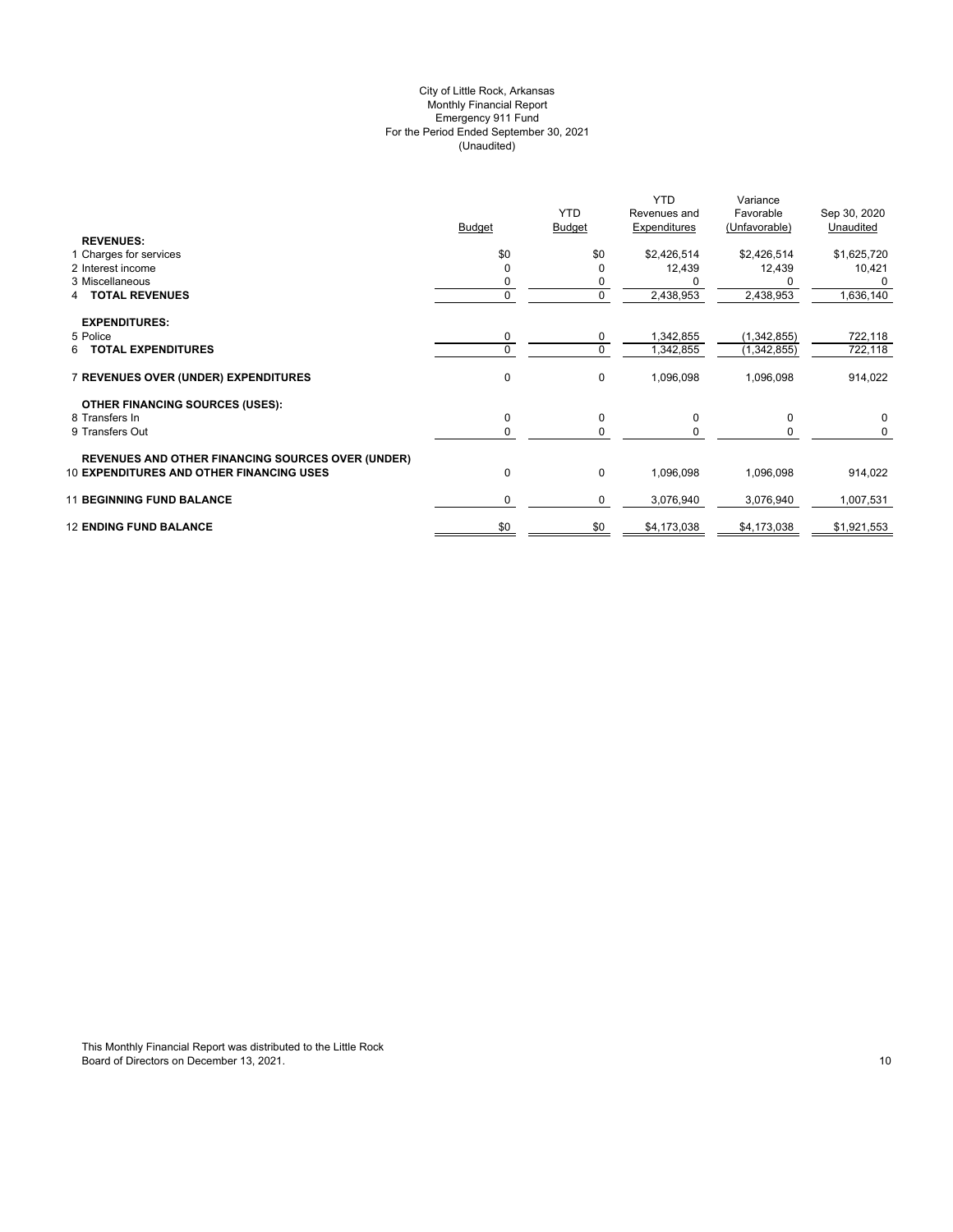# (Unaudited) City of Little Rock, Arkansas Monthly Financial Report Community Development Block Grant Fund For the Period Ended September 30, 2021

|                                                          | <b>Budget</b> | <b>YTD</b><br><b>Budget</b> | <b>YTD</b><br>Revenues and<br><b>Expenditures</b> | Variance<br>Favorable<br>(Unfavorable) | Sep 30, 2020<br>Unaudited |
|----------------------------------------------------------|---------------|-----------------------------|---------------------------------------------------|----------------------------------------|---------------------------|
| <b>REVENUES:</b>                                         |               |                             |                                                   |                                        |                           |
| 1 Intergovernmental                                      | \$0           | \$0                         | \$2,177,072                                       | \$2,177,072                            | \$483,251                 |
| 2 Charges for Services                                   | $\Omega$      |                             |                                                   |                                        | U                         |
| 3 Miscellaneous                                          | 0             | 0                           |                                                   |                                        |                           |
| <b>TOTAL REVENUES</b>                                    | $\mathbf 0$   | $\mathbf 0$                 | 2,177,072                                         | 2,177,072                              | 483,251                   |
| <b>EXPENDITURES:</b>                                     |               |                             |                                                   |                                        |                           |
| 5 General Government                                     | 0             | 0                           | $\Omega$                                          | n                                      | 0                         |
| 6 Housing                                                | 0             | 0                           | 3,011,334                                         | (3,011,334)                            | 947,638                   |
| <b>TOTAL EXPENDITURES</b>                                | 0             | $\Omega$                    | 3,011,334                                         | (3,011,334)                            | 947,638                   |
| 8 REVENUES OVER (UNDER) EXPENDITURES                     | 0             | 0                           | (834, 262)                                        | (834, 262)                             | (464, 388)                |
| <b>OTHER FINANCING SOURCES (USES):</b>                   |               |                             |                                                   |                                        |                           |
| 9 Transfers In                                           | 0             | 0                           | 0                                                 | 0                                      | 0                         |
| 10 Transfers Out                                         | 0             | 0                           |                                                   | 0                                      | 0                         |
| <b>REVENUES AND OTHER FINANCING SOURCES OVER (UNDER)</b> |               |                             |                                                   |                                        |                           |
| 11 EXPENDITURES AND OTHER FINANCING USES                 | 0             | 0                           | (834, 262)                                        | (834, 262)                             | (464, 388)                |
| <b>12 BEGINNING FUND BALANCE</b>                         | 0             | 0                           | 856,884                                           | 856,884                                | 889,273                   |
| <b>13 ENDING FUND BALANCE</b>                            | \$0           | \$0                         | \$22,622                                          | \$22,622                               | \$424,885                 |
|                                                          |               |                             |                                                   |                                        |                           |

Expenditures include: Expended \$2,554,004 Encumbered 457,330

\$3,011,334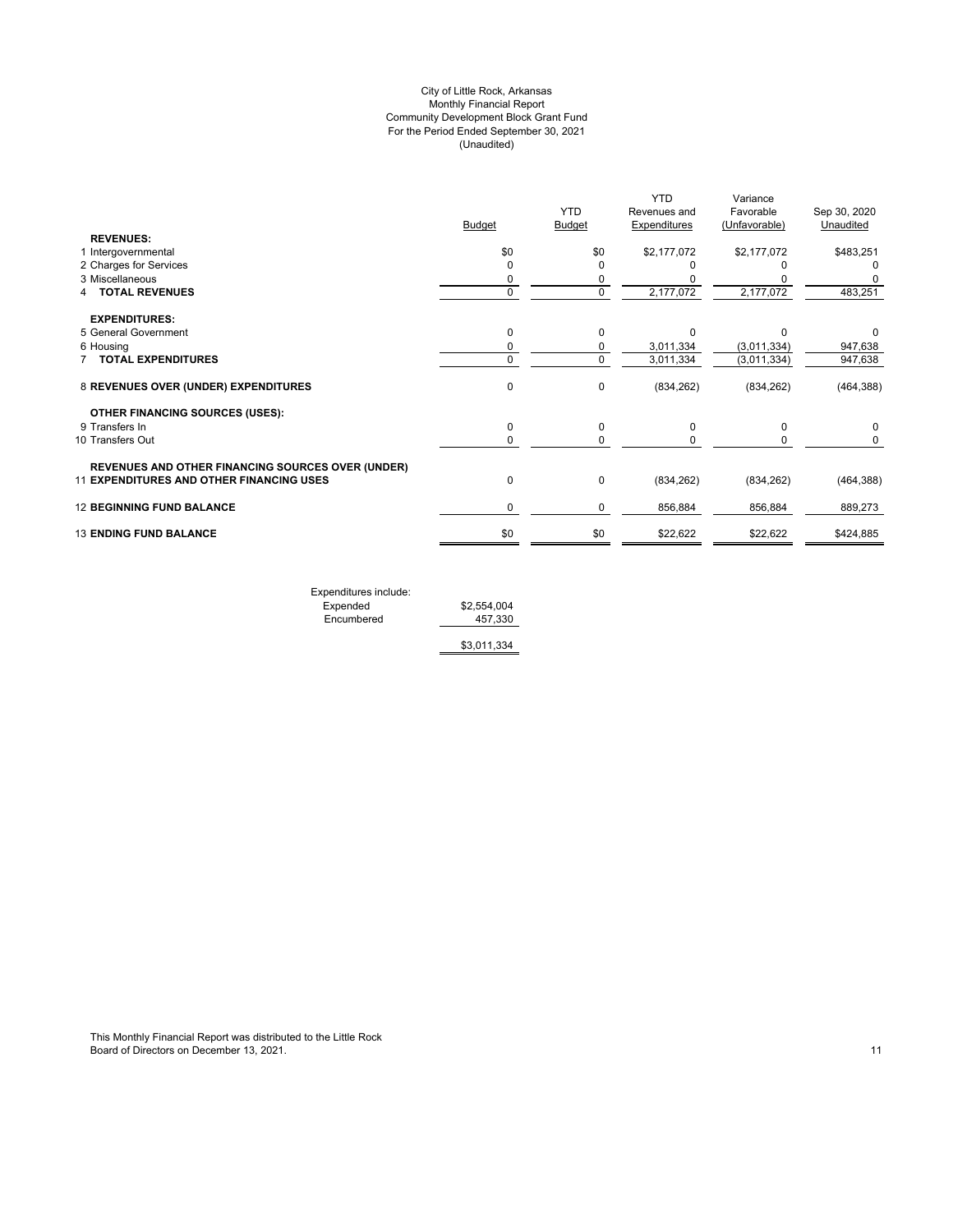#### (Unaudited) City of Little Rock, Arkansas Monthly Financial Report HIPP Fund For the Period Ended September 30, 2021

|                                                          | <b>Budget</b> | <b>YTD</b><br><b>Budget</b> | <b>YTD</b><br>Revenues and<br><b>Expenditures</b> | Variance<br>Favorable<br>(Unfavorable) | Sep 30, 2020<br>Unaudited |
|----------------------------------------------------------|---------------|-----------------------------|---------------------------------------------------|----------------------------------------|---------------------------|
| <b>REVENUES:</b>                                         |               |                             |                                                   |                                        |                           |
| 1 Intergovernmental                                      | \$0           | \$0                         | \$725,154                                         | \$725,154                              | \$797,369                 |
| 2 Charges for Services                                   | 0             | 0                           |                                                   |                                        | $\Omega$                  |
| 3 Miscellaneous                                          | 0             | 0                           |                                                   |                                        | (391)                     |
| <b>TOTAL REVENUES</b>                                    | $\mathbf 0$   | 0                           | 725,154                                           | 725,154                                | 796,979                   |
| <b>EXPENDITURES:</b>                                     |               |                             |                                                   |                                        |                           |
| 5 General Government                                     | 0             | $\mathbf 0$                 | $\Omega$                                          | $\Omega$                               | 0                         |
| 6 Housing                                                | 0             | 0                           | 737,042                                           | (737, 042)                             | 896,822                   |
| <b>TOTAL EXPENDITURES</b>                                | 0             | $\mathbf 0$                 | 737,042                                           | (737, 042)                             | 896,822                   |
| 8 REVENUES OVER (UNDER) EXPENDITURES                     | 0             | 0                           | (11, 889)                                         | (11, 889)                              | \$<br>(99, 843)           |
| <b>OTHER FINANCING SOURCES (USES):</b>                   |               |                             |                                                   |                                        |                           |
| 9 Transfers In                                           | 0             | 0                           | 0                                                 | 0                                      | 0                         |
| 10 Transfers Out                                         | $\mathbf 0$   | 0                           |                                                   | 0                                      | 0                         |
| <b>REVENUES AND OTHER FINANCING SOURCES OVER (UNDER)</b> |               |                             |                                                   |                                        |                           |
| 11 EXPENDITURES AND OTHER FINANCING USES                 | $\mathbf 0$   | 0                           | (11, 889)                                         | (11, 889)                              | (99, 843)                 |
| <b>12 BEGINNING FUND BALANCE</b>                         | 0             | 0                           | 1,479,520                                         | 1,479,520                              | 1,245,703                 |
| <b>13 ENDING FUND BALANCE</b>                            | \$0           | \$0                         | \$1,467,631                                       | \$1,467,631                            | \$1,145,860               |
|                                                          |               |                             |                                                   |                                        |                           |

| Expenditures include: |           |
|-----------------------|-----------|
| Expended              | \$648.211 |
| Encumbered            | 88.832    |
|                       | \$737,042 |
|                       |           |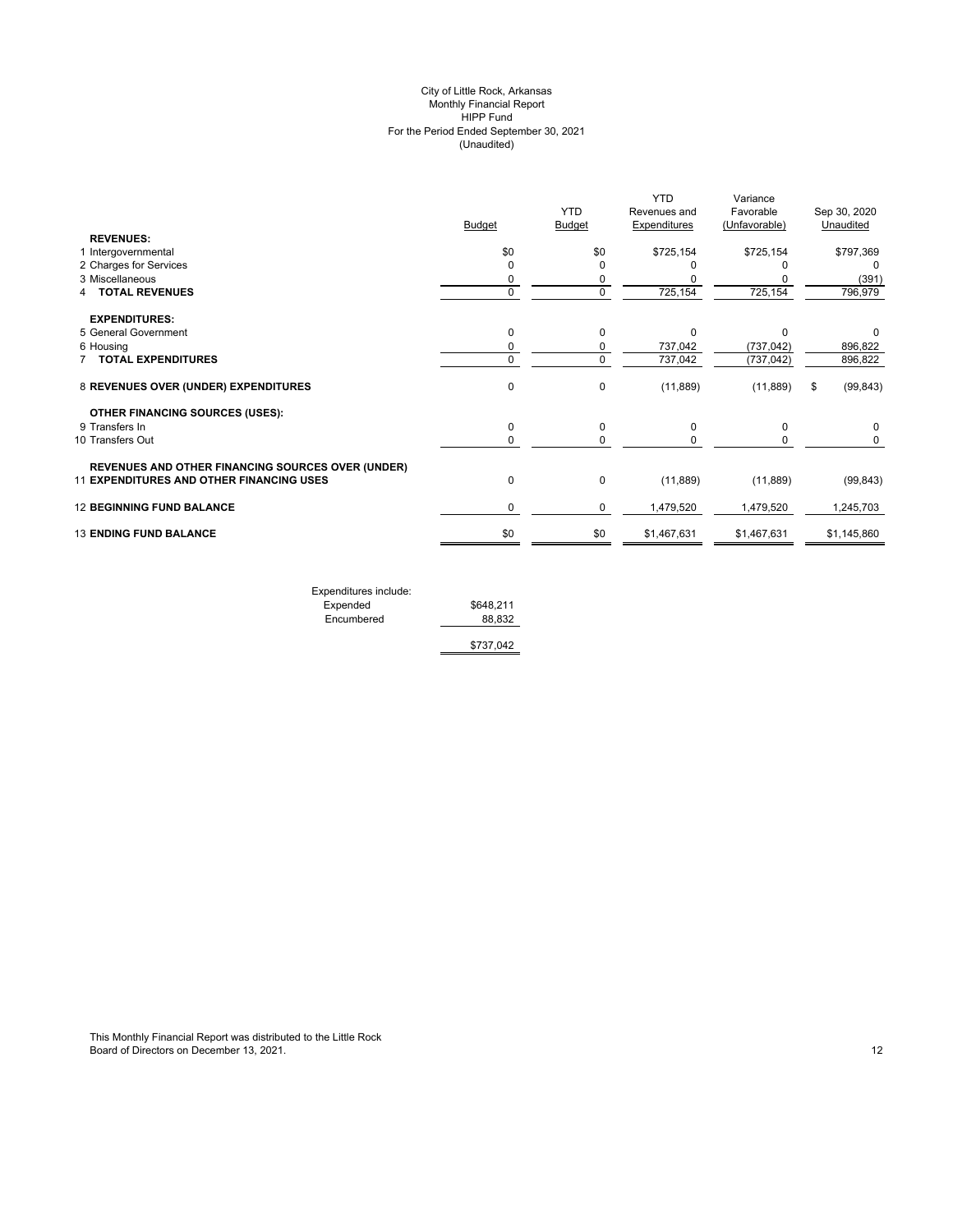# (Unaudited) City of Little Rock, Arkansas Monthly Financial Report NHSP Fund For the Period Ended September 30, 2021

|                                                          | <b>Budget</b> | <b>YTD</b><br>Budget | <b>YTD</b><br>Revenues and<br><b>Expenditures</b> | Variance<br>Favorable<br>(Unfavorable) | Sep 30, 2020<br>Unaudited |
|----------------------------------------------------------|---------------|----------------------|---------------------------------------------------|----------------------------------------|---------------------------|
| <b>REVENUES:</b>                                         |               |                      |                                                   |                                        |                           |
| 1 Intergovernmental                                      | \$0           | \$0                  | \$0                                               | \$0                                    | \$0                       |
| 2 Charges for Services                                   | 0             | O                    | ŋ                                                 |                                        |                           |
| 3 Miscellaneous                                          | 0             | 0                    | 60,553                                            | 60,553                                 | \$59,869                  |
| 4 TOTAL REVENUES                                         | $\mathbf 0$   | $\Omega$             | 60,553                                            | 60,553                                 | 59,869                    |
| <b>EXPENDITURES:</b>                                     |               |                      |                                                   |                                        |                           |
| 5 General Government                                     | 0             | 0                    | 0                                                 | $\Omega$                               | 0                         |
| 6 Housing                                                | 0             | 0                    | 55,615                                            | (55, 615)                              | 67,351                    |
| <b>TOTAL EXPENDITURES</b>                                | $\mathbf 0$   | $\mathbf 0$          | 55,615                                            | (55, 615)                              | 67,351                    |
| 8 REVENUES OVER (UNDER) EXPENDITURES                     | 0             | $\Omega$             | 4,938                                             | 4,938                                  | (7, 482)                  |
| <b>OTHER FINANCING SOURCES (USES):</b>                   |               |                      |                                                   |                                        |                           |
| 9 Loan Proceeds                                          | 0             | $\Omega$             | 0                                                 |                                        | 0                         |
| 10 Transfers In                                          | $\Omega$      | $\Omega$             | ŋ                                                 |                                        | $\Omega$                  |
| 11 Transfers Out                                         | 0             | 0                    |                                                   | 0                                      | 0                         |
| <b>REVENUES AND OTHER FINANCING SOURCES OVER (UNDER)</b> |               |                      |                                                   |                                        |                           |
| <b>12 EXPENDITURES AND OTHER FINANCING USES</b>          | 0             | $\mathbf 0$          | 4,938                                             | 4,938                                  | (7, 482)                  |
| <b>13 BEGINNING FUND BALANCE</b>                         | 0             | 0                    | 17,170                                            | 17,170                                 | 17,086                    |
| <b>14 ENDING FUND BALANCE</b>                            | \$0           | \$0                  | \$22,108                                          | \$22,108                               | \$9,604                   |
|                                                          |               |                      |                                                   |                                        |                           |

| Expenditures include: |          |
|-----------------------|----------|
| Expended              | \$47.964 |
| Encumbered            | 7.651    |
|                       |          |
|                       | \$55,615 |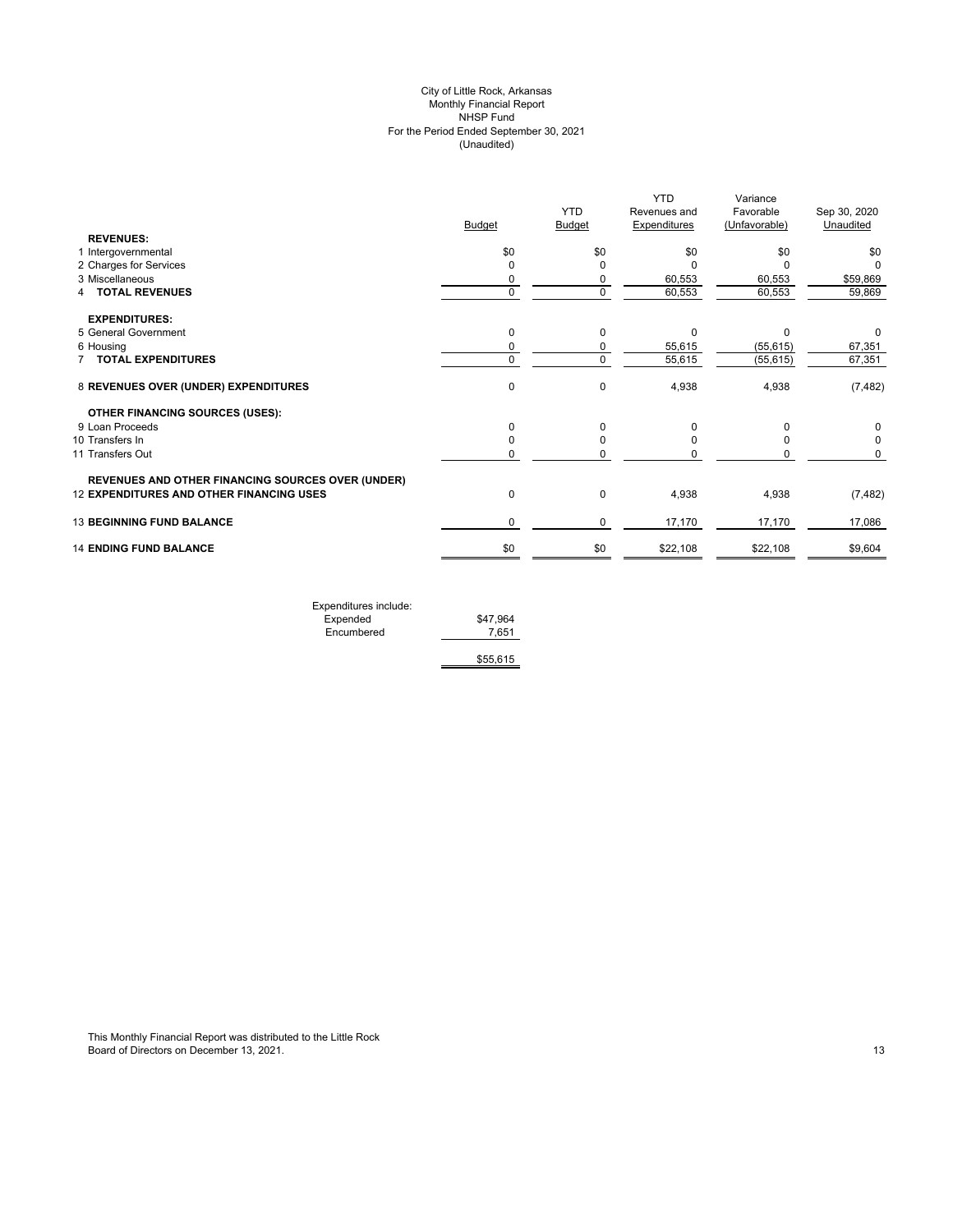#### For the Period Ended September 30, 2021 (Unaudited) City of Little Rock, Arkansas Monthly Financial Report Short Term Capital Fund

|                                                          |               | <b>YTD</b>    | <b>YTD</b><br>Revenues and | Variance<br>Favorable | Sep 30, 2020 |
|----------------------------------------------------------|---------------|---------------|----------------------------|-----------------------|--------------|
|                                                          | <b>Budget</b> | <b>Budget</b> | Expenditures               | (Unfavorable)         | Unaudited    |
| <b>REVENUES:</b>                                         |               |               |                            |                       |              |
| 1 Charges for Services                                   | \$0           | \$0           | \$0                        | \$0                   | \$0          |
| 2 Interest income                                        | O             | 0             | 12,613                     | 12,613                | 29,132       |
| 3 Donations                                              |               | 0             | $\Omega$                   | 0                     | 0            |
| <b>4 TOTAL REVENUES</b>                                  | 0             | $\mathbf 0$   | 12,613                     | 12,613                | 29,132       |
| <b>EXPENDITURES:</b>                                     |               |               |                            |                       |              |
| 5 General Government                                     | $\Omega$      | 0             | 2,394                      | (2, 394)              | 2,416        |
| 6 Public Works                                           |               | 0             | 0                          |                       |              |
| 7 Parks and Recreation                                   |               | $\Omega$      | $\Omega$                   | n                     | 0            |
| 8 Fire                                                   |               | 0             | 1,434,300                  | (1,434,300)           | 609,880      |
| 9 Police                                                 |               | 0             | 2,681,541                  | (2,681,541)           | 2,045,996    |
| 10 Fleet                                                 |               | 0             | 17,100                     | (17, 100)             | 1,309,435    |
| 11 TOTAL EXPENDITURES                                    | 0             | $\Omega$      | 4,135,335                  | (4, 135, 335)         | 3,967,727    |
| 12 REVENUES OVER (UNDER) EXPENDITURES                    | 0             | 0             | (4, 122, 722)              | (4, 122, 722)         | (3,938,596)  |
| <b>OTHER FINANCING SOURCES (USES):</b>                   |               |               |                            |                       |              |
| 13 Temporary Note Proceeds                               | 0             | $\Omega$      | 5,925,000                  | 5,925,000             |              |
| 14 Capital Lease                                         | 0             | 0             | 0                          | 0                     | 1,309,435    |
| 14 Transfers Out                                         | 0             | 0             | 0                          |                       | 0            |
| <b>REVENUES AND OTHER FINANCING SOURCES OVER (UNDER)</b> |               |               |                            |                       |              |
| <b>15 EXPENDITURES AND OTHER FINANCING USES</b>          | 0             | 0             | 1,802,278                  | 1,802,278             | (2,629,161)  |
| <b>16 BEGINNING FUND BALANCE</b>                         | 0             | $\mathbf 0$   | 2,352,912                  | 2,352,912             | 3,285,177    |
| <b>17 ENDING FUND BALANCE</b>                            | \$0           | \$0           | \$4,155,190                | \$4,155,190           | \$656,016    |

This Monthly Financial Report was distributed to the Little Rock Board of Directors on December 13, 2021. The control of the control of the control of the control of the control of the control of the control of the control of the control of the control of the control of the control of t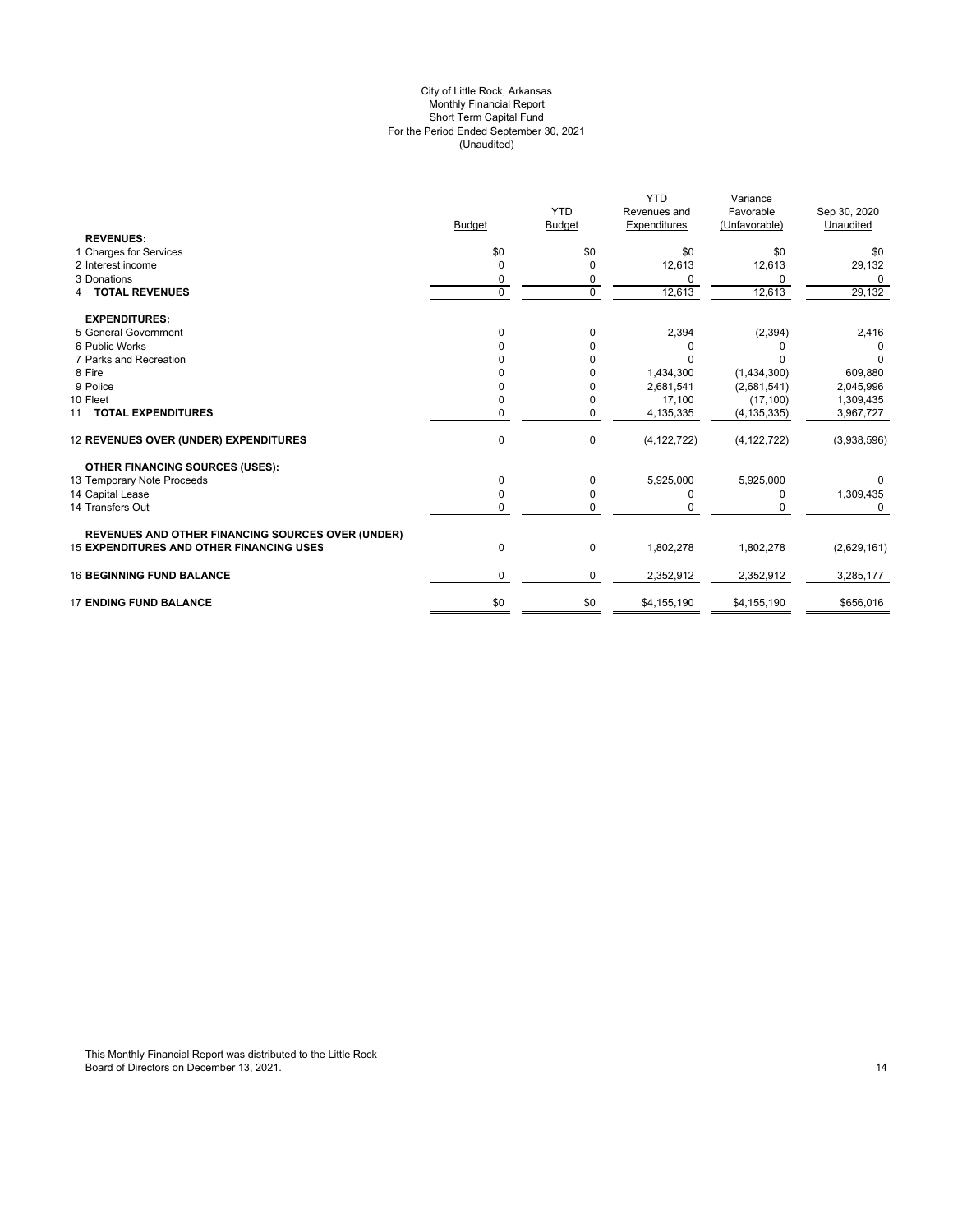# For the Period Ended September 30, 2021 (Unaudited) City of Little Rock, Arkansas Monthly Financial Report 2012-2021 Capital Project Fund

|                                                          |                |               | <b>YTD</b>   | Variance       |              |
|----------------------------------------------------------|----------------|---------------|--------------|----------------|--------------|
|                                                          |                | <b>YTD</b>    | Revenues and | Favorable      | Sep 30, 2020 |
|                                                          | Budget         | <b>Budget</b> | Expenditures | (Unfavorable)  | Unaudited    |
| <b>REVENUES:</b>                                         |                |               |              |                |              |
| 1 3/8 Cent Sales Tax                                     | \$0            | \$0           | \$16,853,532 | \$16,853,532   | \$14,725,953 |
| 2 Interest income                                        | $\mathbf 0$    | $\Omega$      | 137,463      | 137,463        | 267,871      |
| 3 Miscellaneous Income                                   | 0              | 0             | O            | 0              | 0            |
| <b>4 TOTAL REVENUES</b>                                  | $\mathbf 0$    | $\Omega$      | 16,990,995   | 16,990,995     | 14,993,824   |
| <b>EXPENDITURES:</b>                                     |                |               |              |                |              |
| 5 General Government                                     | 0              | 0             | 4,414,856    | (4, 414, 856)  | 2,825,829    |
| 6 Housing                                                | O              | 0             | 0            | $\Omega$       | 0            |
| 7 Public Works                                           | U              | $\Omega$      | 2,565,594    | (2, 565, 594)  | 3,413,463    |
| 8 Parks and Recreation                                   |                | $\Omega$      | 1,399,690    | (1,399,690)    | 1,475,993    |
| 9 Fire                                                   |                | $\Omega$      | 199,847      | (199.847)      | 335,471      |
| 10 Police                                                | O              | 0             | 7,710,120    | (7,710,120)    | 1,165,128    |
| 11 Fleet                                                 | 0              | 0             | 1,080,147    | (1,080,147)    | 1,253,357    |
| 12 Zoo                                                   | 0              | 0             | 389,563      | (389, 563)     | 885,274      |
| 13 TOTAL EXPENDITURES                                    | $\overline{0}$ | $\mathbf 0$   | 17,759,817   | (17, 759, 817) | 11,354,515   |
| 14 REVENUES OVER (UNDER) EXPENDITURES                    | $\mathbf 0$    | 0             | (768, 822)   | (768, 822)     | 3,639,309    |
| <b>OTHER FINANCING SOURCES (USES):</b>                   |                |               |              |                |              |
| 15 Temporary Note Proceeds                               | 0              | $\mathbf 0$   | 0            | 0              | o            |
| 16 Transfers In                                          | 0              | 0             | O            | $\Omega$       |              |
| 17 Transfers Out                                         | $\Omega$       | $\Omega$      | (715, 995)   | (715, 995)     | (1,382,490)  |
| <b>REVENUES AND OTHER FINANCING SOURCES OVER (UNDER)</b> |                |               |              |                |              |
| <b>18 EXPENDITURES AND OTHER FINANCING USES</b>          | $\mathbf 0$    | $\mathbf 0$   | (1,484,816)  | (1,484,816)    | 2,256,819    |
| <b>19 BEGINNING FUND BALANCE</b>                         | 0              | 0             | 36,406,779   | 36,406,779     | 30,194,882   |
| <b>20 ENDING FUND BALANCE</b>                            | \$0            | \$0           | \$34,921,963 | \$34,921,963   | \$32,451,701 |

| Exponditures include. |              |
|-----------------------|--------------|
| Expended              | \$9,309,869  |
| Encumbered            | 8.449.948    |
|                       |              |
| Total                 | \$17,759,817 |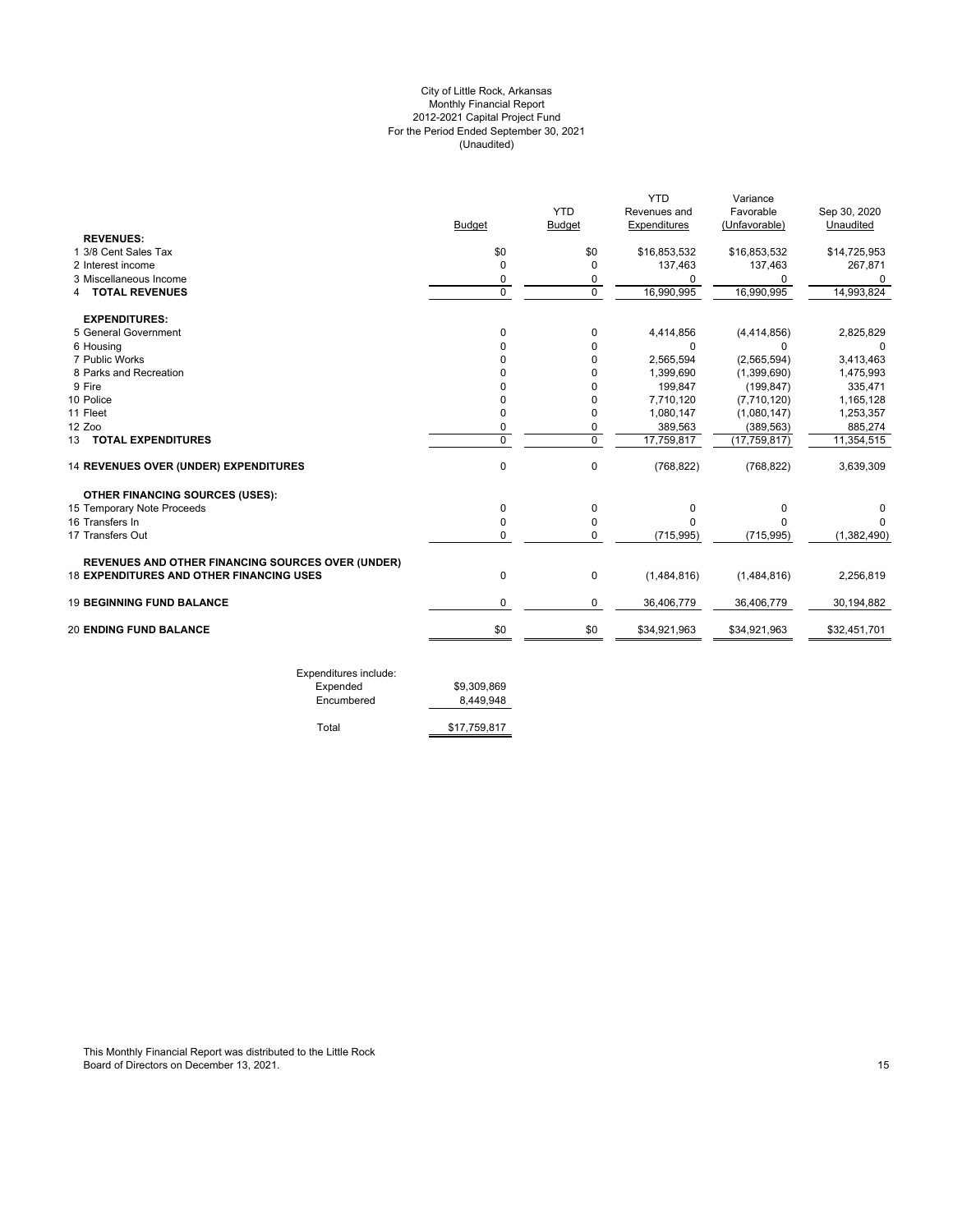# City of Little Rock, Arkansas Monthly Financial Report 2015 Library Improvement Bond For the Period Ended September 30, 2021 (Unaudited)

| <b>REVENUES:</b>                                         | <b>Budget</b> | <b>YTD</b><br>Budget | <b>YTD</b><br>Revenues and<br><b>Expenditures</b> | Variance<br>Favorable<br>(Unfavorable) | Sep 30, 2020<br>Actual |
|----------------------------------------------------------|---------------|----------------------|---------------------------------------------------|----------------------------------------|------------------------|
| 1 Interest income                                        | \$0           | \$0                  | \$963                                             | \$963                                  | \$2,921                |
| 2 Miscellaneous                                          | 0             | $\Omega$             | 0                                                 | $\Omega$                               | 0                      |
| <b>TOTAL REVENUES</b><br>3                               | $\mathbf 0$   | 0                    | 963                                               | 963                                    | 2,921                  |
| <b>EXPENDITURES:</b>                                     |               |                      |                                                   |                                        |                        |
| 4 General Government                                     | 0             | 0                    | 83,144                                            | (83, 144)                              | 0                      |
| 5 TOTAL EXPENDITURES                                     | $\mathbf 0$   | $\Omega$             | 83,144                                            | (83, 144)                              | $\mathbf 0$            |
| 6 REVENUES OVER (UNDER) EXPENDITURES                     | 0             | 0                    | (82, 181)                                         | (82, 181)                              | 2,921                  |
| <b>OTHER FINANCING SOURCES (USES):</b>                   |               |                      |                                                   |                                        |                        |
| 7 Bond Proceeds                                          | $\Omega$      | $\Omega$             | $\Omega$                                          | $\Omega$                               | 0                      |
| 8 Discount on Bonds Issued                               | 0             | <sup>0</sup>         | <sup>0</sup>                                      | n                                      | 0                      |
| 9 Bond Reoffering Premium                                |               |                      |                                                   |                                        | 0                      |
| 10 Other, net                                            |               |                      |                                                   |                                        | 0                      |
| 11 Transfers In                                          | 0             |                      | <sup>0</sup>                                      | <sup>0</sup>                           | 0                      |
| 12 Transfers Out                                         | 0             |                      |                                                   | 0                                      | 0                      |
| <b>REVENUES AND OTHER FINANCING SOURCES OVER (UNDER)</b> |               |                      |                                                   |                                        |                        |
| <b>13 EXPENDITURES AND OTHER FINANCING USES</b>          | 0             | 0                    | (82, 181)                                         | (82, 181)                              | 2,921                  |
| <b>14 BEGINNING FUND BALANCE</b>                         | 0             | 0                    | 404,486                                           | 404,486                                | 428,233                |
| <b>15 ENDING FUND BALANCE</b>                            | \$0           | \$0                  | \$322,305                                         | \$322,305                              | \$431,154              |

Note 1: This fund reflects bond proceeds and interest earnings dedicated to Library improvements.

This Monthly Financial Report was distributed to the Little Rock Board of Directors on December 13, 2021. 2003. The contractors of the contractors of Directors on December 13, 2021.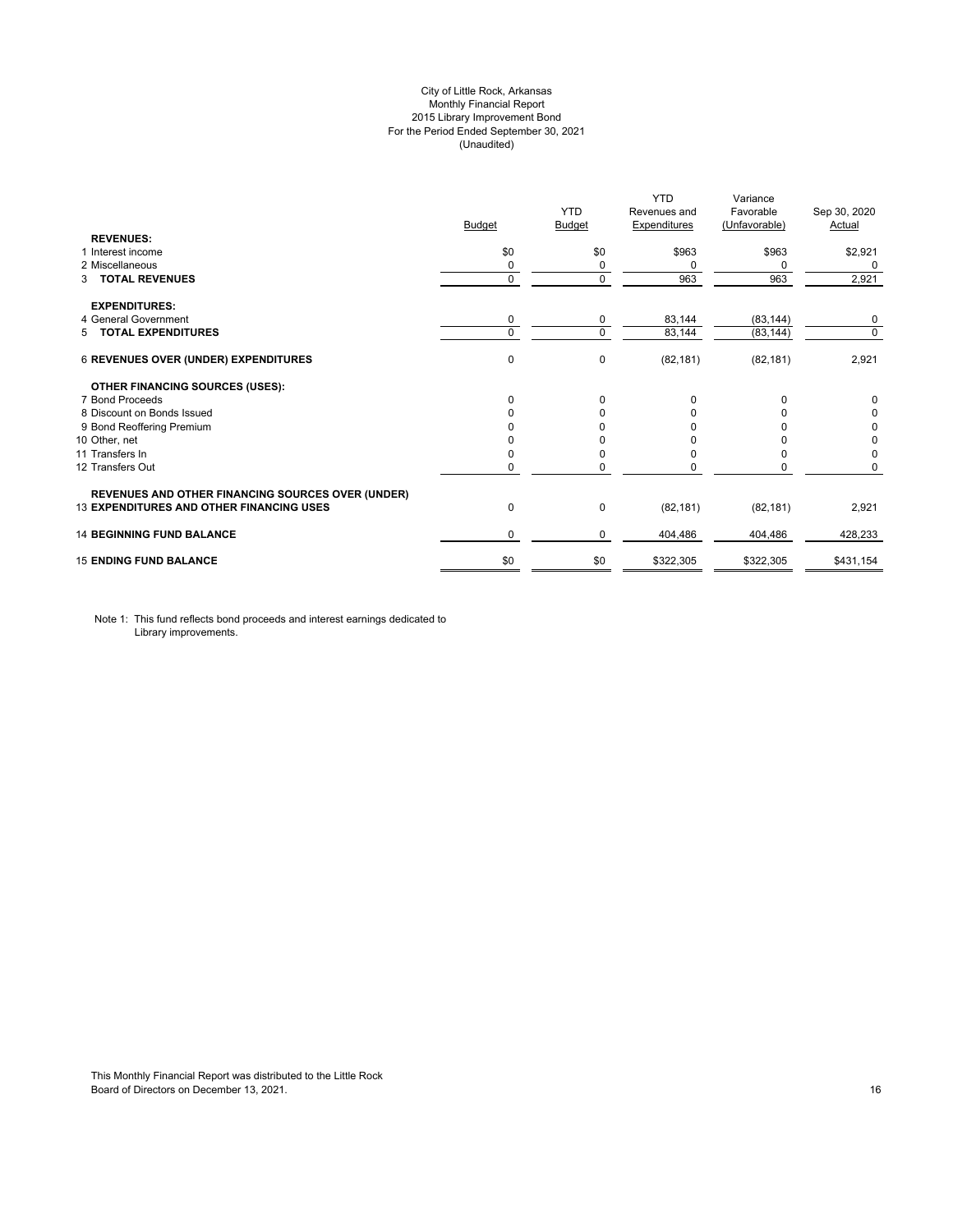# City of Little Rock, Arkansas Monthly Financial Report 2013 Capital Improvement Bonds For the Period Ended September 30, 2021 (Unaudited)

| <b>REVENUES:</b>                                         | <b>Budget</b> | <b>YTD</b><br><b>Budget</b> | <b>YTD</b><br>Revenues and<br><b>Expenditures</b> | Variance<br>Favorable<br>(Unfavorable) | Sep 30, 2020<br>Unaudited |
|----------------------------------------------------------|---------------|-----------------------------|---------------------------------------------------|----------------------------------------|---------------------------|
| 1 Interest income                                        | \$0           | \$0                         | \$0                                               | \$0                                    | \$0                       |
| 2 Miscellaneous                                          | $\Omega$      | 0                           | 0                                                 | $\Omega$                               | 0                         |
| 3 TOTAL REVENUES                                         | 0             | $\mathbf 0$                 | $\mathbf 0$                                       | $\Omega$                               | $\mathbf 0$               |
| <b>EXPENDITURES:</b>                                     |               |                             |                                                   |                                        |                           |
| 4 Public Works<br>5 TOTAL EXPENDITURES                   | 0<br>$\Omega$ | $\mathbf 0$<br>$\Omega$     | 0<br>$\Omega$                                     | 0<br>U                                 | 0<br>$\mathbf 0$          |
|                                                          |               |                             |                                                   |                                        |                           |
| 6 REVENUES OVER (UNDER) EXPENDITURES                     | $\mathbf 0$   | $\mathbf 0$                 | $\mathbf 0$                                       | $\Omega$                               | 0                         |
| <b>OTHER FINANCING SOURCES (USES):</b>                   |               |                             |                                                   |                                        |                           |
| 7 Bond Proceeds                                          | $\Omega$      | $\Omega$                    | 0                                                 | $\Omega$                               | 0                         |
| 8 Transfers In                                           |               | <sup>0</sup>                | $\Omega$                                          |                                        | $\Omega$                  |
| 9 Transfers Out                                          | $\Omega$      | U                           | $\Omega$                                          |                                        | (1, 485)                  |
| <b>REVENUES AND OTHER FINANCING SOURCES OVER (UNDER)</b> |               |                             |                                                   |                                        |                           |
| 10 EXPENDITURES AND OTHER FINANCING USES                 | $\Omega$      | 0                           | $\pmb{0}$                                         | $\Omega$                               | (1, 485)                  |
| <b>11 BEGINNING FUND BALANCE</b>                         | $\Omega$      | $\Omega$                    | $\Omega$                                          | $\Omega$                               | 1,485                     |
| <b>12 ENDING FUND BALANCE</b>                            | \$0           | \$0                         | \$0                                               | \$0                                    | \$0                       |
| Expenditures include:                                    |               |                             |                                                   |                                        |                           |

| EXPETIQUE CS ILIGIQUE. |     |
|------------------------|-----|
| Expended               | \$0 |
| Encumbered             | ŋ   |
|                        |     |
| Total                  | \$0 |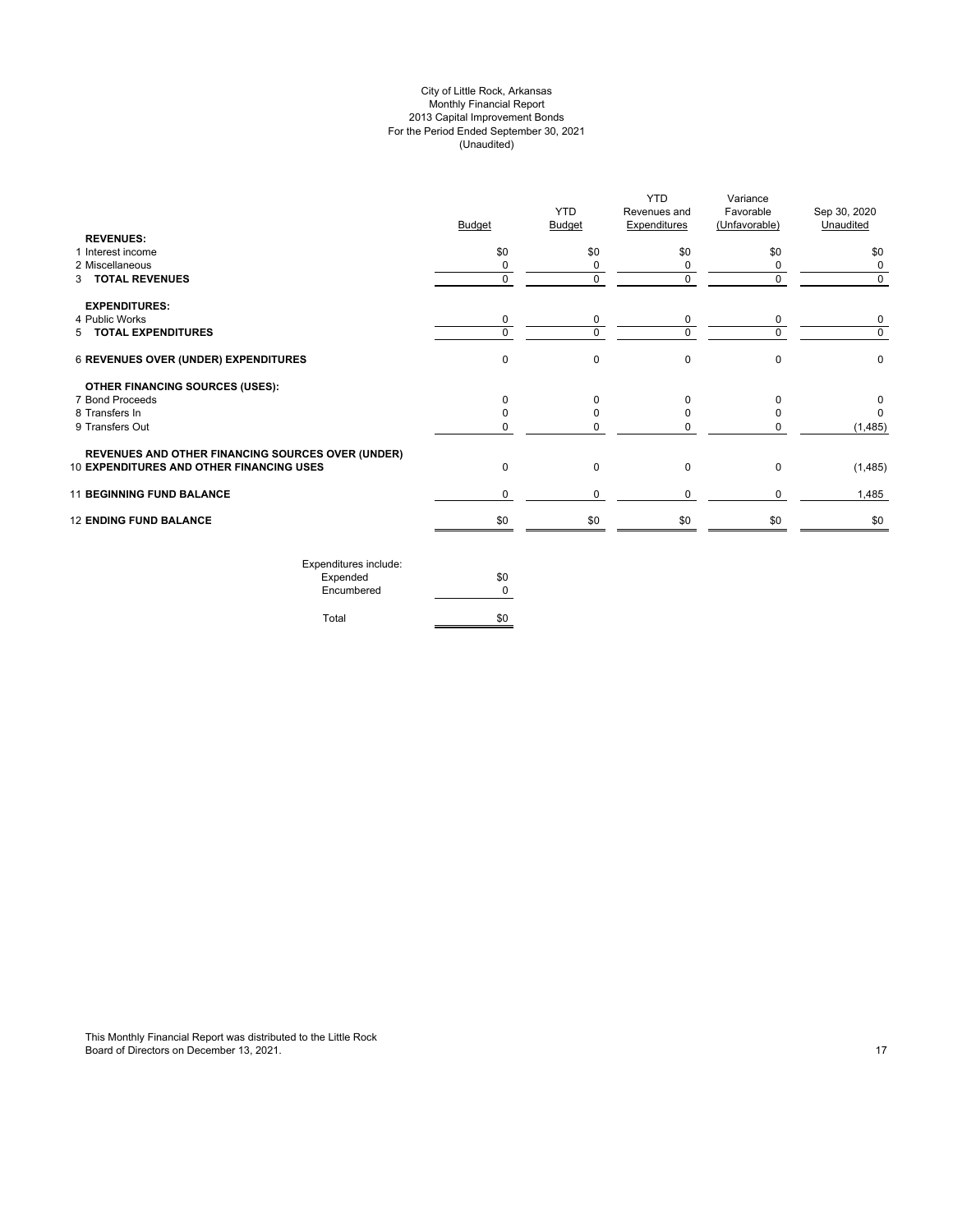#### City of Little Rock, Arkansas Monthly Financial Report 2018 Capital Improvement Bonds For the Period Ended September 30, 2021 (Unaudited)

|                                                          | <b>Budget</b> | <b>YTD</b><br>Budget | <b>YTD</b><br>Revenues and<br>Expenditures | Variance<br>Favorable<br>(Unfavorable) | Sep 30, 2020<br>Unaudited |
|----------------------------------------------------------|---------------|----------------------|--------------------------------------------|----------------------------------------|---------------------------|
| <b>REVENUES:</b>                                         |               |                      |                                            |                                        |                           |
| 1 Interest income                                        | \$0           | \$0                  | \$185,682                                  | \$185,682                              | \$399,892                 |
| 2 Miscellaneous                                          | 0             | 0                    | (205, 099)                                 | (205,099)                              | (6, 757)                  |
| <b>3 TOTAL REVENUES</b>                                  | $\Omega$      | $\mathbf 0$          | (19, 418)                                  | (19, 418)                              | 393,134                   |
| <b>EXPENDITURES:</b>                                     |               |                      |                                            |                                        |                           |
| 4 Public Works                                           | 0             | 0                    | 17,719,246                                 | (17, 719, 246)                         | 20,931,554                |
| 5 TOTAL EXPENDITURES                                     | $\Omega$      | $\Omega$             | 17,719,246                                 | (17, 719, 246)                         | 20,931,554                |
| <b>6 REVENUES OVER (UNDER) EXPENDITURES</b>              | 0             | $\mathbf 0$          | (17, 738, 664)                             | (17, 738, 664)                         | (20, 538, 420)            |
| <b>OTHER FINANCING SOURCES (USES):</b>                   |               |                      |                                            |                                        |                           |
| 7 Bond Proceeds                                          | 0             | $\Omega$             | 0                                          | $\Omega$                               | $\Omega$                  |
| 8 Bond Reoffering Premium                                | 0             | 0                    | 0                                          | n                                      |                           |
| 9 Discount on Bonds Issued                               |               | U                    | O                                          |                                        | $\Omega$                  |
| 10 Cost of Issuance                                      | 0             | 0                    | 0                                          | n                                      | $\Omega$                  |
| 11 Transfers In                                          | 0             | 0                    | 0                                          | $\Omega$                               | 1,485                     |
| 12 Transfers Out                                         | 0             | 0                    | 0                                          | 0                                      | $\Omega$                  |
| <b>REVENUES AND OTHER FINANCING SOURCES OVER (UNDER)</b> |               |                      |                                            |                                        |                           |
| <b>13 EXPENDITURES AND OTHER FINANCING USES</b>          | 0             | $\mathbf 0$          | (17, 738, 664)                             | (17, 738, 664)                         | (20, 536, 935)            |
| <b>14 BEGINNING FUND BALANCE</b>                         | 0             | 0                    | 23,819,367                                 | 23,819,367                             | 36.490.617                |
| <b>15 ENDING FUND BALANCE</b>                            | \$0           | \$0                  | \$6,080,703                                | \$6,080,703                            | \$15,953,683              |
|                                                          |               |                      |                                            |                                        |                           |

| Expenditures include: |              |
|-----------------------|--------------|
| Expended              | \$9.124.306  |
| Encumbered            | 8.594.940    |
|                       |              |
| Total                 | \$17,719,246 |

Note 1: As of September 30, 2021, the fund balance has been allocated to 49 special projects.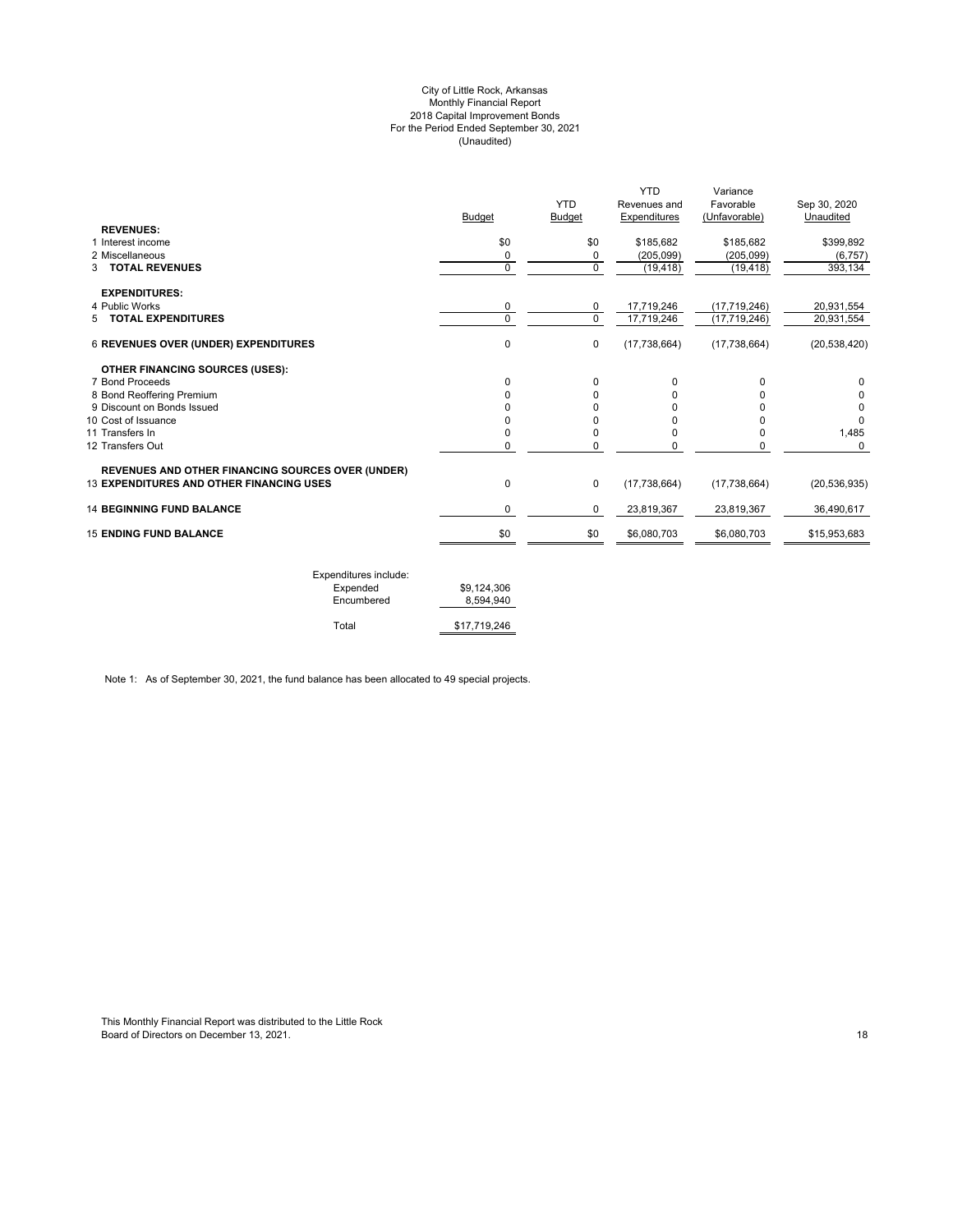# City of Little Rock, Arkansas Monthly Financial Report TIF - Port Authority Fund For the Period Ended September 30, 2021 (Unaudited)

| <b>REVENUES:</b>                                         | <b>Budget</b> | <b>YTD</b><br>Budget | <b>YTD</b><br>Revenues and<br><b>Expenditures</b> | Variance<br>Favorable<br>(Unfavorable) | Sep 30, 2020<br>Unaudited |
|----------------------------------------------------------|---------------|----------------------|---------------------------------------------------|----------------------------------------|---------------------------|
| 1 General Property Taxes                                 | \$0           | \$0                  | \$309,887                                         | \$309,887                              | \$149,979                 |
| 2 Interest income                                        | $\Omega$      | O                    | 283                                               | 283                                    | 10,789                    |
| 3 Miscellaneous                                          | 0             | 0                    |                                                   |                                        | 0                         |
| <b>TOTAL REVENUES</b><br>4                               | $\mathbf 0$   | $\Omega$             | 310,169                                           | 310,169                                | 160,768                   |
| <b>EXPENDITURES:</b>                                     |               |                      |                                                   |                                        |                           |
| 5 Street & Drainage                                      | 0             | 0                    | 300,000                                           | (300,000)                              | 200,000                   |
| 6 TOTAL EXPENDITURES                                     | $\Omega$      | $\Omega$             | 300,000                                           | (300,000)                              | 200,000                   |
| 7 REVENUES OVER (UNDER) EXPENDITURES                     | $\pmb{0}$     | $\mathbf 0$          | 10,169                                            | 10,169                                 | (39, 232)                 |
| <b>OTHER FINANCING SOURCES (USES):</b>                   |               |                      |                                                   |                                        |                           |
| 8 Bond Proceeds                                          | 0             | 0                    | 0                                                 | $\Omega$                               | 0                         |
| 9 Transfers In                                           | $\Omega$      |                      |                                                   |                                        | 0                         |
| 10 Transfers Out                                         | 0             | $\Omega$             |                                                   | 0                                      | 0                         |
| <b>REVENUES AND OTHER FINANCING SOURCES OVER (UNDER)</b> |               |                      |                                                   |                                        |                           |
| <b>11 EXPENDITURES AND OTHER FINANCING USES</b>          | 0             | $\mathbf 0$          | 10,169                                            | 10,169                                 | (39, 232)                 |
| <b>12 BEGINNING FUND BALANCE</b>                         | $\mathbf 0$   | 0                    | 220,217                                           | 220,217                                | 258,684                   |
| <b>13 ENDING FUND BALANCE</b>                            | \$0           | \$0                  | \$230,386                                         | \$230,386                              | \$219,453                 |
|                                                          |               |                      |                                                   |                                        |                           |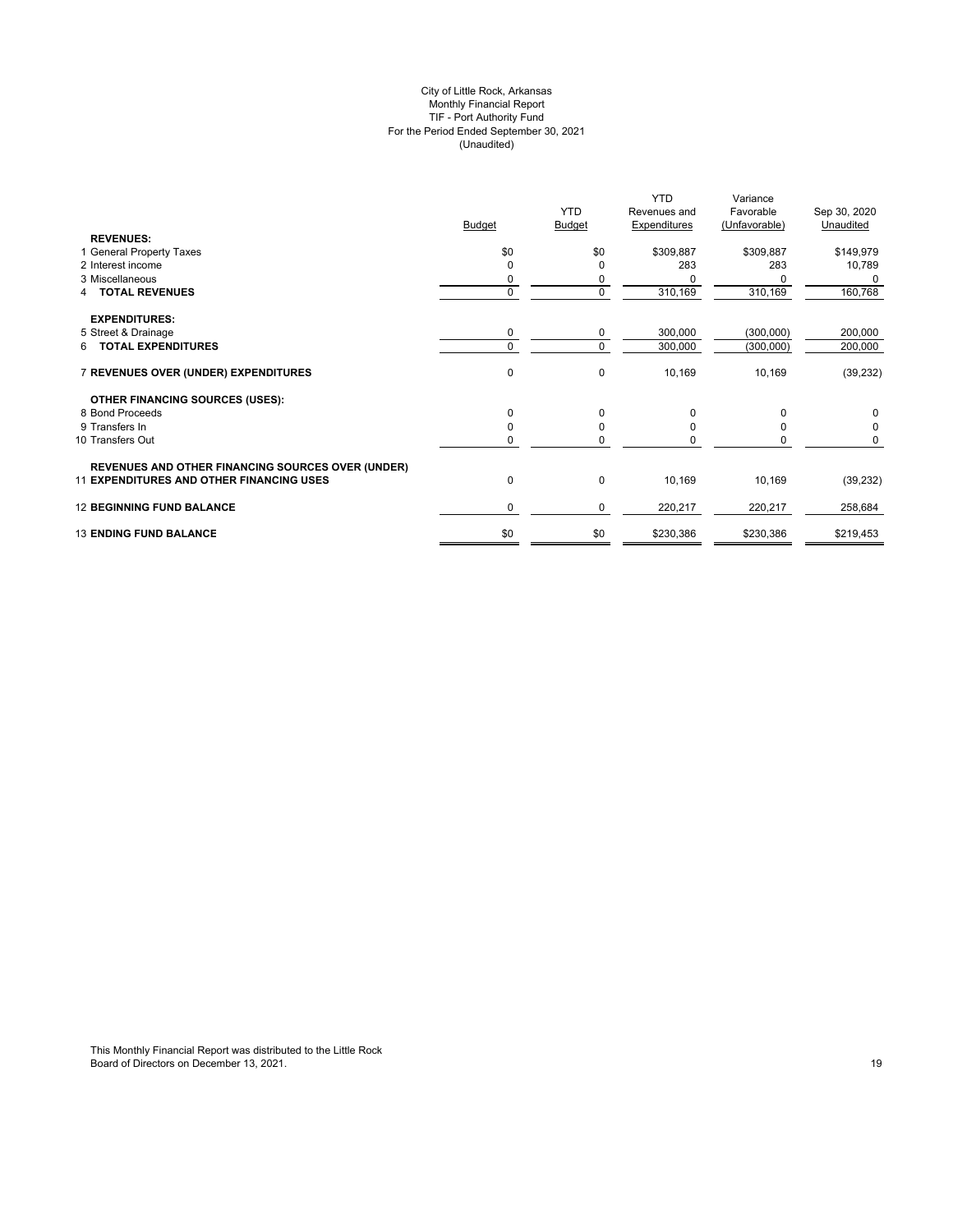#### City of Little Rock, Arkansas Monthly Financial Report 2018 Hotel Gross Receipts Tax For the Period Ended September 30, 2021 (Unaudited)

| <b>YTD</b><br>Revenues and | Variance<br>Favorable | Sep 30, 2020   |
|----------------------------|-----------------------|----------------|
| Expenditures               | (Unfavorable)         | Unaudited      |
|                            |                       |                |
| \$36                       | \$36                  | \$125,496      |
| 0                          | 0                     |                |
| 36                         | 36                    | 125,496        |
|                            |                       |                |
| 0                          | 0                     | $\Omega$       |
| 0                          | 0                     | 27,265,166     |
| 0                          | $\mathbf 0$           | 27,265,166     |
| 36                         | 36                    | (27, 139, 671) |
|                            |                       |                |
| 0                          | 0                     |                |
| 0                          | 0                     |                |
|                            | O                     |                |
| ი                          | 0                     |                |
| 0                          | 0                     |                |
| U                          | 0                     | $\Omega$       |
|                            |                       |                |
| 36                         | 36                    | (27, 139, 671) |
| 9,577                      | 9,577                 | 28,996,536     |
| \$9,613                    | \$9,613               | \$1,856,865    |
|                            |                       |                |

Expenditures include: Expended \$0 Encumbered 0 Total \$0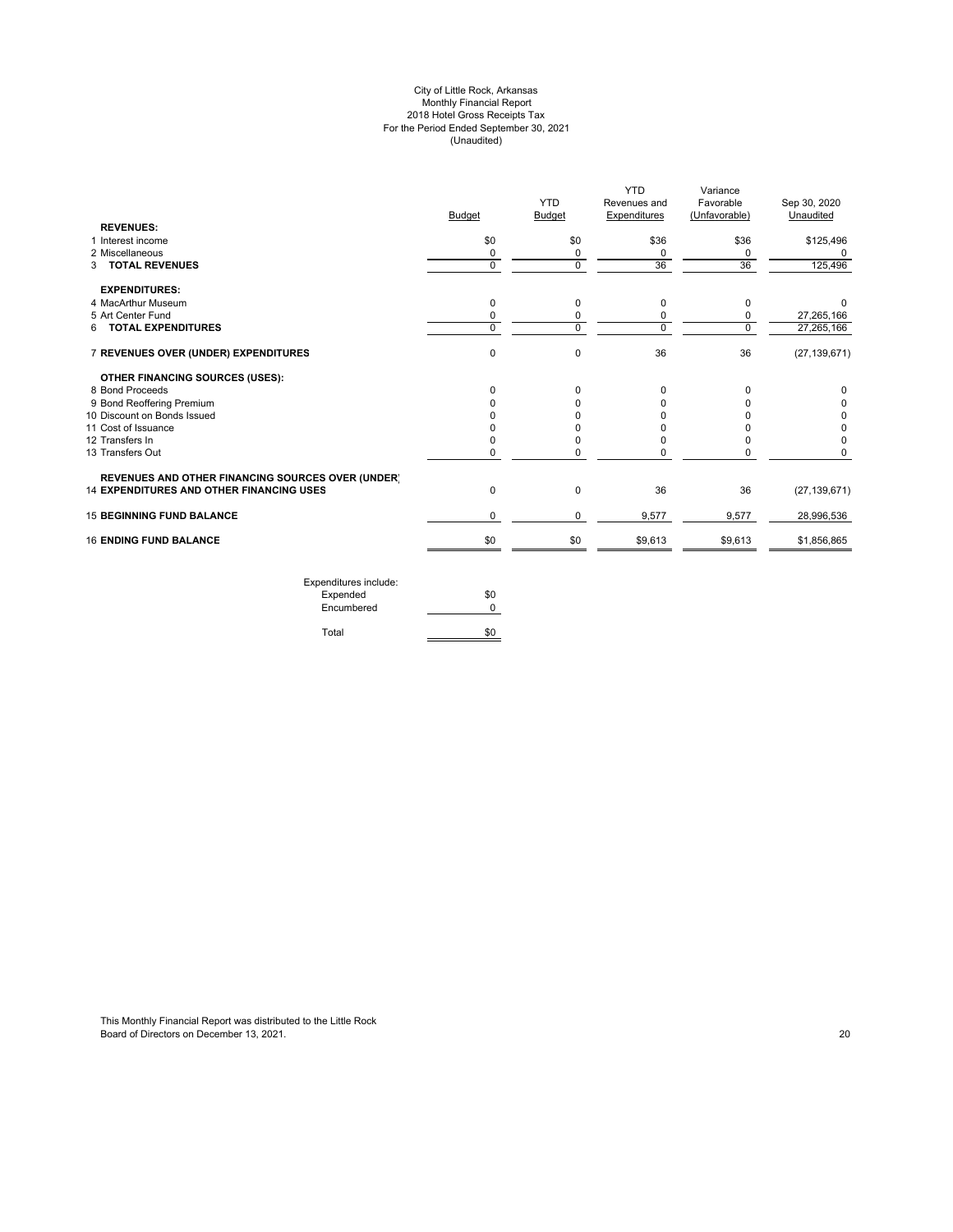# City of Little Rock, Arkansas Monthly Financial Report 2015 Library Improvement Bonds Debt Service Fund For the Period Ended September 30, 2021 (Unaudited)

|                                                                                                             | <b>Budget</b> | <b>YTD</b><br><b>Budget</b> | <b>YTD</b><br>Revenues and<br>Expenditures | Variance<br>Favorable<br>(Unfavorable) | Sep 30, 2020<br>Unaudited |
|-------------------------------------------------------------------------------------------------------------|---------------|-----------------------------|--------------------------------------------|----------------------------------------|---------------------------|
| <b>REVENUES:</b><br>1 Property Tax                                                                          | \$0           | \$0                         | \$3,885,783                                | \$3,885,783                            | \$3,658,423               |
| 2 Interest Income                                                                                           | 0             | 0                           | 2,073                                      | 2,073                                  | 14,296                    |
| <b>TOTAL REVENUES</b><br>3                                                                                  | $\Omega$      | $\mathbf 0$                 | 3,887,855                                  | 3,887,855                              | 3,672,719                 |
| <b>EXPENDITURES:</b>                                                                                        |               |                             |                                            |                                        |                           |
| 4 Debt Service                                                                                              |               | 0                           | 4,217,656                                  | (4, 217, 656)                          | 3,842,356                 |
| 5 TOTAL EXPENDITURES                                                                                        |               | 0                           | 4,217,656                                  | (4, 217, 656)                          | 3,842,356                 |
| <b>6 REVENUES OVER (UNDER) EXPENDITURES</b>                                                                 | 0             | 0                           | (329, 801)                                 | (329, 801)                             | (169, 637)                |
| <b>OTHER FINANCING SOURCES (USES):</b>                                                                      |               |                             |                                            |                                        |                           |
| 7 Bond Proceeds                                                                                             | 0             | $\Omega$                    | 0                                          | $\Omega$                               | $\Omega$                  |
| 8 Transfers In                                                                                              |               | 0                           | 0                                          | $\Omega$                               | 0                         |
| 9 Transfers Out                                                                                             |               | O                           |                                            |                                        | 0                         |
| <b>REVENUES AND OTHER FINANCING SOURCES OVER (UNDER)</b><br><b>10 EXPENDITURES AND OTHER FINANCING USES</b> | $\Omega$      | $\mathbf 0$                 | (329, 801)                                 | (329, 801)                             | (169, 637)                |
| <b>11 BEGINNING FUND BALANCE</b>                                                                            | 0             | 0                           | 4,210,609                                  | 4,210,609                              | 4,124,874                 |
| <b>12 ENDING FUND BALANCE</b>                                                                               | \$0           | \$0                         | \$3,880,808                                | \$3,880,808                            | \$3,955,237               |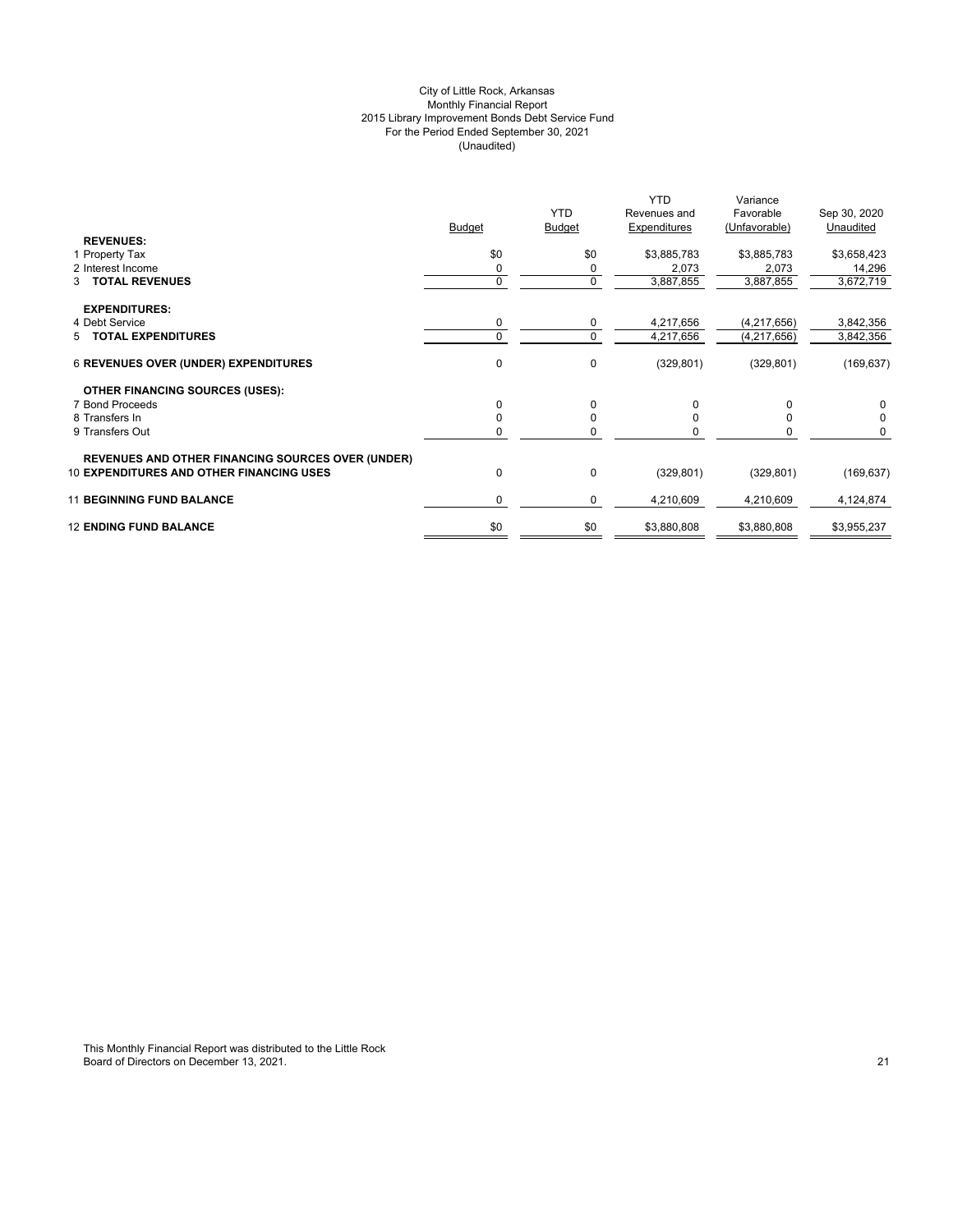# City of Little Rock, Arkansas Monthly Financial Report 2013 & 2018 Capital Improvement Bonds Debt Service Fund For the Period Ended September 30, 2021 (Unaudited)

|                                                          |               | <b>YTD</b>    | <b>YTD</b><br>Revenues and | Variance<br>Favorable | Sep 30, 2020 |
|----------------------------------------------------------|---------------|---------------|----------------------------|-----------------------|--------------|
|                                                          | <b>Budget</b> | <b>Budget</b> | Expenditures               | (Unfavorable)         | Unaudited    |
| <b>REVENUES:</b><br>1 Property Tax                       | \$0           | \$0           | \$12,952,675               | \$12,952,675          | \$12,194,773 |
| 2 Interest Income                                        | $\Omega$      | $\Omega$      | 2,000                      | 2,000                 | 68,169       |
| 3 Miscellaneous                                          | 0             | 0             |                            |                       |              |
| <b>TOTAL REVENUES</b>                                    | $\mathbf{0}$  | $\mathbf 0$   | 12,954,675                 | 12,954,675            | 12,262,942   |
|                                                          |               |               |                            |                       |              |
| <b>EXPENDITURES:</b>                                     |               |               |                            |                       |              |
| 5 Debt Service                                           | $\mathbf 0$   | 0             | 13,910,625                 | (13,910,625)          | 12,215,963   |
| <b>6 TOTAL EXPENDITURES</b>                              | $\Omega$      | $\mathbf 0$   | 13,910,625                 | (13,910,625)          | 12,215,963   |
|                                                          |               |               |                            |                       |              |
| 7 REVENUES OVER (UNDER) EXPENDITURES                     | $\mathbf{0}$  | 0             | (955, 950)                 | (955, 950)            | 46,979       |
|                                                          |               |               |                            |                       |              |
| <b>OTHER FINANCING SOURCES (USES):</b>                   |               |               |                            |                       |              |
| 8 Bond Proceeds                                          | $\Omega$      | 0             | 0                          | $\Omega$              | 0            |
| 9 Transfers In                                           | $\Omega$      | $\mathbf 0$   | $\Omega$                   | <sup>0</sup>          | $\Omega$     |
| 10 Transfers Out                                         | 0             | 0             | U                          | 0                     | $\Omega$     |
|                                                          |               |               |                            |                       |              |
| <b>REVENUES AND OTHER FINANCING SOURCES OVER (UNDER)</b> |               |               |                            |                       |              |
| <b>11 EXPENDITURES AND OTHER FINANCING USES</b>          | 0             | $\pmb{0}$     | (955, 950)                 | (955, 950)            | 46,979       |
|                                                          |               |               |                            |                       |              |
| <b>12 BEGINNING FUND BALANCE</b>                         | $\mathbf 0$   | 0             | 14,469,750                 | 14,469,750            | 14,079,717   |
|                                                          |               |               |                            |                       |              |
| <b>13 ENDING FUND BALANCE</b>                            | \$0           | \$0           | \$13,513,800               | \$13,513,800          | \$14,126,696 |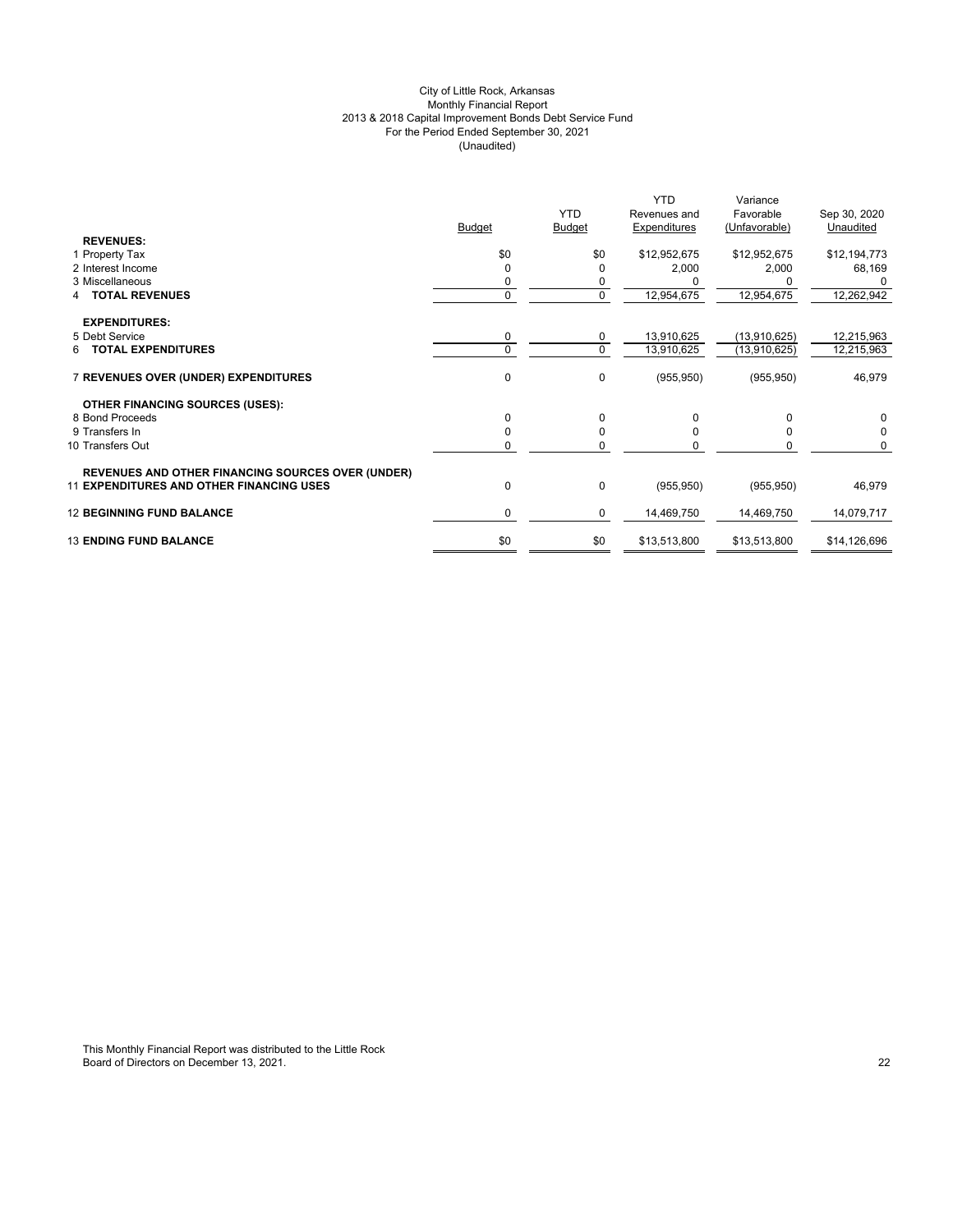#### City of Little Rock, Arkansas Monthly Financial Report 2017 Capital Improvement Refunding Revenue Bond For the Period Ended September 30, 2021 (Unaudited)

|                                                          |               |                | <b>YTD</b>   | Variance      |              |
|----------------------------------------------------------|---------------|----------------|--------------|---------------|--------------|
|                                                          |               | <b>YTD</b>     | Revenues and | Favorable     | Sep 30, 2020 |
|                                                          | <b>Budget</b> | <b>Budget</b>  | Expenditures | (Unfavorable) | Unaudited    |
| <b>REVENUES:</b>                                         |               |                |              |               |              |
| 1 Franchise Fees                                         | \$0           | \$0            | \$1,507,900  | \$1,507,900   | \$1,504,750  |
| 2 Charges for Services                                   | 0             | 0              | U            | $\Omega$      |              |
| 3 Interest income                                        |               | 0              | 275          | 275           | 1,315        |
| 4 Miscellaneous Revenue                                  | 0             | 0              |              | 0             | 0            |
| 5 TOTAL REVENUES                                         | $\Omega$      | $\overline{0}$ | 1,508,175    | 1,508,175     | 1,506,065    |
| <b>EXPENDITURES:</b>                                     |               |                |              |               |              |
| 6 Issuance Cost                                          | 0             | 0              | $\Omega$     | $\Omega$      |              |
| 7 Debt Service                                           | 0             | 0              | 292,950      | (292, 950)    | 306,375      |
| <b>TOTAL EXPENDITURES</b><br>8                           | $\Omega$      | $\Omega$       | 292.950      | (292, 950)    | 306,375      |
| 9 REVENUES OVER (UNDER) EXPENDITURES                     | $\Omega$      | $\mathbf 0$    | 1,215,225    | 1,215,225     | 1,199,690    |
| <b>OTHER FINANCING SOURCES (USES):</b>                   |               |                |              |               |              |
| 10 Bond Proceeds                                         | 0             | 0              | 0            | 0             | 0            |
| 11 Bond Reoffering Premium                               |               | n              |              |               | 0            |
| 12 Discount on Bonds Issued                              |               |                |              |               | 0            |
| 13 Payment to Refunded Bond Escrow Agent                 |               |                |              |               | 0            |
| 14 Transfer In                                           |               | 0              |              | 0             | $\Omega$     |
| 15 Transfers Out                                         | 0             | 0              | n            | 0             | U            |
| <b>REVENUES AND OTHER FINANCING SOURCES OVER (UNDER)</b> |               |                |              |               |              |
| <b>16 EXPENDITURES AND OTHER FINANCING USES</b>          | 0             | $\pmb{0}$      | 1,215,225    | 1,215,225     | 1,199,690    |
| <b>17 BEGINNING FUND BALANCE</b>                         | $\Omega$      | 0              | 19,334       | 19,334        | 20,909       |
| <b>18 ENDING FUND BALANCE</b>                            | \$0           | \$0            | \$1,234,559  | \$1,234,559   | \$1,220,598  |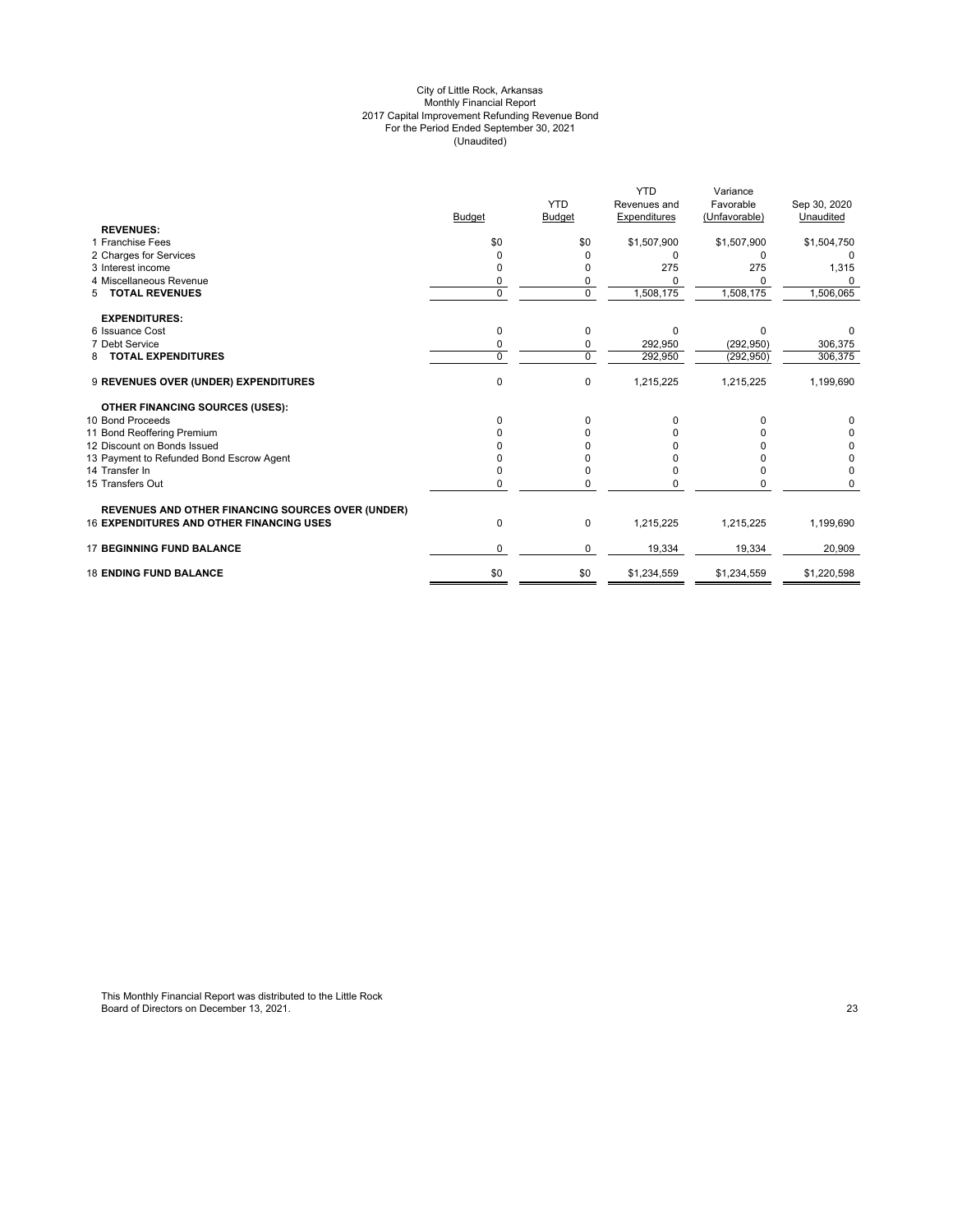# City of Little Rock, Arkansas Monthly Financial Report 2014 TIF #1 Capital Improvement Bonds Debt Service Fund For the Period Ended September 30, 2021 (Unaudited)

|                                                          | <b>Budget</b> | <b>YTD</b><br><b>Budget</b> | <b>YTD</b><br>Revenues and<br>Expenditures | Variance<br>Favorable<br>(Unfavorable) | Sep 30, 2020<br>Unaudited |
|----------------------------------------------------------|---------------|-----------------------------|--------------------------------------------|----------------------------------------|---------------------------|
| <b>REVENUES:</b>                                         |               |                             |                                            |                                        |                           |
| 1 Property Tax                                           | \$0           | \$0                         | \$422,694                                  | \$422,694                              | \$555,867                 |
| 2 Interest Income                                        | $\Omega$      | 0                           | 99                                         | 99                                     | 2,713                     |
| 3 Miscellaneous                                          | 0             | 0                           |                                            |                                        | 0                         |
| <b>TOTAL REVENUES</b><br>4                               | $\mathbf 0$   | 0                           | 422,793                                    | 422,793                                | 558,580                   |
| <b>EXPENDITURES:</b>                                     |               |                             |                                            |                                        |                           |
| 5 Debt Service                                           | 0             | $\mathbf 0$                 | 897,213                                    | (897, 213)                             | 389,900                   |
| <b>TOTAL EXPENDITURES</b><br>6                           | $\Omega$      | $\mathbf 0$                 | 897,213                                    | (897, 213)                             | 389,900                   |
| 7 REVENUES OVER (UNDER) EXPENDITURES                     | $\mathbf{0}$  | $\pmb{0}$                   | (474, 420)                                 | (474, 420)                             | 168,680                   |
| <b>OTHER FINANCING SOURCES (USES):</b>                   |               |                             |                                            |                                        |                           |
| 8 Bond Proceeds                                          | $\Omega$      | $\mathbf 0$                 | $\Omega$                                   | $\Omega$                               | 0                         |
| 9 Transfers In                                           | $\Omega$      | 0                           | <sup>0</sup>                               | <sup>0</sup>                           | 0                         |
| 10 Transfers Out                                         | 0             | 0                           |                                            | O                                      | $\Omega$                  |
| <b>REVENUES AND OTHER FINANCING SOURCES OVER (UNDER)</b> |               |                             |                                            |                                        |                           |
| <b>11 EXPENDITURES AND OTHER FINANCING USES</b>          | 0             | $\pmb{0}$                   | (474, 420)                                 | (474, 420)                             | 168,680                   |
| <b>12 BEGINNING FUND BALANCE</b>                         | $\mathbf 0$   | 0                           | 881,442                                    | 881,442                                | 713,562                   |
| <b>13 ENDING FUND BALANCE</b>                            | \$0           | \$0                         | \$407,022                                  | \$407,022                              | \$882,241                 |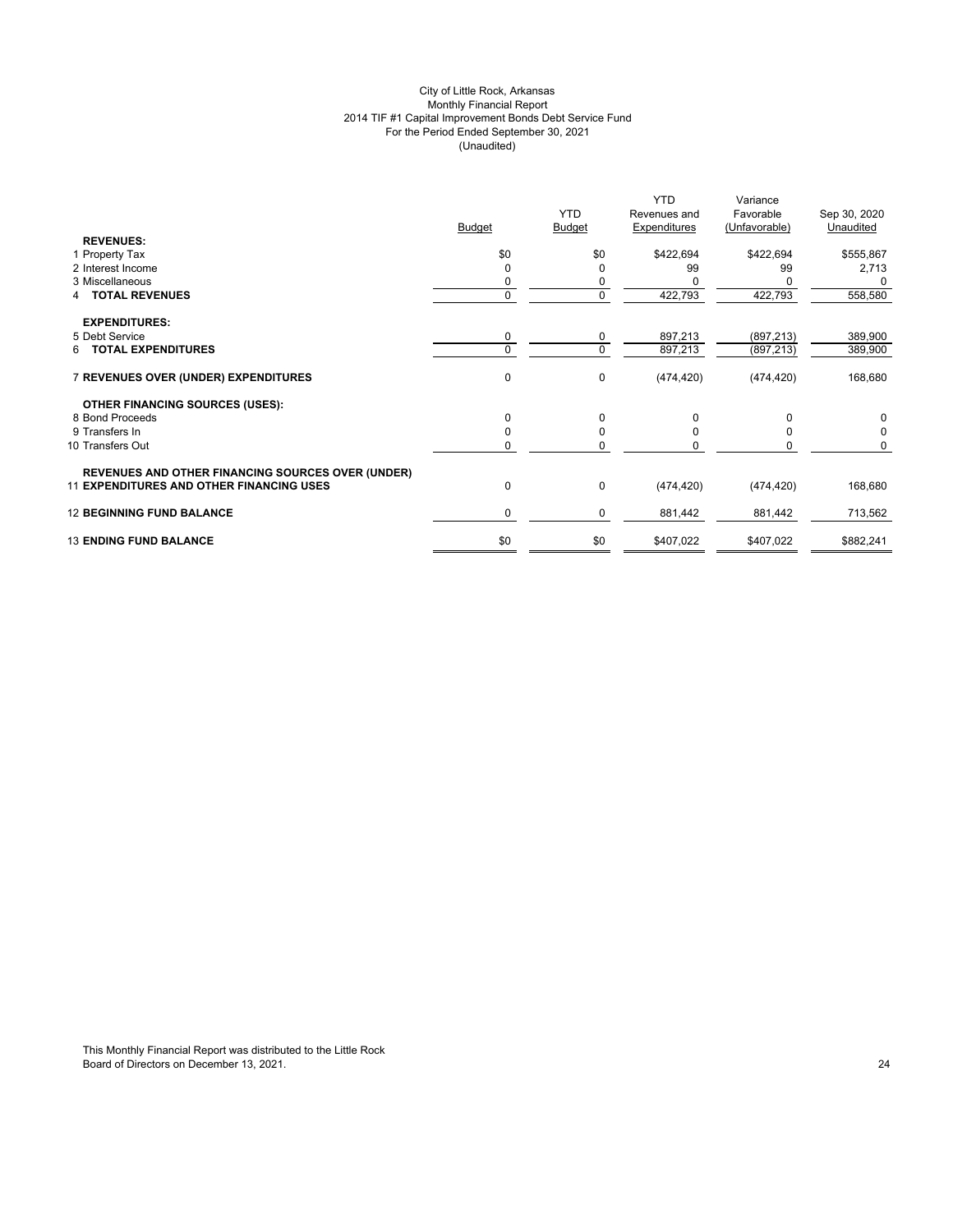#### City of Little Rock, Arkansas Monthly Financial Report 2017 Library Refunding Bond Fund For the Period Ended September 30, 2021 (Unaudited)

|                                                          |               |               | <b>YTD</b>   | Variance      |              |
|----------------------------------------------------------|---------------|---------------|--------------|---------------|--------------|
|                                                          |               | <b>YTD</b>    | Revenues and | Favorable     | Sep 30, 2020 |
|                                                          | <b>Budget</b> | <b>Budget</b> | Expenditures | (Unfavorable) | Unaudited    |
| <b>REVENUES:</b>                                         |               |               |              |               |              |
| 1 Property Tax                                           | \$0           | \$0           | \$3,885,783  | \$3,885,783   | \$3,658,423  |
| 2 Interest income                                        |               |               | 1,056        | 1,056         | 17,392       |
| 3 Miscellaneous                                          |               |               |              |               |              |
| <b>TOTAL REVENUES</b>                                    | $\Omega$      | 0             | 3,886,842    | 3,886,842     | 3,675,815    |
| <b>EXPENDITURES:</b>                                     |               |               |              |               |              |
| 5 Issuance Cost                                          | 0             | 0             |              |               |              |
| 6 Debt Service                                           |               | 0             | 4,250,144    | (4,250,144)   | 3,856,388    |
| <b>TOTAL EXPENDITURES</b>                                | $\Omega$      | 0             | 4,250,144    | (4,250,144)   | 3,856,388    |
| 8 REVENUES OVER (UNDER) EXPENDITURES                     | $\mathbf 0$   | 0             | (363, 302)   | (363, 302)    | (180, 572)   |
| <b>OTHER FINANCING SOURCES (USES):</b>                   |               |               |              |               |              |
| 9 Transfer In                                            | 0             | 0             | $\Omega$     | $\Omega$      | $\Omega$     |
| 10 Transfers Out                                         | 0             | $\Omega$      |              |               |              |
| <b>REVENUES AND OTHER FINANCING SOURCES OVER (UNDER)</b> |               |               |              |               |              |
| <b>11 EXPENDITURES AND OTHER FINANCING USES</b>          | $\mathbf 0$   | 0             | (363, 302)   | (363, 302)    | (180, 572)   |
| <b>12 BEGINNING FUND BALANCE</b>                         | 0             | 0             | 4,511,146    | 4,511,146     | 4,436,100    |
| <b>13 ENDING FUND BALANCE</b>                            | \$0           | \$0           | \$4,147,844  | \$4,147,844   | \$4,255,528  |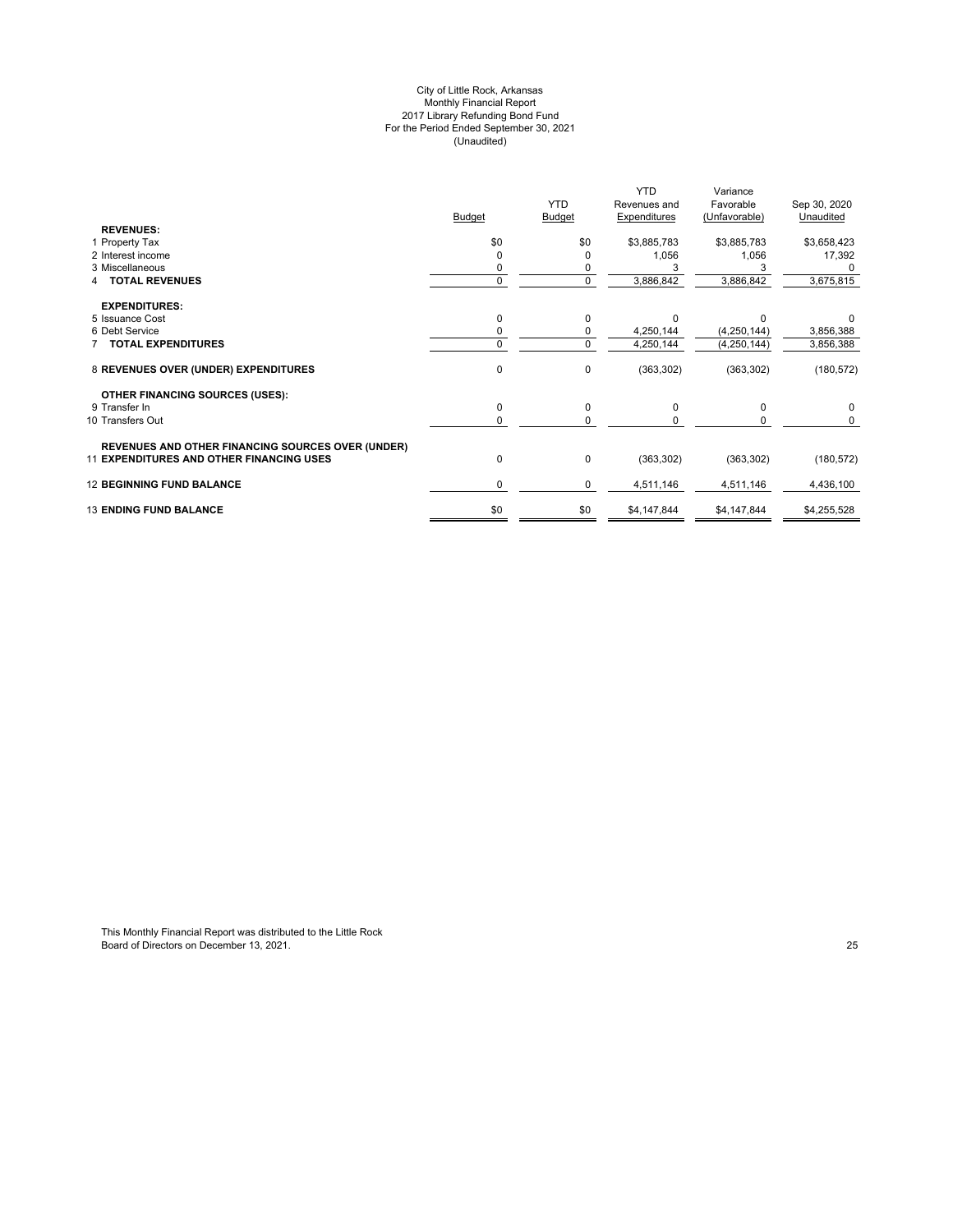# City of Little Rock, Arkansas Monthly Financial Report Hotel Tax Revenue For the Period Ended September 30, 2021 (Unaudited)

|                                                          |               |               | <b>YTD</b>   | Variance      |              |
|----------------------------------------------------------|---------------|---------------|--------------|---------------|--------------|
|                                                          |               | <b>YTD</b>    | Revenues and | Favorable     | Sep 30, 2020 |
|                                                          | <b>Budget</b> | <b>Budget</b> | Expenditures | (Unfavorable) | Unaudited    |
| <b>REVENUES:</b>                                         |               |               |              |               |              |
| 1 Hotel Gross Receipts Tax                               | \$0           | \$0           | \$1,530,265  | \$1,530,265   | \$592,629    |
| 2 Interest Income                                        | 0             | $\Omega$      | 233          | 233           | 2,254        |
| 3 Miscellaneous                                          |               | 0             |              |               | 172,809      |
| <b>TOTAL REVENUES</b>                                    | 0             | $\mathbf 0$   | 1,530,497    | 1,530,497     | 767,692      |
| <b>EXPENDITURES:</b>                                     |               |               |              |               |              |
| 5 Interest Expense                                       | 0             | 0             | 672,197      | (672, 197)    | 686,072      |
| 6 TOTAL EXPENDITURES                                     | $\Omega$      | $\mathbf 0$   | 672,197      | (672, 197)    | 686,072      |
| 7 REVENUES OVER (UNDER) EXPENDITURES                     | 0             | $\mathbf 0$   | 858,300      | 858,300       | 81,620       |
| <b>OTHER FINANCING SOURCES (USES):</b>                   |               |               |              |               |              |
| 8 Bond Proceeds                                          | 0             | 0             |              | $\Omega$      | 0            |
| 9 Payment to Refunded Bond Escrow Agent                  |               | 0             |              |               | 0            |
| 10 Transfers In                                          |               | 0             |              |               | 0            |
| 11 Transfers Out                                         | 0             | $\Omega$      |              | n             | 0            |
| <b>REVENUES AND OTHER FINANCING SOURCES OVER (UNDER)</b> |               |               |              |               |              |
| <b>11 EXPENDITURES AND OTHER FINANCING USES</b>          | 0             | $\mathbf 0$   | 858,300      | 858,300       | 81,620       |
| <b>12 BEGINNING FUND BALANCE</b>                         | 0             | 0             | 355,187      | 355,187       | 617,919      |
| <b>13 ENDING FUND BALANCE</b>                            | \$0           | \$0           | \$1,213,487  | \$1,213,487   | \$699,539    |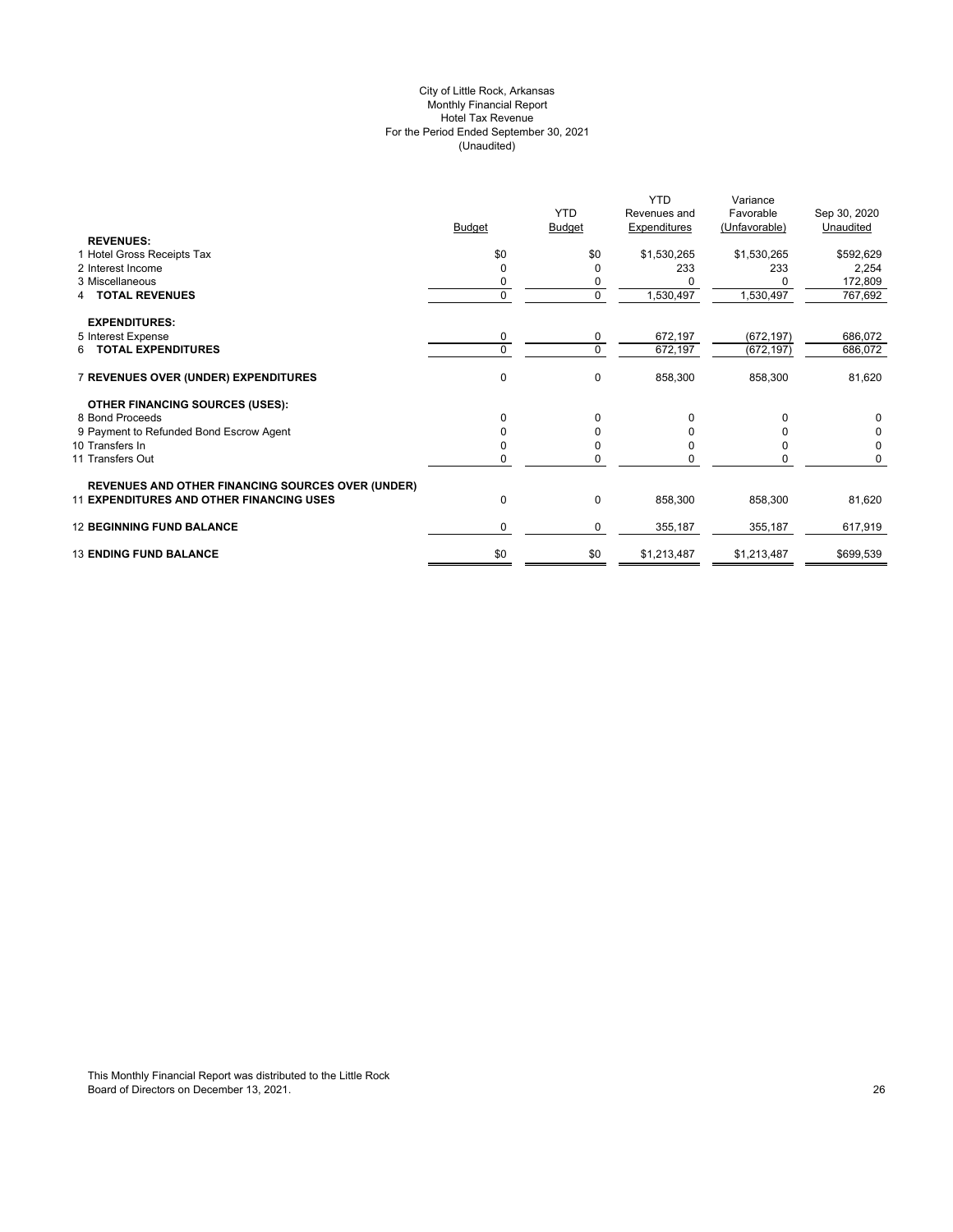# (Unaudited) City of Little Rock, Arkansas Monthly Financial Report Fleet Services Fund For the Period Ended September 30, 2021

|                                                                  | <b>Budget</b> | <b>YTD</b><br><b>Budget</b> | <b>YTD</b><br>Revenues and<br>Expenditures | Variance<br>Favorable<br>(Unfavorable) | Sep 30, 2020<br>Unaudited |
|------------------------------------------------------------------|---------------|-----------------------------|--------------------------------------------|----------------------------------------|---------------------------|
| <b>OPERATING REVENUES:</b>                                       |               |                             |                                            |                                        |                           |
| 1 Charges for services                                           | \$12,670,623  | \$9,502,967                 | \$8,770,675                                | (\$732,292)                            | \$8,670,787               |
| 2 Interest Income                                                | 20,000        | 15,000                      | 5,373                                      | (9,627)                                | 16,787                    |
| <b>TOTAL OPERATING REVENUES</b><br>3                             | 12,690,623    | 9,517,967                   | 8,776,048                                  | (741, 920)                             | 8,687,574                 |
|                                                                  |               |                             |                                            |                                        |                           |
| <b>OPERATING EXPENSES:</b>                                       |               |                             |                                            |                                        |                           |
| 4 Personnel Services                                             | 3,669,964     | 2,752,473                   | 2,581,748                                  | 170,725                                | 2,581,376                 |
| 5 Supplies and materials                                         | 4,313,660     | 3,235,245                   | 3,116,120                                  | 119,125                                | 2,493,048                 |
| 6 Services and other expenses                                    | 3,098,659     | 2,323,994                   | 1,832,065                                  | 491,929                                | 2,193,595                 |
| 7 Repairs and maintenance                                        | 1,358,040     | 1,018,530                   | 963.352                                    | 55,178                                 | 625,534                   |
| 8 Depreciation and amortization                                  | 375,300       | 281,475                     | 277,162                                    | 4,313                                  | 265,952                   |
| <b>TOTAL OPERATING EXPENSES</b><br>9                             | 12,815,623    | 9,611,717                   | 8,770,447                                  | 841,270                                | 8,159,505                 |
| 10 OPERATING INCOME/(LOSS)                                       | (125,000)     | (93, 750)                   | 5,600                                      | 99.350                                 | 528,068                   |
|                                                                  |               |                             |                                            |                                        |                           |
| <b>NONOPERATING REVENUES/(EXPENSES):</b><br>11 Investment income | $\Omega$      | 0                           | 0                                          | 0                                      | 2,896                     |
| 12 Gain (loss) on disposal of fixed assets                       | 0             | 0                           | $\Omega$                                   | 0                                      | $\Omega$                  |
| 13 Other, net                                                    |               | 0                           | 0                                          | 0                                      | $\Omega$                  |
| 14 INCOME (LOSS) BEFORE OPERATING TRANSFERS                      | (125,000)     | (93, 750)                   | 5,600                                      | 99,350                                 | 530,964                   |
|                                                                  |               |                             |                                            |                                        |                           |
| <b>OPERATING TRANSFERS:</b>                                      |               |                             |                                            |                                        |                           |
| 15 Operating transfers in                                        | 0             | 0                           | $\Omega$                                   | 0                                      | 0                         |
| 16 Operating transfers out                                       | (738,000)     | (553, 500)                  | (738,000)                                  | (184, 500)                             | (654,000)                 |
| 17 NET INCOME/(LOSS)                                             | (863,000)     | (647, 250)                  | (732, 400)                                 | (85, 150)                              | (123, 036)                |
| <b>18 BEGINNING NET POSITION</b>                                 | 5,732,526     | 5,732,526                   | 5,732,526                                  | 0                                      | 5,622,697                 |
|                                                                  |               |                             |                                            |                                        |                           |
| <b>19 ENDING NET POSITION</b>                                    | \$4,869,526   | \$5,085,276                 | \$5,000,126                                | (\$85,150)                             | \$5,499,661               |
|                                                                  |               |                             |                                            |                                        |                           |

|                          | Analysis of Net Position |  |  |
|--------------------------|--------------------------|--|--|
| Cash                     | \$1,876,901              |  |  |
| Receivable               | 21,048                   |  |  |
| Inventory                | 408,618                  |  |  |
| Capital Assets, net      | 3,064,430                |  |  |
| <b>Other Assets</b>      | 283,314                  |  |  |
| <b>Deferred Outflows</b> | 80,216                   |  |  |
| Liabilities              | (523, 137)               |  |  |
| Deferred Inflows         | (211,265)                |  |  |
|                          |                          |  |  |
| <b>Net Position</b>      | \$5,000,126              |  |  |

-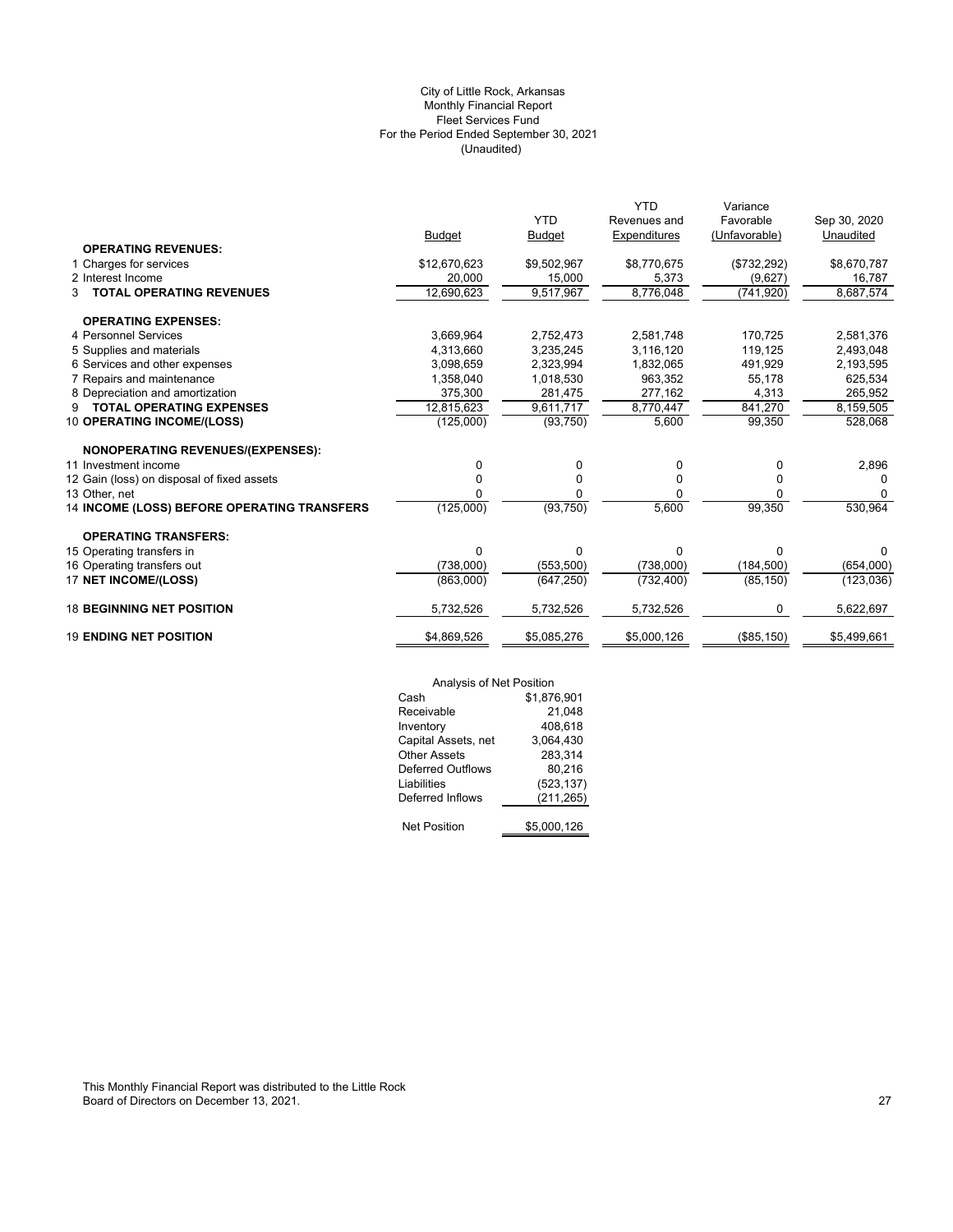# (Unaudited) City of Little Rock, Arkansas Monthly Financial Report Vehicle Storage Facility Fund For the Period Ended September 30, 2021

|                                             |               | <b>YTD</b>    | <b>YTD</b><br>Revenues and | Variance<br>Favorable | Sep 30, 2020 |
|---------------------------------------------|---------------|---------------|----------------------------|-----------------------|--------------|
|                                             | <b>Budget</b> | <b>Budget</b> | Expenditures               | (Unfavorable)         | Unaudited    |
| <b>OPERATING REVENUES:</b>                  |               |               |                            |                       |              |
| 1 Licenses and permits                      | \$13,080      | \$9,810       | \$10,335                   | \$525                 | \$12,200     |
| 2 Charges for services                      | 2,039,180     | 1,529,385     | 1,586,408                  | 57,023                | 1,387,516    |
| 3 Other                                     | 0             | 0             | 0                          | 0                     | 0            |
| <b>TOTAL OPERATING REVENUES</b>             | 2,052,260     | 1,539,195     | ,596,743                   | 57,548                | 1,399,716    |
| <b>OPERATING EXPENSES:</b>                  |               |               |                            |                       |              |
| 5 Personnel Services                        | 778,372       | 583,779       | 553,188                    | 30,591                | 526,471      |
| 6 Supplies and materials                    | 55,755        | 41.816        | 25,194                     | 16,623                | 32,042       |
| 7 Services and other expenses               | 683.017       | 512.263       | 459.142                    | 53,121                | 446,593      |
| 8 Repairs and maintenance                   | 166,013       | 124,510       | 132,121                    | (7,611)               | 23,574       |
| 9 Depreciation and amortization             | 16,000        | 12,000        | 11,948                     | 52                    | 11,948       |
| 10 Refunds                                  | 0             | 0             | <sup>0</sup>               | 0                     | 2,362        |
| <b>TOTAL OPERATING EXPENSES</b><br>11       | 1,699,157     | 1,274,368     | 1,181,592                  | 92,776                | 1,042,991    |
| 12 OPERATING INCOME/(LOSS)                  | 353,103       | 264,827       | 415,151                    | 150,324               | 356,726      |
| <b>NONOPERATING REVENUES/(EXPENSES):</b>    |               |               |                            |                       |              |
| 13 Investment income                        | 1,700         | 1,275         | 2,783                      | 1,508                 | 1,434        |
| 14 Gain (loss) on disposal of fixed assets  | 0             | 0             | $\Omega$                   | <sup>0</sup>          |              |
| 15 Other, net                               | 0             | 0             | (9)                        | (9)                   | $\Omega$     |
| 16 INCOME (LOSS) BEFORE OPERATING TRANSFERS | 354,803       | 266,102       | 417,926                    | 151,823               | 358,160      |
| <b>OPERATING TRANSFERS:</b>                 |               |               |                            |                       |              |
| 17 Carryover- Prior Year                    | 5,887         | 4,415         | 5,887                      | 1,472                 | 0            |
| 18 Operating transfers out                  | $\Omega$      | $\Omega$      | $\Omega$                   | $\Omega$              | 0            |
| 19 NET INCOME/(LOSS)                        | 360,690       | 270,518       | 423,813                    | 153,295               | 358,160      |
| <b>20 BEGINNING NET POSITION</b>            | 243,907       | 243,907       | 243,907                    | 0                     | (157, 298)   |
| <b>21 ENDING NET POSITION</b>               | \$604,597     | \$514,425     | \$667,720                  | \$153,295             | \$200,862    |

| Analysis of Net Position |            |
|--------------------------|------------|
| Cash                     | \$937,340  |
| Receivable               | ŋ          |
| Inventory                | 0          |
| Capital Assets, net      | 34.642     |
| Other Assets             | ŋ          |
| Deferred Outflows        | 13.369     |
| Liabilities              | (282, 421) |
| Deferred Inflows         | (35, 210)  |
|                          |            |
| <b>Net Position</b>      | \$667,720  |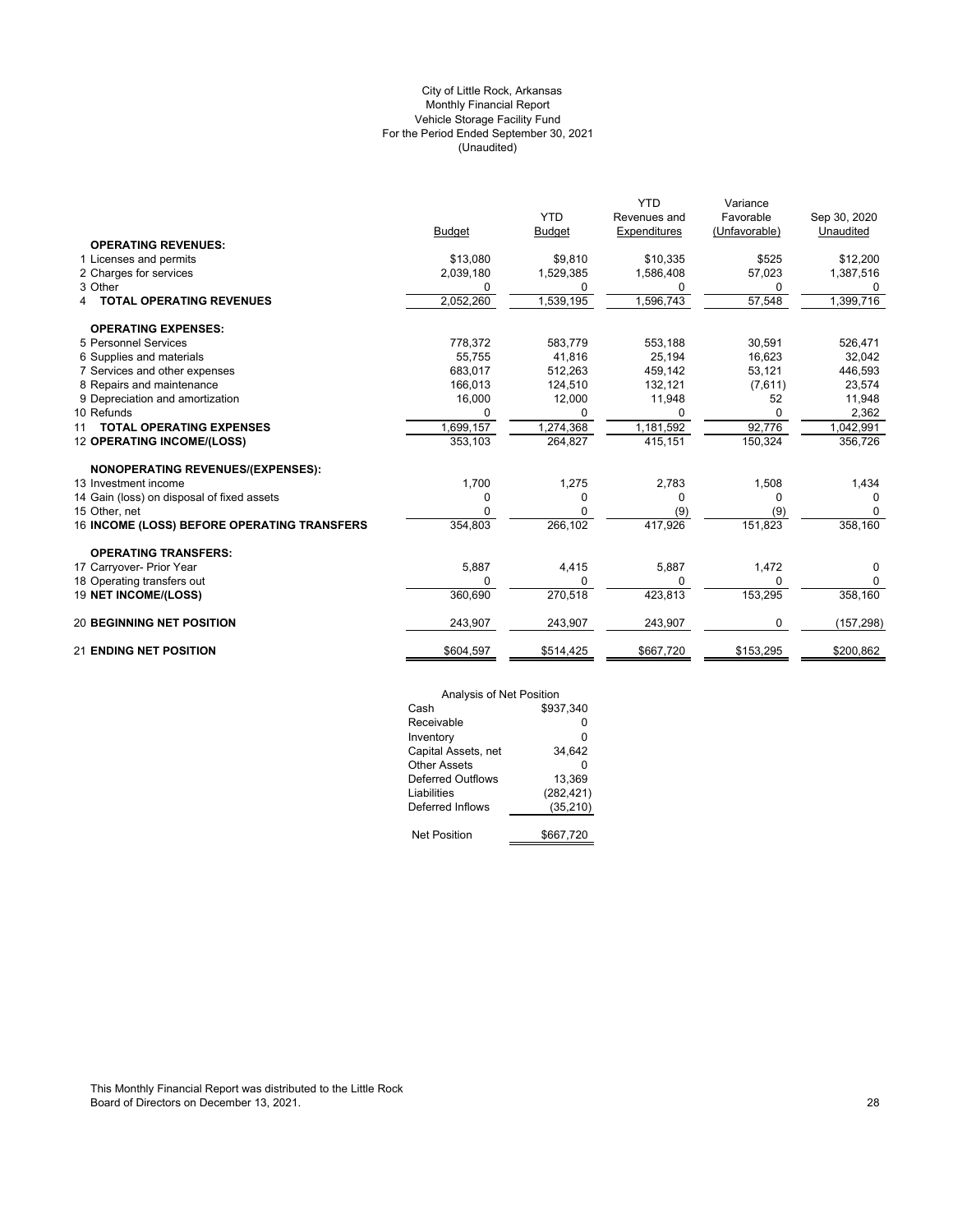# (Unaudited) City of Little Rock, Arkansas Monthly Financial Report Waste Disposal Fund For the Period Ended September 30, 2021

|                                             |               |               | <b>YTD</b>   | Variance      |              |
|---------------------------------------------|---------------|---------------|--------------|---------------|--------------|
|                                             |               | <b>YTD</b>    | Revenues and | Favorable     | Sep 30, 2020 |
|                                             | <b>Budget</b> | <b>Budget</b> | Expenditures | (Unfavorable) | Unaudited    |
| <b>OPERATING REVENUES:</b>                  |               |               |              |               |              |
| 1 Charges for services                      | \$22,972,800  | \$17,229,600  | \$17,791,443 | \$561,843     | \$16,945,022 |
| 2 Other                                     | 0             | 0             | 0            | 0             | 4,239        |
| <b>3 TOTAL OPERATING REVENUES</b>           | 22,972,800    | 17,229,600    | 17,791,443   | 561,843       | 16,949,261   |
| <b>OPERATING EXPENSES:</b>                  |               |               |              |               |              |
| 4 Personnel Services                        | 7,525,496     | 5,644,122     | 5,552,725    | 91,397        | 5,614,837    |
| 5 Supplies and materials                    | 1,239,101     | 929.326       | 823.780      | 105,545       | 605,649      |
| 6 Services and other expenses               | 4,861,808     | 3,646,356     | 3,734,902    | (88, 546)     | 3,186,054    |
| 7 Repairs and maintenance                   | 3,878,649     | 2,908,987     | 2,588,494    | 320,493       | 2,933,997    |
| 8 Closure & Postclosure Costs               | 474,500       | 355,875       | 372,438      | (16, 563)     | 144,313      |
| 9 Depreciation and amortization             | 3,352,100     | 2,514,075     | 2,483,150    | 30,925        | 2,258,941    |
| 10 TOTAL OPERATING EXPENSES                 | 21,331,654    | 15,998,741    | 15,555,490   | 443,251       | 14,743,792   |
| 11 OPERATING INCOME/(LOSS)                  | 1.641.146     | 1,230,860     | 2,235,954    | 1,005,094     | 2,205,469    |
| NONOPERATING REVENUES/(EXPENSES):           |               |               |              |               |              |
| 12 Investment income                        | 29,150        | 21,863        | 25,476       | 3,614         | 100,003      |
| 13 Interest expense                         | (27, 523)     | (20, 642)     | (22, 613)    | (1,970)       | (35, 594)    |
| 14 Gain (loss) on disposal of fixed assets  | $\Omega$      | O             | (5,690)      | (5,690)       | $\Omega$     |
| 15 Other, net                               | 307,875       | 230,906       | 307,727      | 76,821        | 987,632      |
| 16 INCOME (LOSS) BEFORE OPERATING TRANSFERS | 1,950,648     | 1,462,986     | 2,540,854    | 1,077,868     | 3,257,511    |
| <b>OPERATING TRANSFERS:</b>                 |               |               |              |               |              |
| 17 Carryover- Prior Year                    | 55,596        | 41,697        | 55,596       | 13,899        | $\Omega$     |
| 18 Operating transfers out                  | (2,006,244)   | (1,504,683)   | (2,006,244)  | (501, 561)    | (1,844,211)  |
| 19 NET INCOME/(LOSS)                        | $\Omega$      | 0             | 590,206      | 590,206       | 1,413,300    |
| <b>20 BEGINNING NET POSITION</b>            | 24,814,406    | 24,814,406    | 24,814,406   | 0             | 24,732,266   |
| <b>21 ENDING NET POSITION</b>               | \$24,814,406  | \$24,814,406  | \$25,404,612 | \$590,206     | \$26,145,566 |

# Analysis of Net Position

| Analysis of Net Position |
|--------------------------|
|                          |
| \$5.972.383              |
| 1,511,061                |
| 3,833,390                |
|                          |
| 23,146,851               |
| 174.440                  |
| 106.956                  |
| (9,058,780)              |
| (281, 688)               |
|                          |
| \$25.404.612             |
|                          |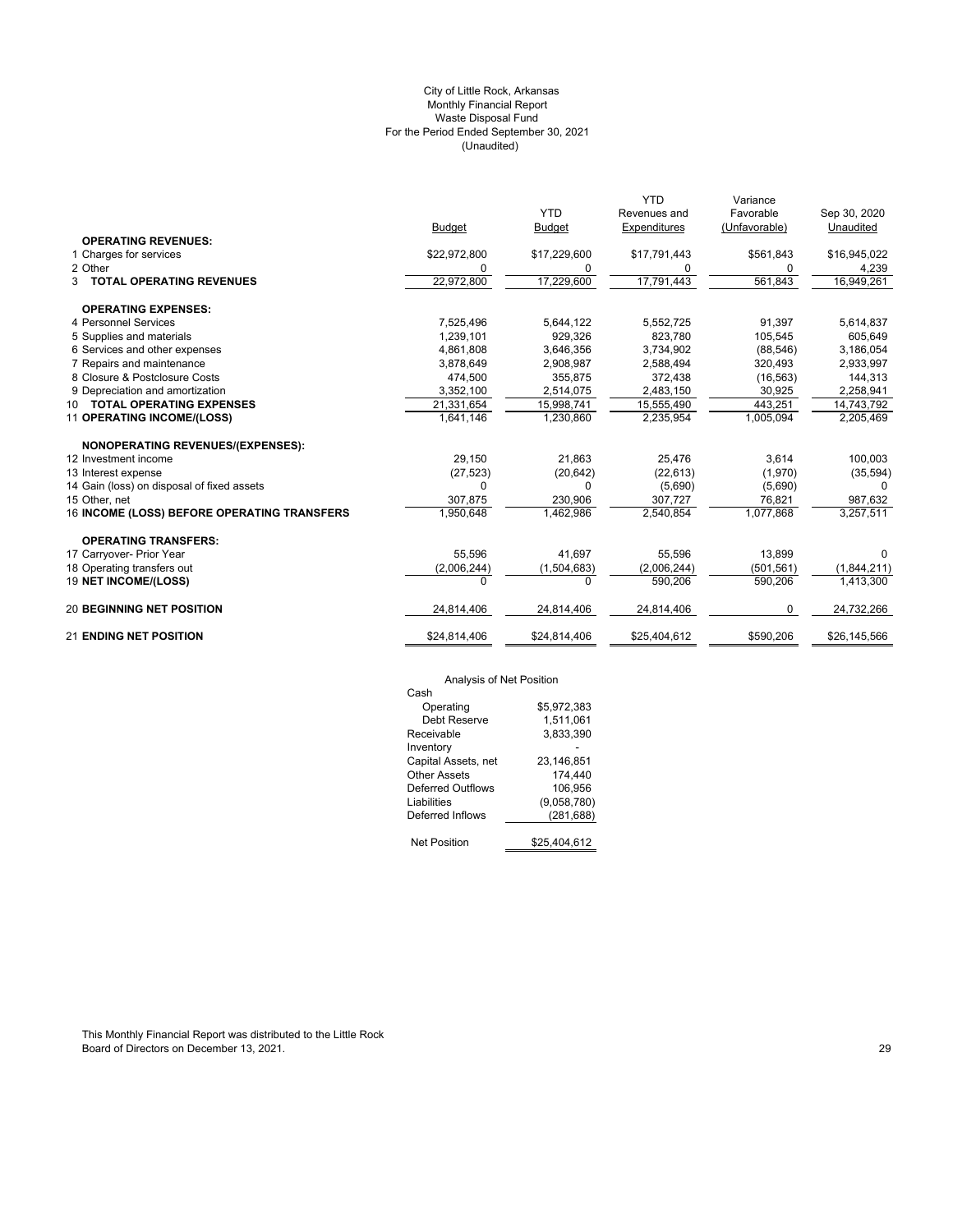# City of Little Rock, Arkansas Monthly Financial Report Rivermarket Garage Fund For the Period Ended September 30, 2021 (Unaudited)

|                                             |             |               | <b>YTD</b>   | Variance      |              |
|---------------------------------------------|-------------|---------------|--------------|---------------|--------------|
|                                             |             | <b>YTD</b>    | Revenues and | Favorable     | Sep 30, 2020 |
|                                             | Budget      | <b>Budget</b> | Expenditures | (Unfavorable) | Unaudited    |
| <b>OPERATING REVENUES:</b>                  |             |               |              |               |              |
| 1 Statehouse Parking                        | \$697,812   | \$523,359     | \$525,350    | \$1,991       | \$527,903    |
| 2 RiverMarket Parking                       | 665,000     | 498,750       | 503,802      | 5,052         | 410,861      |
| 3 Business Licenses                         | 253,163     | 189,872       | 253,163      | 63,290        | 332,385      |
| 4 Street Repairs                            | 316,650     | 237,488       | 254,889      | 17,402        | 587,474      |
| 5 Parking Meters                            | 253,475     | 190,106       | 210,906      | 20,800        | 131,270      |
| 6 Other                                     | $\Omega$    | 0             | 77           | 77            | $\Omega$     |
| <b>TOTAL OPERATING REVENUES</b>             | 2,186,100   | 1,639,575     | 1,748,187    | 108,612       | 1,989,893    |
| <b>OPERATING EXPENSES:</b>                  |             |               |              |               |              |
| 8 Personnel Services                        | 433.172     | 324,879       | 342,695      | (17, 816)     | 198,527      |
| 9 Supplies and materials                    | 24,000      | 18,000        | 12,033       | 5,967         | 10,999       |
| 10 Repairs and maintenance                  | 54,000      | 40,500        | 28,491       | 12,009        | 24,749       |
| 11 Services and other expenses              | 685,620     | 514,215       | 435,649      | 78,566        | 472,841      |
| 12 Depreciation and amortization            | 247,800     | 185,850       | 169,730      | 16,120        | 185,799      |
| 13 TOTAL OPERATING EXPENSES                 | 1,444,592   | 1,083,444     | 988,598      | 94,846        | 892,915      |
| <b>14 OPERATING INCOME/(LOSS)</b>           | 741,508     | 556,131       | 759,588      | 203,457       | 1,096,978    |
| <b>NONOPERATING REVENUES/(EXPENSES):</b>    |             |               |              |               |              |
| 15 Investment income                        | 9,765       | 7,324         | 9,309        | 1,985         | 21,587       |
| 16 Debt Service                             | (29, 326)   | (21, 995)     | (22, 620)    | (625)         | (22, 620)    |
| 17 Interest expense                         | (286, 969)  | (215, 227)    | (221, 450)   | (6, 223)      | (239, 202)   |
| 18 Gain (loss) on disposal of fixed assets  | $\Omega$    | 0             |              | $\Omega$      | <sup>0</sup> |
| 19 Other, net                               | $\Omega$    | 0             | $\Omega$     | $\Omega$      | 0            |
| 20 INCOME (LOSS) BEFORE OPERATING TRANSFERS | 434,978     | 326,234       | 524,828      | 198,595       | 856,743      |
| <b>OPERATING TRANSFERS:</b>                 |             |               |              |               |              |
| 21 Operating transfers in                   | 0           | 0             | 0            | 0             | 0            |
| 22 Operating transfers out                  | $\Omega$    | 0             | 0            | $\Omega$      | 0            |
| 23 NET INCOME/(LOSS)                        | 434,978     | 326,234       | 524,828      | 198,595       | 856,743      |
| <b>24 BEGINNING NET POSITION</b>            | 3,930,478   | 3,930,478     | 3,930,478    | 0             | 2,920,597    |
| <b>25 ENDING NET POSITION</b>               | \$4,365,456 | \$4,256,712   | \$4,455,306  | \$198,595     | \$3,777,341  |
|                                             |             |               |              |               |              |

# Analysis of Net Position

| Cash                |             |
|---------------------|-------------|
| Operating           | \$2.580.134 |
| Debt Reserve        | 1.230.528   |
| Receivable          | 170,384     |
| Inventory           |             |
| Capital Assets, net | 5.505.371   |
| Other Assets        | 209.920     |
| Liabilities         | (5,241,031) |
|                     |             |
| <b>Net Position</b> | \$4.455.306 |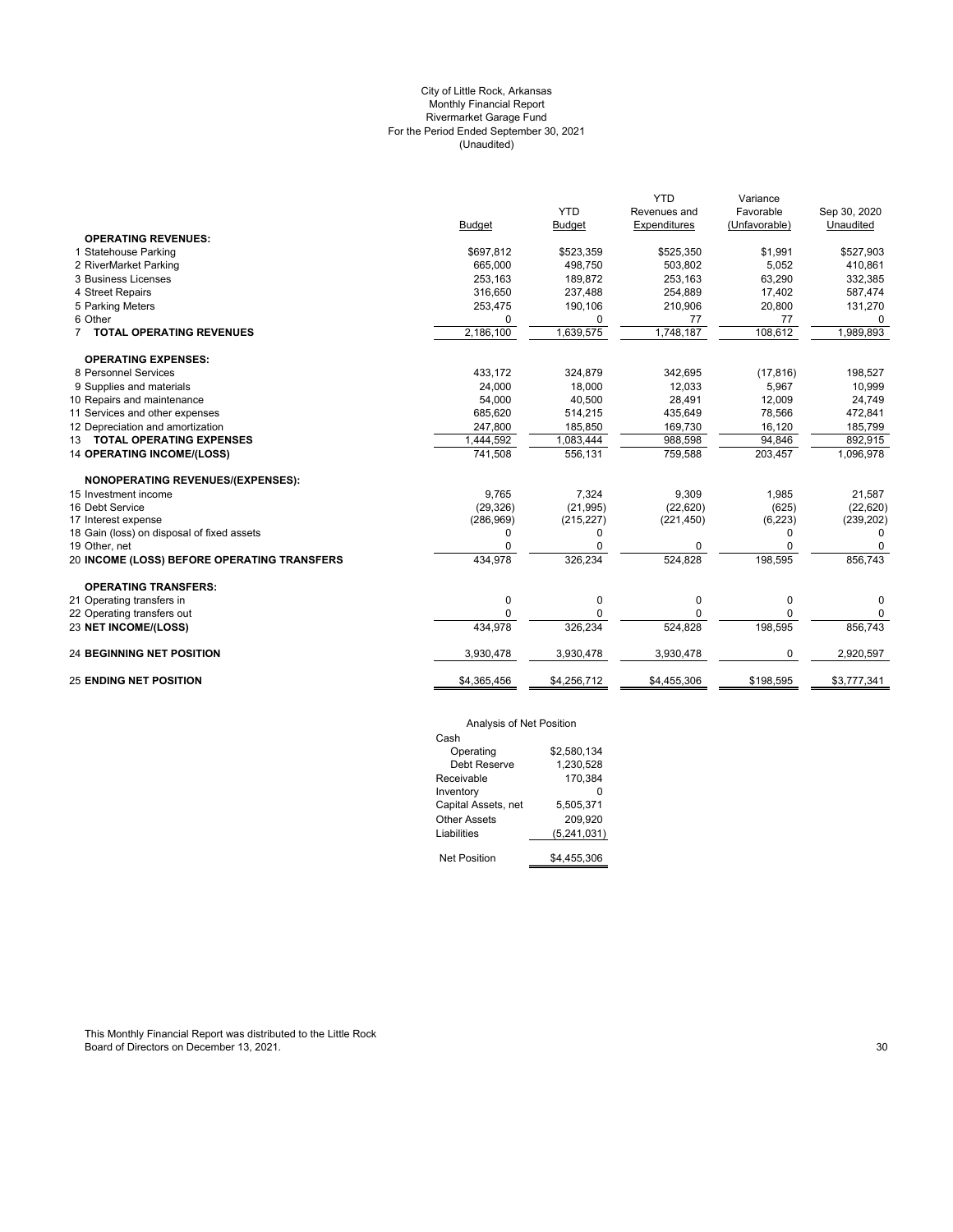#### (Unaudited) City of Little Rock, Arkansas Monthly Financial Report Police Pension and Relief Fund For the Period Ended September 30, 2021

|                                                                        | Budget         | <b>YTD</b><br>Budget | <b>YTD</b><br>Revenues and<br>Expenditures | Variance<br>Favorable<br>(Unfavorable) | Sep 30, 2020<br>Unaudited |
|------------------------------------------------------------------------|----------------|----------------------|--------------------------------------------|----------------------------------------|---------------------------|
| <b>ADDITIONS:</b>                                                      |                |                      |                                            |                                        |                           |
| Contributions:                                                         |                |                      |                                            |                                        |                           |
| Employer<br>$\mathbf{1}$                                               | \$0            | \$0                  | \$0                                        | \$0                                    | \$0                       |
| Plan members<br>2                                                      | 0              | O                    |                                            |                                        | $\Omega$                  |
| 3<br>General property taxes                                            | n              | U                    |                                            |                                        | 0                         |
| State insurance turnback and guarantee fund<br>4                       | ŋ              |                      | n                                          |                                        | 0                         |
| 5<br>Other                                                             | 0              | 0                    | 0                                          | 0                                      | 0                         |
| 6<br><b>Total Contributions</b>                                        | $\Omega$       | $\Omega$             | $\Omega$                                   | $\Omega$                               | $\Omega$                  |
| Investment income (loss):                                              |                |                      |                                            |                                        |                           |
| $\overline{7}$<br>Net increase (decrease) in fair value of investments | 0              | 0                    | $\Omega$                                   | $\Omega$                               |                           |
| 8<br>Realized gain (loss) on the sale of investments                   | O              | $\Omega$             | $\Omega$                                   |                                        | 0                         |
| 9<br>Interest and dividends                                            | ŋ              | 0                    | 0                                          | 0                                      | 0                         |
| 10                                                                     | $\Omega$       | $\Omega$             | $\Omega$                                   | $\Omega$                               | $\mathbf 0$               |
| 11<br>Less investment expense                                          | 0              | 0                    | 0                                          | 0                                      | 0                         |
| 12<br>Net investment income (loss)                                     | $\mathbf 0$    | $\mathbf 0$          | $\mathbf 0$                                | $\mathbf 0$                            | $\mathsf 0$               |
| <b>TOTAL ADDITIONS</b><br>13                                           | $\overline{0}$ | $\overline{0}$       | $\overline{0}$                             | $\overline{0}$                         | $\overline{0}$            |
| <b>DEDUCTIONS:</b>                                                     |                |                      |                                            |                                        |                           |
| Benefits paid directly to participants<br>14                           | 0              | $\Omega$             | $\Omega$                                   | 0                                      |                           |
| Administrative expenses<br>15<br>16                                    | $\Omega$       | $\Omega$             | $\Omega$                                   | $\Omega$                               | $\Omega$                  |
| 17 INCOME (LOSS) BEFORE OPERATING TRANSFERS                            | $\mathbf 0$    | $\mathbf 0$          | $\Omega$                                   | $\Omega$                               | $\Omega$                  |
| <b>OPERATING TRANSFERS:</b>                                            |                |                      |                                            |                                        |                           |
| 18 Operating transfers in                                              | 0              | 0                    | $\mathbf 0$                                | $\mathbf 0$                            | 0                         |
| 19 Operating transfers out                                             | 0              | 0                    | 0                                          | 0                                      | 0                         |
| <b>20 NET INCOME/(LOSS)</b>                                            | $\Omega$       | $\Omega$             | $\Omega$                                   | $\Omega$                               | $\Omega$                  |
| 21 NET POSITION HELD IN TRUST FOR PENSION BENEFITS, BEGINNING          | $\Omega$       | $\Omega$             | 742,107                                    | 742,107                                | 1,196,503                 |
| 22 NET POSITION HELD IN TRUST FOR PENSION BENEFITS, ENDING             | \$0            | \$0                  | \$742,107                                  | \$742,107                              | \$1,196,503               |

Note 1: Administration of the Police Pension and Relief Fund was transferred to LOPFI in December 2013. Net position reflects the balance in an investment held for the pension that was not accepted by LOPFI.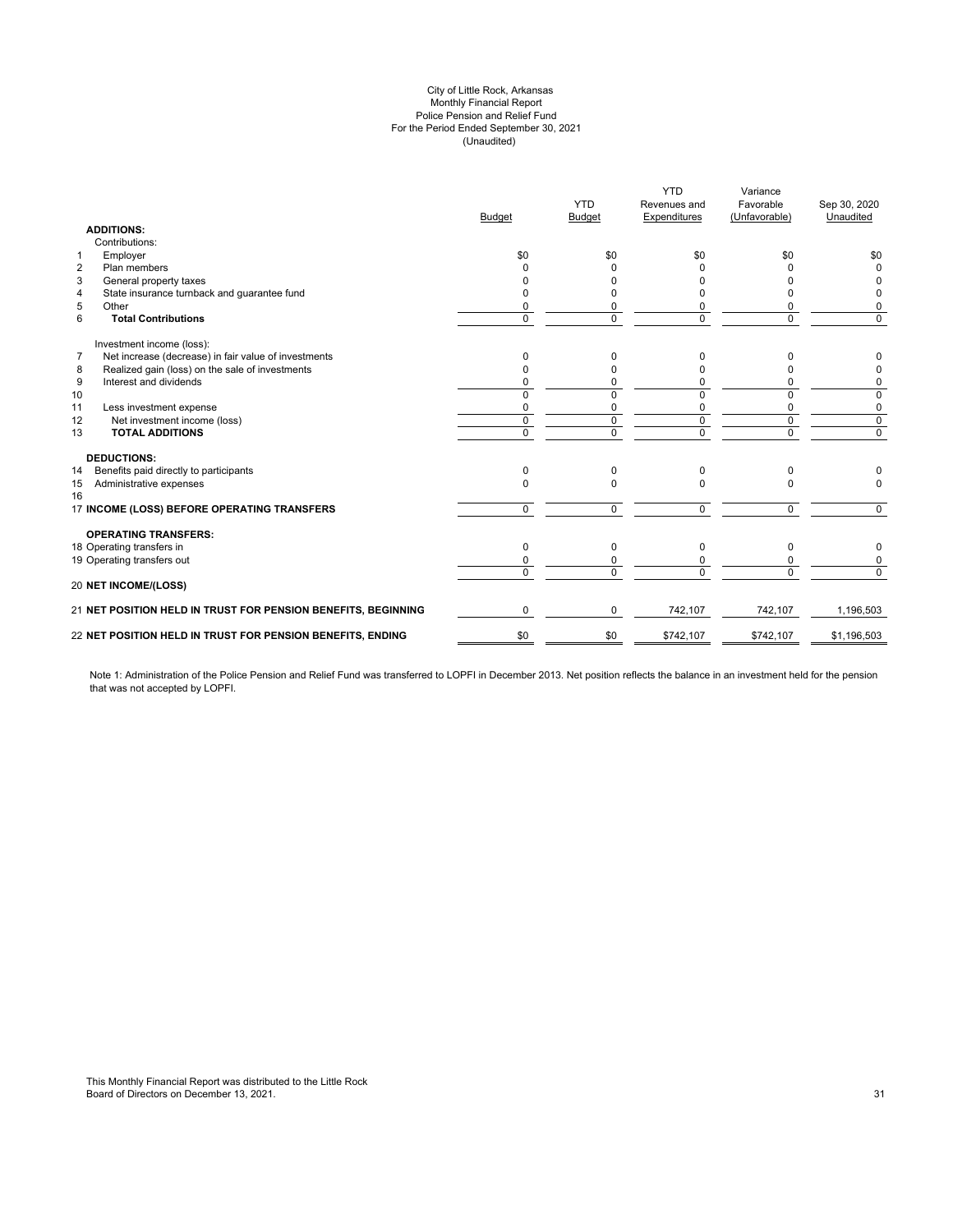#### (Unaudited) City of Little Rock, Arkansas Monthly Financial Report Fire Relief and Pension Fund For the Period Ended September 30, 2021

|                | <b>ADDITIONS:</b>                                             | <b>Budget</b>  | <b>YTD</b><br><b>Budget</b> | <b>YTD</b><br>Revenues and<br>Expenditures | Variance<br>Favorable<br>(Unfavorable) | Sep 30, 2020<br>Unaudited |
|----------------|---------------------------------------------------------------|----------------|-----------------------------|--------------------------------------------|----------------------------------------|---------------------------|
|                | Contributions:                                                |                |                             |                                            |                                        |                           |
| $\mathbf{1}$   | Employer                                                      | \$0            | \$0                         | \$0                                        | \$0                                    | \$0                       |
| $\overline{2}$ | Plan members                                                  |                |                             |                                            |                                        | 0                         |
| 3              | General property taxes                                        |                |                             |                                            |                                        |                           |
| $\overline{4}$ | State insurance turnback and guarantee fund                   |                |                             |                                            |                                        |                           |
| 5              | Other                                                         |                |                             |                                            | 0                                      | 0                         |
| 6              | <b>Total Contributions</b>                                    | $\Omega$       | $\Omega$                    | $\Omega$                                   | $\Omega$                               | $\Omega$                  |
|                | Investment income (loss):                                     |                |                             |                                            |                                        |                           |
| 7              | Net increase (decrease) in fair value of investments          | 0              | 0                           | 0                                          | n                                      |                           |
| 8              | Realized gain (loss) on the sale of investments               |                | $\Omega$                    |                                            | n                                      |                           |
| 9              | Interest and dividends                                        |                | 0                           | 0                                          | 0                                      | 0                         |
| 10             |                                                               | $\Omega$       | $\Omega$                    | $\Omega$                                   | 0                                      | 0                         |
| 11             | Less investment expense                                       | $\Omega$       | 0                           | $\Omega$                                   | 0                                      | 0                         |
| 12             | Net investment income (loss)                                  | $\mathbf 0$    | $\mathbf 0$                 | $\mathbf 0$                                | $\mathbf 0$                            | $\mathbf 0$               |
| 13             | <b>TOTAL ADDITIONS</b>                                        | $\Omega$       | $\Omega$                    | $\Omega$                                   | $\Omega$                               | $\Omega$                  |
|                | <b>DEDUCTIONS:</b>                                            |                |                             |                                            |                                        |                           |
| 14             | Benefits paid directly to participants                        | 0              | 0                           | $\Omega$                                   | 0                                      | 0                         |
| 15             | Administrative expenses                                       |                |                             | 0                                          | 0                                      | 0                         |
| 16             |                                                               | $\mathbf 0$    | $\mathbf 0$                 | $\mathbf 0$                                | $\Omega$                               | $\overline{0}$            |
|                | 17 INCOME (LOSS) BEFORE OPERATING TRANSFERS                   | $\overline{0}$ | $\overline{0}$              | $\Omega$                                   | $\overline{0}$                         | $\Omega$                  |
|                | <b>OPERATING TRANSFERS:</b>                                   |                |                             |                                            |                                        |                           |
|                | 18 Operating transfers in                                     | 0              | 0                           | $\Omega$                                   | 0                                      |                           |
|                | 19 Operating transfers out                                    |                | O                           | <sup>0</sup>                               | U                                      | O                         |
|                | 20 Transfer of assets to LOPFI                                |                | 0                           | 0                                          | 0                                      | 0                         |
|                | 21 NET INCOME/(LOSS)                                          | $\Omega$       | $\Omega$                    | <sup>n</sup>                               | $\Omega$                               | $\Omega$                  |
|                | 22 NET POSITION HELD IN TRUST FOR PENSION BENEFITS, BEGINNING | $\mathbf 0$    | 0                           | 753,334                                    | 753,334                                | 1,207,730                 |
|                | 23 NET POSITION HELD IN TRUST FOR PENSION BENEFITS, ENDING    | \$0            | \$0                         | \$753,334                                  | \$753,334                              | \$1,207,730               |
|                |                                                               |                |                             |                                            |                                        |                           |

Note 1: Administration of the Fire Relief and Pension Fund was transferred to LOPFI in December 2018. Net position reflects the balance of an investment held for the pension that was not accepted by LOPFI.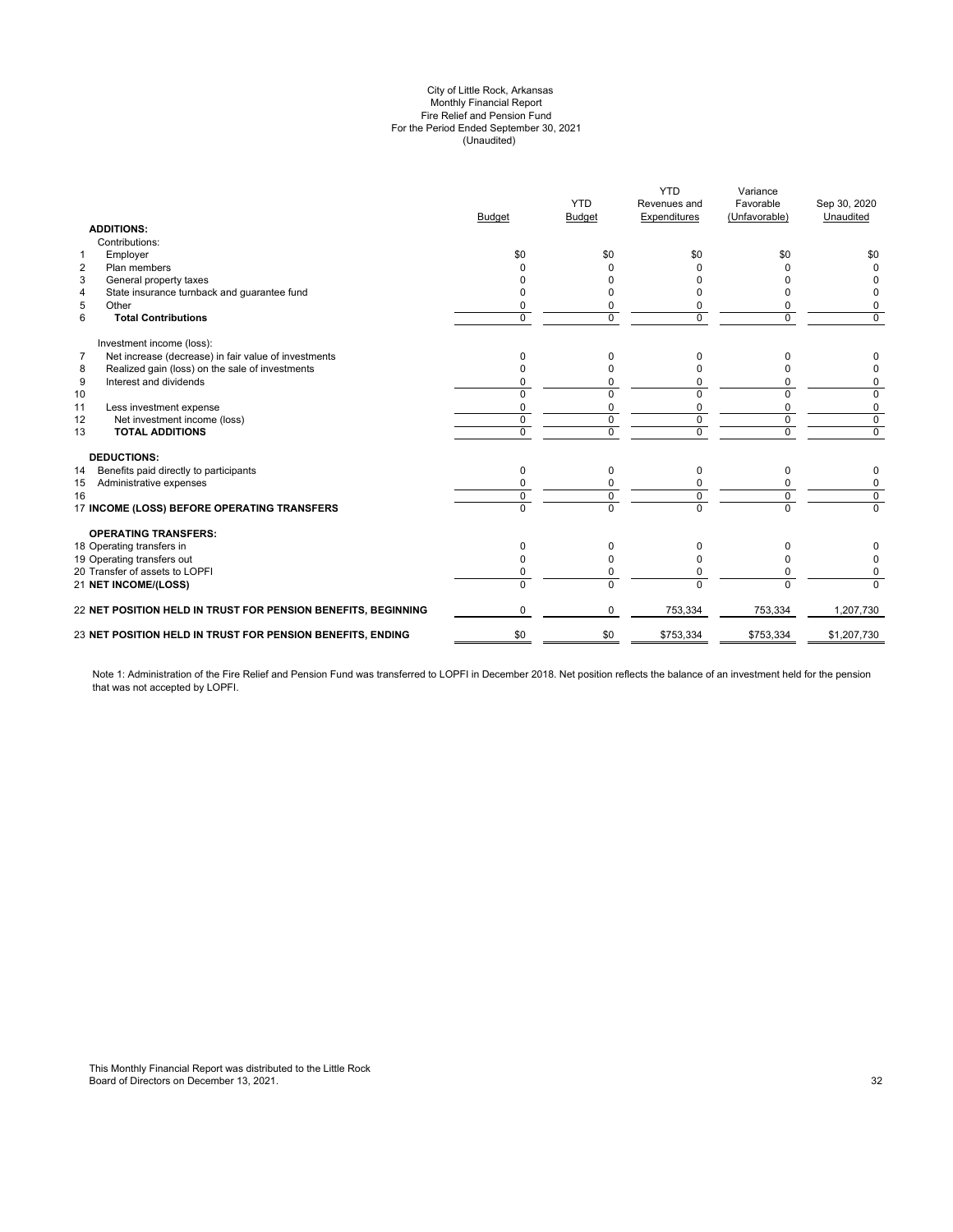#### (Unaudited) For the Period Ended September 30, 2021 City of Little Rock, Arkansas Monthly Financial Report Non-Uniform Defined Benefit Fund

|                                                                        | <b>Budget</b> | <b>YTD</b><br><b>Budget</b> | <b>YTD</b><br>Revenues and<br>Expenditures | Variance<br>Favorable<br>(Unfavorable) | Sep 30, 2020<br>Unaudited |
|------------------------------------------------------------------------|---------------|-----------------------------|--------------------------------------------|----------------------------------------|---------------------------|
| <b>ADDITIONS:</b>                                                      |               |                             |                                            |                                        |                           |
| Contributions:                                                         |               |                             |                                            |                                        |                           |
| Employer<br>$\mathbf 1$                                                | \$0           | \$0                         | \$0                                        | \$0                                    | \$476,368                 |
| $\overline{2}$<br>Plan members                                         | $\Omega$      | 0                           | $\Omega$                                   |                                        | 515,872                   |
| 3<br>General property taxes                                            |               |                             |                                            |                                        |                           |
| State insurance turnback and guarantee fund<br>$\overline{4}$          |               | ŋ                           |                                            |                                        |                           |
| 5<br>Other                                                             | 0             | 0                           | 0                                          |                                        | 287                       |
| 6<br><b>Total Contributions</b>                                        | $\mathbf 0$   | 0                           | $\mathbf 0$                                | 0                                      | 992,527                   |
| Investment income (loss):                                              |               |                             |                                            |                                        |                           |
| $\overline{7}$<br>Net increase (decrease) in fair value of investments | $\Omega$      | <sup>0</sup>                | 427,304                                    | 427.304                                | (295, 922)                |
| Realized gain (loss) on the sale of investments<br>8                   | $\Omega$      |                             | 352.182                                    | 352.182                                | (171, 158)                |
| 9<br>Interest and dividends                                            | $\Omega$      |                             | 129,130                                    | 129,130                                | 145,298                   |
| 10                                                                     | $\Omega$      | 0                           | 908,616                                    | 908,616                                | (321, 783)                |
| 11<br>Less investment expense                                          | $\Omega$      |                             | (12, 741)                                  | (12, 741)                              | (9,966)                   |
| Net investment income (loss)<br>12                                     | 0             | 0                           | 895,875                                    | 895,875                                | (331, 749)                |
| <b>TOTAL ADDITIONS</b><br>13                                           | $\Omega$      | $\Omega$                    | 895,875                                    | 895,875                                | 660,778                   |
| <b>DEDUCTIONS:</b>                                                     |               |                             |                                            |                                        |                           |
| 14<br>Benefits paid directly to participants                           | 0             | 0                           | 1,252,476                                  | (1,252,476)                            | 1,280,739                 |
| Administrative expenses<br>15                                          | 0             | 0                           | 32,304                                     | (32, 304)                              | 27,885                    |
| <b>TOTAL DEDUCTIONS</b><br>16                                          | 0             | 0                           | 1,284,780                                  | (1, 284, 780)                          | 1,308,624                 |
| 17 NET INCREASE (DECREASE)                                             |               | $\Omega$                    | (388, 904)                                 | (388, 904)                             | (647, 846)                |
| 18 NET POSITION HELD IN TRUST FOR PENSION BENEFITS, BEGINNING          | $\Omega$      | $\Omega$                    | 12,503,204                                 | 12,503,204                             | 12,472,209                |
| 19 NET POSITION HELD IN TRUST FOR PENSION BENEFITS. ENDING             | \$0           | \$0                         | \$12,114,300                               | \$12,114,300                           | \$11,824,363              |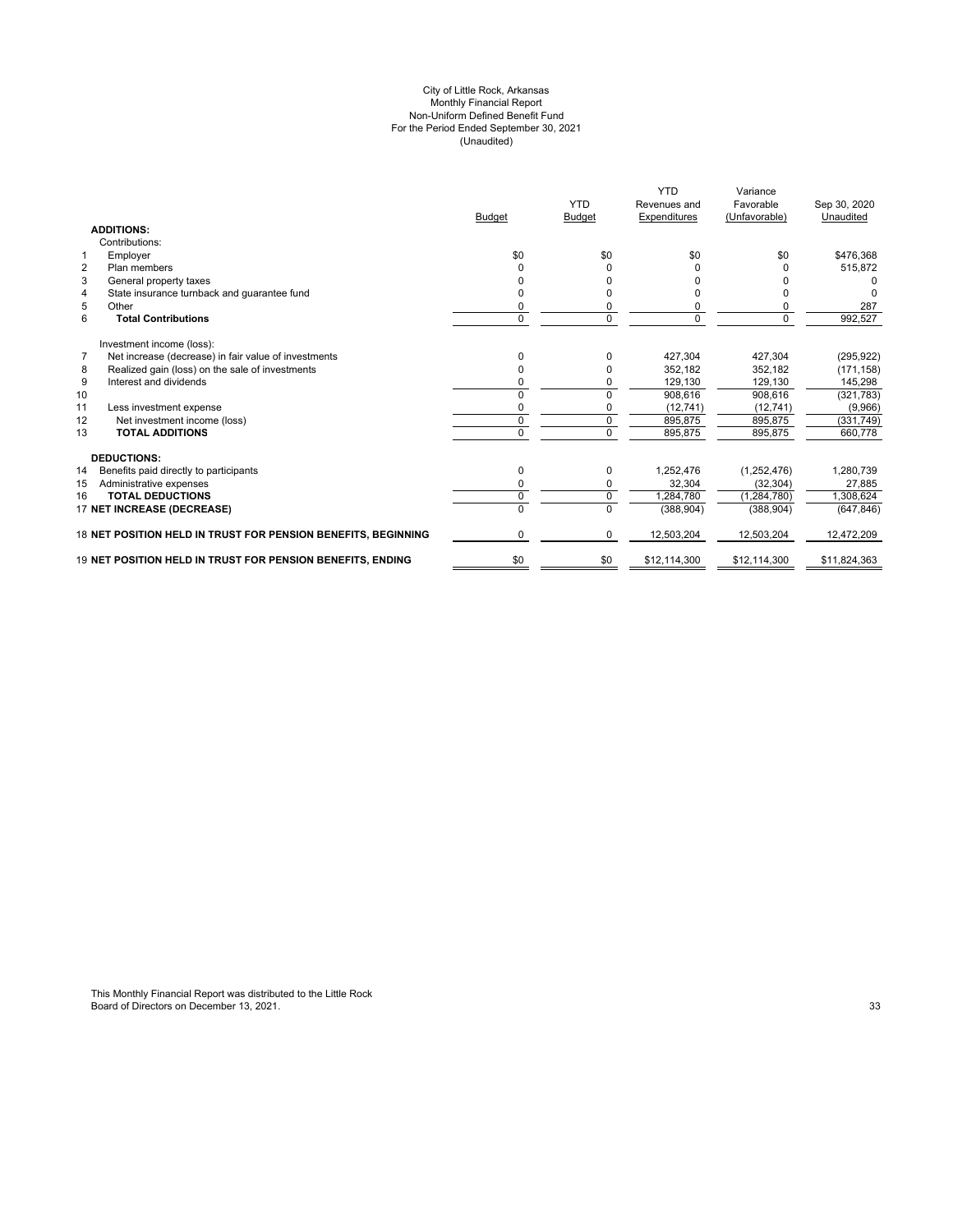#### City of Little Rock, Arkansas (Unaudited) For the Period Ended September 30, 2021 Non-Uniform Defined Contribution Fund Monthly Financial Report

|                |                                                                   |                | <b>YTD</b>    | <b>YTD</b><br>Revenues and | Variance<br>Favorable | Sep 30, 2020 |
|----------------|-------------------------------------------------------------------|----------------|---------------|----------------------------|-----------------------|--------------|
|                |                                                                   | <b>Budget</b>  | <b>Budget</b> | Expenditures               | (Unfavorable)         | Unaudited    |
|                | <b>ADDITIONS:</b>                                                 |                |               |                            |                       |              |
|                | Contributions:                                                    |                |               |                            |                       |              |
| $\mathbf 1$    | Employer                                                          | \$0            | \$0           | \$19,841                   | \$19,841              | \$37,225     |
| $\overline{2}$ | Plan members                                                      |                |               | 11,082                     | 11,082                | 20,563       |
| 3              | General property taxes                                            |                |               |                            |                       |              |
| $\overline{4}$ | State insurance turnback and guarantee fund                       |                |               |                            |                       |              |
| 5              | Other                                                             | 0              |               |                            |                       | 193          |
| 6              | <b>Total Contributions</b>                                        | 0              | $\Omega$      | 30,923                     | 30,923                | 57,980       |
|                | Investment income (loss):                                         |                |               |                            |                       |              |
| $\overline{7}$ | Net increase (decrease) in fair value of investments              | n              |               | 229,582                    | 229.582               | (419, 357)   |
| 8              | Realized gain (loss) on the sale of investments                   | 0              |               | 713.816                    | 713.816               | 212,200      |
| 9              | Interest and dividends                                            |                |               | 117.488                    | 117.488               | 157.201      |
| 10             |                                                                   | 0              | $\Omega$      | 1,060,886                  | 1,060,886             | (49, 957)    |
| 11             | Less investment expense                                           | 0              | 0             | (16, 955)                  | (16.955)              | (14, 974)    |
| 12             | Net investment income (loss)                                      | 0              | 0             | 1,043,931                  | 1.043.931             | (64, 931)    |
| 13             | <b>TOTAL ADDITIONS</b>                                            | $\overline{0}$ | $\Omega$      | 1,074,854                  | 1,074,854             | (6,951)      |
|                | <b>DEDUCTIONS:</b>                                                |                |               |                            |                       |              |
| 14             | Benefits paid directly to participants                            | 0              | 0             | 1,620,424                  | (1,620,424)           | 2,410,124    |
| 15             | Administrative expenses                                           | 0              | 0             | 34,307                     | (34, 307)             | 38,702       |
| 16             | <b>TOTAL DEDUCTIONS</b>                                           | 0              | $\mathbf 0$   | 1,654,731                  | (1,654,731)           | 2,448,826    |
|                | 17 NET INCREASE (DECREASE)                                        | $\overline{0}$ | $\Omega$      | (579, 877)                 | (579, 877)            | (2,455,777)  |
|                | 18 NET POSITION HELD IN TRUST FOR PENSION BENEFITS, BEGINNING     | 0              | $\Omega$      | 13,592,499                 | 13,592,499            | 15,773,186   |
|                | <b>19 NET POSITION HELD IN TRUST FOR PENSION BENEFITS. ENDING</b> | \$0            | \$0           | \$13,012,622               | \$13,012,622          | \$13,317,409 |

Note: The City implemented a new defined benefit plan for non-uniform employees in 2014. Employees were given the option to purchase prior service credit by rolling over assets from the Non-Uniform Defined Contribution Fund.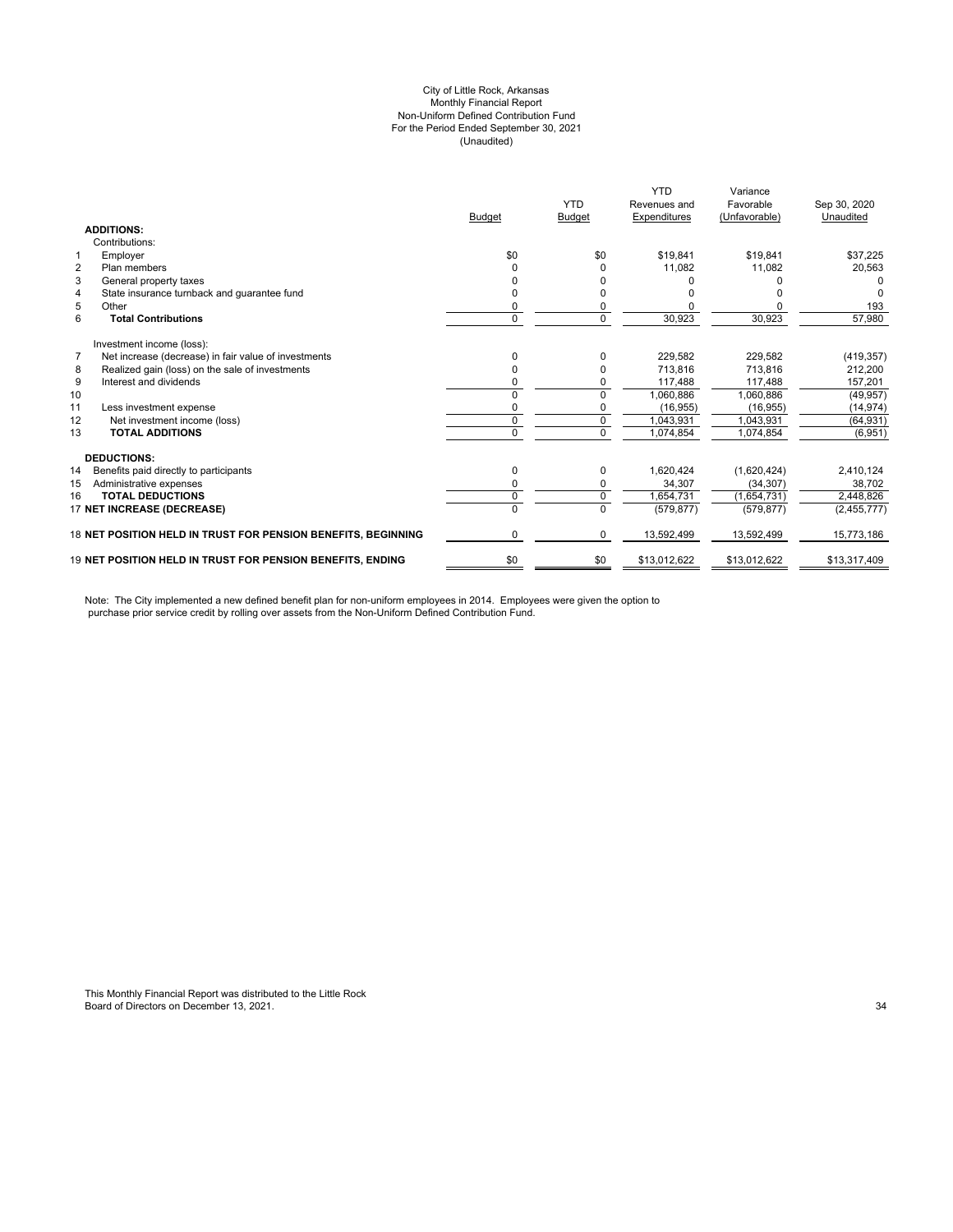#### (Unaudited) City of Little Rock, Arkansas Monthly Financial Report 401 (a) Pension Fund For the Period Ended September 30, 2021

|                   |                                                               |               | <b>YTD</b>    | <b>YTD</b><br>Revenues and | Variance<br>Favorable | Sep 30, 2020 |
|-------------------|---------------------------------------------------------------|---------------|---------------|----------------------------|-----------------------|--------------|
|                   |                                                               | <b>Budget</b> | <b>Budget</b> | Expenditures               | (Unfavorable)         | Unaudited    |
| <b>ADDITIONS:</b> |                                                               |               |               |                            |                       |              |
|                   | Contributions:                                                |               |               |                            |                       |              |
| 1                 | Employer                                                      | \$0           | \$0           | \$177,533                  | \$177,533             | \$203,582    |
| $\overline{2}$    | Plan members                                                  |               | O             | 115,163                    | 115.163               | 108,928      |
| 3                 | General property taxes                                        |               |               |                            |                       |              |
| 4                 | State insurance turnback and guarantee fund                   |               |               |                            |                       |              |
| 5                 | Other                                                         |               |               |                            |                       |              |
| 6                 | <b>Total Contributions</b>                                    | 0             | 0             | 292,696                    | 292,696               | 312,510      |
|                   | Investment income (loss):                                     |               |               |                            |                       |              |
| $\overline{7}$    | Net increase (decrease) in fair value of investments          |               | O             | 949,438                    | 949,438               | 615,140      |
| 8                 | Realized gain (loss) on the sale of investments               |               |               |                            |                       |              |
| 9                 | Interest and dividends                                        |               |               |                            |                       |              |
| 10                |                                                               |               |               | 949,438                    | 949,438               | 615,140      |
| 11                | Less investment expense                                       |               |               |                            |                       | 0            |
| 12                | Net investment income (loss)                                  | 0             | 0             | 949,438                    | 949,438               | 615,140      |
| 13                | <b>TOTAL ADDITIONS</b>                                        | U             | $\Omega$      | 1,242,135                  | 1,242,135             | 927,650      |
|                   | <b>DEDUCTIONS:</b>                                            |               |               |                            |                       |              |
| 14                | Benefits paid directly to participants                        | 0             | 0             | 276,081                    | (276, 081)            | 319,918      |
| 15                | Administrative expenses                                       |               |               |                            |                       | 138          |
| 16                | <b>TOTAL DEDUCTIONS</b>                                       | 0             | 0             | 276,081                    | (276, 081)            | 320,055      |
|                   | 17 NET INCREASE (DECREASE)                                    | U             | $\Omega$      | 966,053                    | 966,053               | 607,595      |
|                   | 18 NET POSITION HELD IN TRUST FOR PENSION BENEFITS, BEGINNING | 0             | 0             | 9,569,740                  | 9,569,740             | 8,047,445    |
|                   | 19 NET POSITION HELD IN TRUST FOR PENSION BENEFITS, ENDING    | \$0           | \$0           | \$10,535,793               | \$10,535,793          | \$8,655,040  |

Note: The City implemented a new defined benefit plan for non-uniform employees in 2014. Employees were given the option to purchase prior service credit by rolling over assets from the 401 (a) Pension Fund.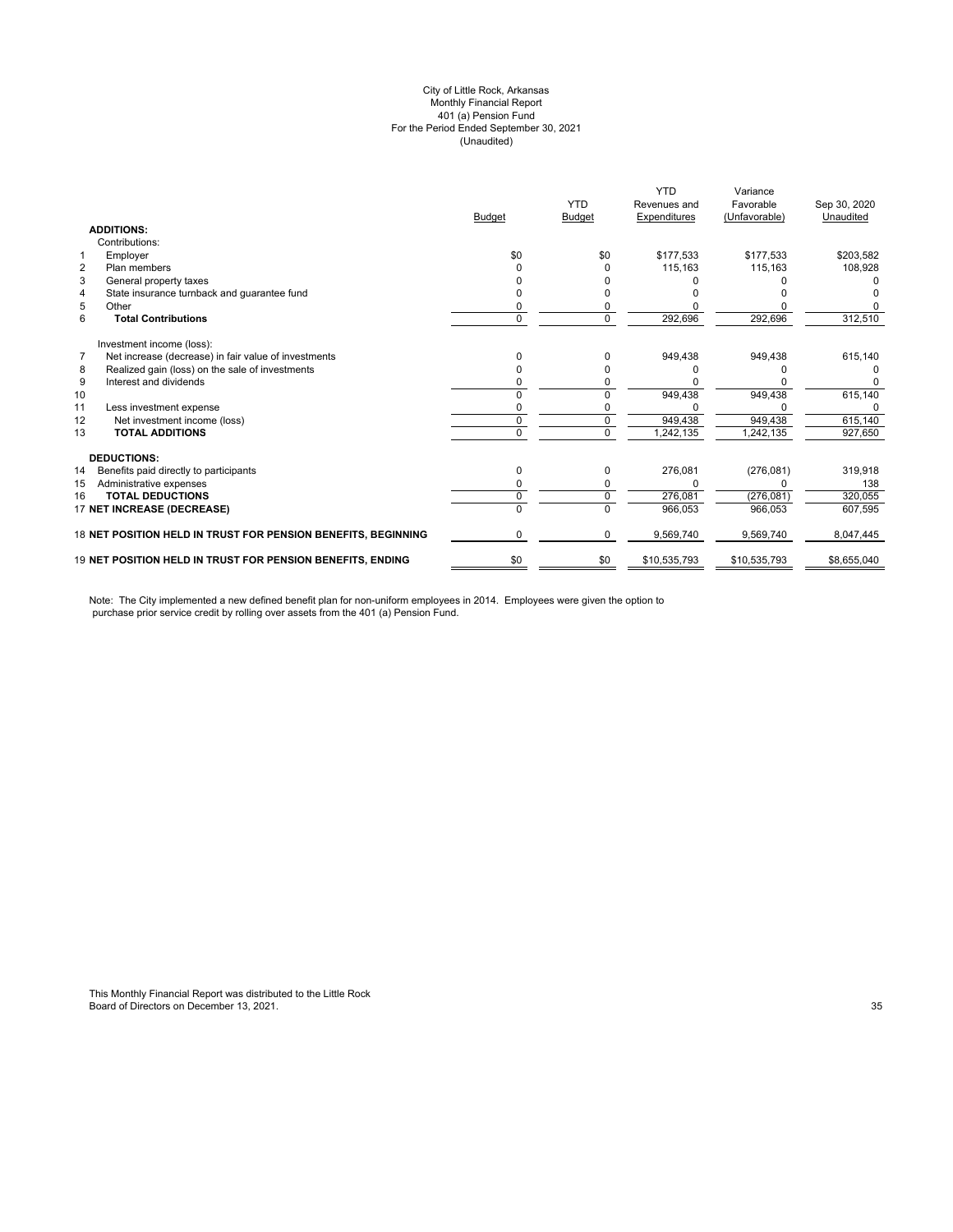#### City of Little Rock, Arkansas Monthly Financial Report 2014 Defined Benefit Plan For the Period Ended September 30, 2021 (Unaudited)

|                |                                                               |               | <b>YTD</b>     | <b>YTD</b><br>Revenues and | Variance<br>Favorable | Sep 30, 2020  |
|----------------|---------------------------------------------------------------|---------------|----------------|----------------------------|-----------------------|---------------|
|                | <b>ADDITIONS:</b>                                             | <b>Budget</b> | <b>Budget</b>  | Expenditures               | (Unfavorable)         | Unaudited     |
|                | Contributions:                                                |               |                |                            |                       |               |
| $\mathbf{1}$   | Employer                                                      | \$0           | \$0            | \$3,510,609                | \$3,510,609           | \$3,034,347   |
| $\overline{2}$ | Plan members                                                  | U             | O              | 1,515,732                  | 1,515,732             | 1,488,112     |
| 3              | <b>Participant Directed Transfer</b>                          |               |                | 59,425                     | 59,425                | 309,040       |
| $\overline{4}$ | General property taxes                                        |               |                |                            |                       |               |
| 5              | State insurance turnback and quarantee fund                   |               |                |                            |                       |               |
| 6              | Other                                                         | 0             | 0              |                            |                       | 978           |
| $\overline{7}$ | <b>Total Contributions</b>                                    | 0             | $\Omega$       | 5,085,766                  | 5,085,766             | 4,832,476     |
|                | Investment income (loss):                                     |               |                |                            |                       |               |
| 8              | Net increase (decrease) in fair value of investments          | 0             | 0              | 3,901,427                  | 3,901,427             | 127,653       |
| 9              | Realized gain (loss) on the sale of investments               | n             | O              | 824,031                    | 824,031               | (1, 102, 626) |
| 10             | Interest and dividends                                        | 0             | 0              | 852,538                    | 852,538               | 884,182       |
| 11             |                                                               | U             | $\Omega$       | 5,577,996                  | 5,577,996             | (90, 790)     |
| 12             | Less investment expense                                       |               |                | (86, 461)                  | (86, 461)             | (64, 293)     |
| 13             | Net investment income (loss)                                  | 0             | $\Omega$       | 5,491,535                  | 5,491,535             | (155, 083)    |
| 14             | <b>TOTAL ADDITIONS</b>                                        | 0             | $\overline{0}$ | 10,577,301                 | 10,577,301            | 4,677,394     |
|                | <b>DEDUCTIONS:</b>                                            |               |                |                            |                       |               |
| 15             | Benefits paid directly to participants                        | 0             | 0              | 1,308,740                  | (1,308,740)           | 1,273,029     |
| 16             | Administrative expenses                                       | 0             | $\mathbf 0$    | 264,921                    | (264, 921)            | 218,536       |
| 17             | <b>TOTAL DEDUCTIONS</b>                                       | 0             | $\mathbf 0$    | 1.573.661                  | (1,573,661)           | 1.491.564     |
|                | 18 NET INCREASE (DECREASE)                                    | 0             | $\Omega$       | 9.003.640                  | 9.003.640             | 3,185,829     |
|                | 19 NET POSITION HELD IN TRUST FOR PENSION BENEFITS, BEGINNING | 0             | 0              | 80,695,466                 | 80,695,466            | 69,856,901    |
|                | 20 NET POSITION HELD IN TRUST FOR PENSION BENEFITS, ENDING    | \$0           | \$0            | \$89,699,106               | \$89,699,106          | \$73,042,730  |
|                |                                                               |               |                |                            |                       |               |

Note: The City implemented a new defined benefit plan for non-uniform employees in 2014. Employees were given the option to purchase prior service credit by rolling over assets from the Non-Uniform Defined Contribution Fund, the 401(a) Pension Fund, and other available sources.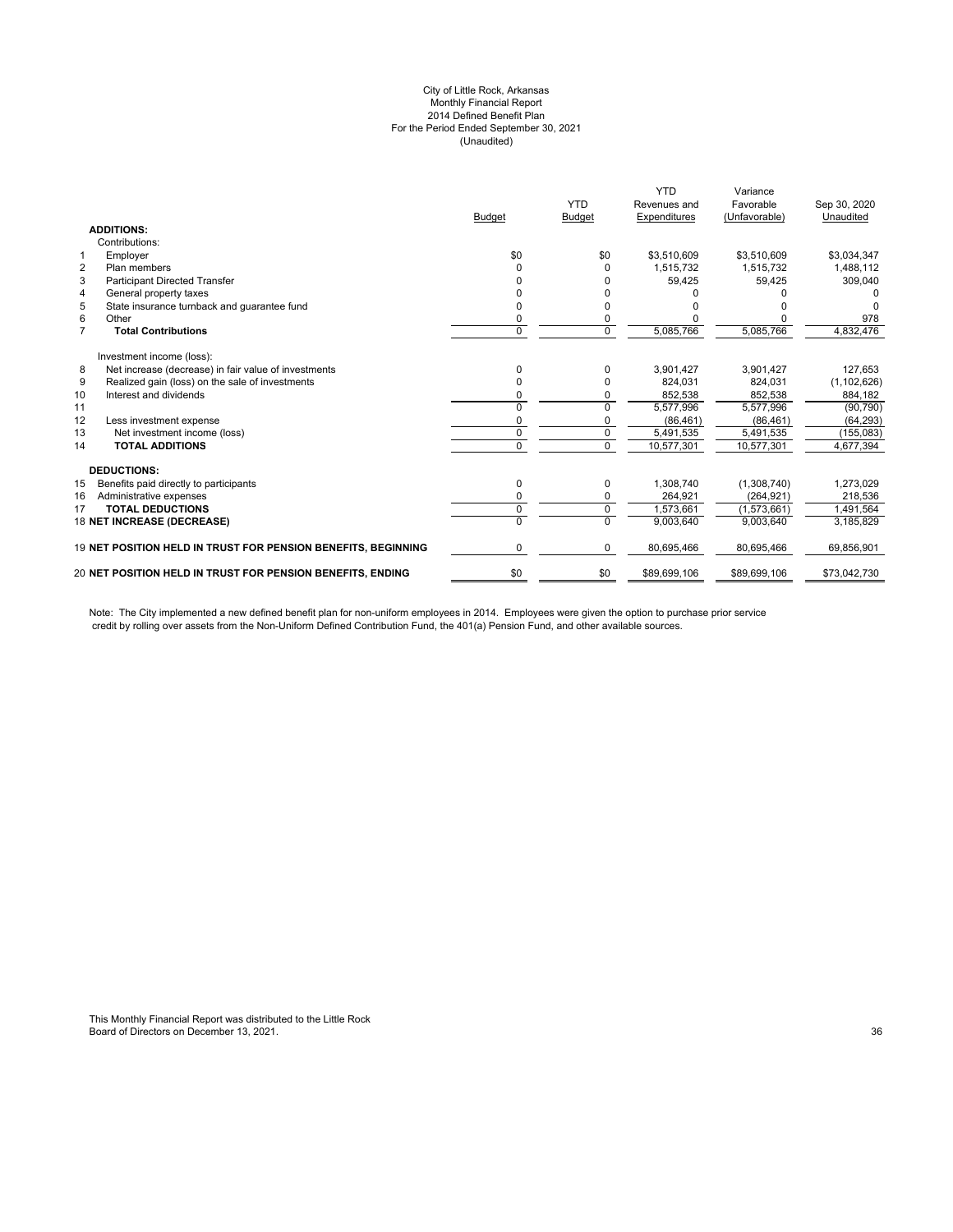#### City of Little Rock, Arkansas Monthly Financial Report Health Management Trust Fund For the Period Ended September 30, 2021 (Unaudited)

|                |                                                               |               |               | <b>YTD</b>   | Variance      |              |
|----------------|---------------------------------------------------------------|---------------|---------------|--------------|---------------|--------------|
|                |                                                               |               | <b>YTD</b>    | Revenues and | Favorable     | Sep 30, 2020 |
|                |                                                               | <b>Budget</b> | <b>Budget</b> | Expenditures | (Unfavorable) | Unaudited    |
|                | <b>ADDITIONS:</b>                                             |               |               |              |               |              |
|                | Contributions:                                                |               |               |              |               |              |
| $\mathbf{1}$   | Employer                                                      | \$0           | \$0           | \$600,000    | \$600,000     | \$1,155,175  |
| $\overline{2}$ | Plan members                                                  | ŋ             | O             |              |               |              |
| 3              | General property taxes                                        |               |               |              |               |              |
| 4              | State insurance turnback and guarantee fund                   |               |               |              |               |              |
| 5              | Other                                                         | ŋ             | O             |              |               |              |
| 6              | <b>Total Contributions</b>                                    | $\Omega$      | $\mathbf 0$   | 600,000      | 600,000       | 1,155,175    |
|                | Investment income (loss):                                     |               |               |              |               |              |
| $\overline{7}$ | Net increase (decrease) in fair value of investments          | 0             | 0             | 184,311      | 184,311       | 242,416      |
| 8              | Realized gain (loss) on the sale of investments               | 0             |               | 180.541      | 180.541       |              |
| 9              | Interest and dividends                                        | 0             |               | 86.756       | 86.756        | 84,983       |
| 10             |                                                               | n             |               | 451.607      | 451,607       | 327,399      |
| 11             | Less investment expense                                       |               |               | (63,069)     | (63,069)      |              |
| 12             | Net investment income (loss)                                  | 0             |               | 388,538      | 388,538       | 327,399      |
| 13             | <b>TOTAL ADDITIONS</b>                                        | 0             | 0             | 988,538      | 988,538       | 1,482,574    |
|                | <b>DEDUCTIONS:</b>                                            |               |               |              |               |              |
| 14             | Benefits paid directly to participants                        | 0             | 0             | 0            | 0             | 0            |
| 15             | Administrative expenses                                       | ŋ             |               | ŋ            |               | 46,403       |
| 16             | <b>TOTAL DEDUCTIONS</b>                                       | 0             |               | $\Omega$     | $\Omega$      | 46,403       |
|                | 17 NET INCREASE (DECREASE)                                    |               |               | 988,538      | 988,538       | 1,436,171    |
|                | 18 NET POSITION HELD IN TRUST FOR PENSION BENEFITS, BEGINNING | 0             | $\Omega$      | 8,407,217    | 8,407,217     | 6,354,377    |
|                | 19 NET POSITION HELD IN TRUST FOR PENSION BENEFITS, ENDING    | \$0           | \$0           | \$9,395,755  | \$9,395,755   | \$7,790,548  |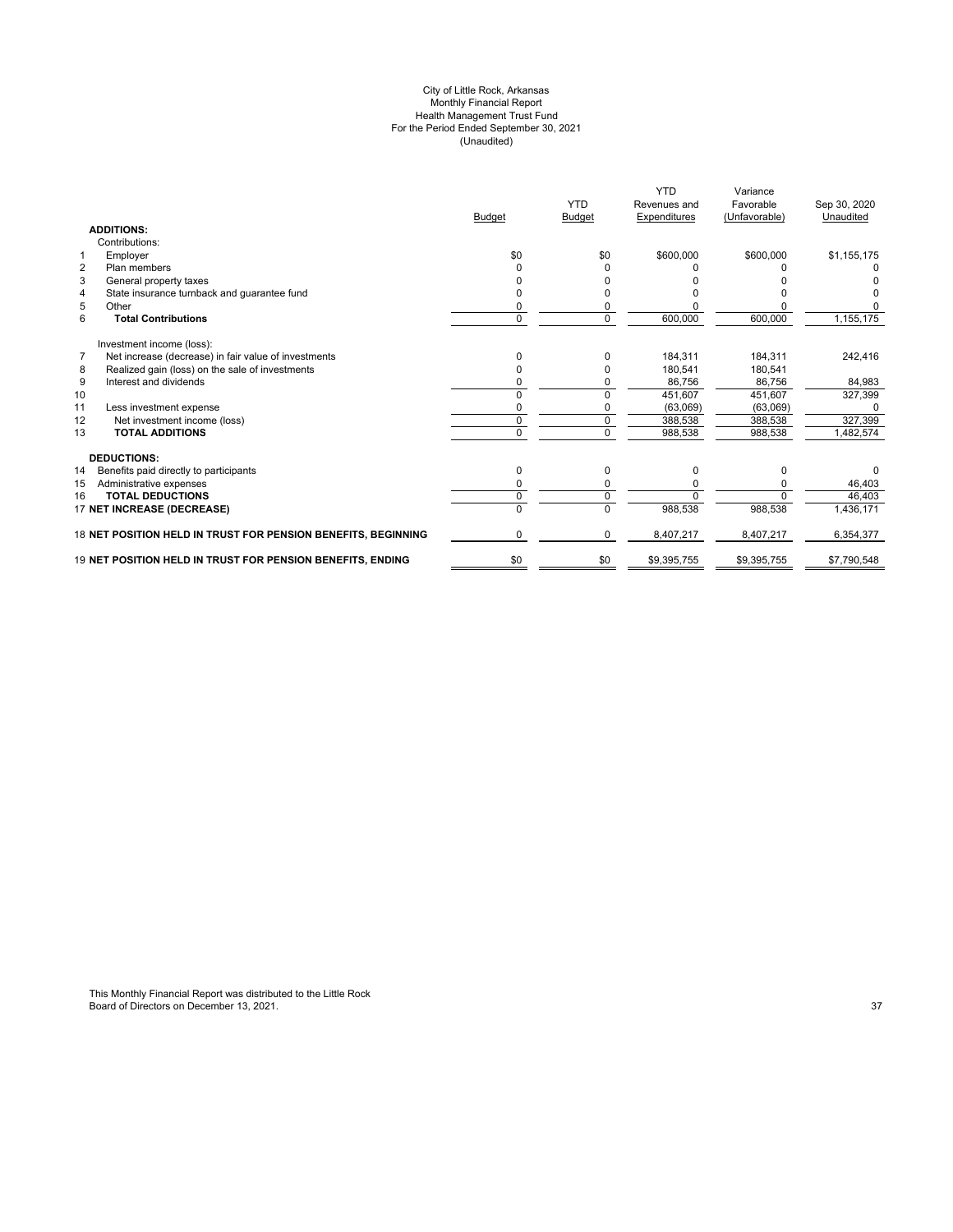#### City of Little Rock, Arkansas Monthly Financial Report Courts Trust Fund For the Period Ended September 30, 2021 (Unaudited)

|                                                               | <b>Budget</b> | <b>YTD</b><br><b>Budget</b> | <b>YTD</b><br>Revenues and<br>Expenditures | Variance<br>Favorable<br>(Unfavorable) | Sep 30, 2020<br>Unaudited |
|---------------------------------------------------------------|---------------|-----------------------------|--------------------------------------------|----------------------------------------|---------------------------|
| <b>ADDITIONS:</b>                                             |               |                             |                                            |                                        |                           |
| Contributions:                                                |               |                             |                                            |                                        |                           |
| Employer<br>1                                                 | \$0           | \$0                         | \$0                                        | \$0                                    | \$0                       |
| $\overline{2}$<br>Plan members                                | o             | <sup>0</sup>                |                                            |                                        | 0                         |
| 3<br>Other                                                    |               | <sup>0</sup>                | 1,986,335                                  | 1,986,335                              | 0                         |
| <b>Total Contributions</b><br>$\overline{4}$                  | $\Omega$      | $\Omega$                    | 1,986,335                                  | 1,986,335                              | 0                         |
| Investment income (loss):                                     |               |                             |                                            |                                        |                           |
| 5<br>Net increase (decrease) in fair value of investments     |               |                             |                                            |                                        |                           |
| Realized gain (loss) on the sale of investments<br>6          |               |                             |                                            |                                        |                           |
| Interest and dividends<br>$\overline{7}$                      |               |                             | 1,836                                      | 1,836                                  |                           |
| 8                                                             |               |                             | 1,836                                      | 1,836                                  |                           |
| 9<br>Less investment expense                                  |               |                             |                                            | $\Omega$                               | 0                         |
| 10<br>Net investment income (loss)                            |               |                             | 1,836                                      | 1,836                                  | 0                         |
| <b>TOTAL ADDITIONS</b><br>11                                  | U             | $\Omega$                    | 1,988,171                                  | 1,988,171                              | $\Omega$                  |
| <b>DEDUCTIONS:</b>                                            |               |                             |                                            |                                        |                           |
| Benefits paid directly to participants<br>12                  |               |                             |                                            |                                        |                           |
| Distributions to other governments<br>13                      |               |                             | 1,988,171                                  | (1,988,171)                            |                           |
| 14<br>Administrative expenses                                 |               |                             |                                            |                                        |                           |
| 15<br>Other                                                   |               |                             |                                            |                                        |                           |
| <b>TOTAL DEDUCTIONS</b><br>16                                 |               | <sup>0</sup>                | 1,988,171                                  | (1,988,171)                            | $\Omega$                  |
| 17 NET INCREASE (DECREASE)                                    |               | $\Omega$                    |                                            |                                        | $\Omega$                  |
| 18 NET POSITION HELD IN TRUST FOR PENSION BENEFITS, BEGINNING | 0             | $\mathbf 0$                 | 0                                          | 0                                      | 0                         |
| 19 NET POSITION HELD IN TRUST FOR PENSION BENEFITS, ENDING    | \$0           | \$0                         | \$0                                        | \$0                                    | \$0                       |
|                                                               |               |                             |                                            |                                        |                           |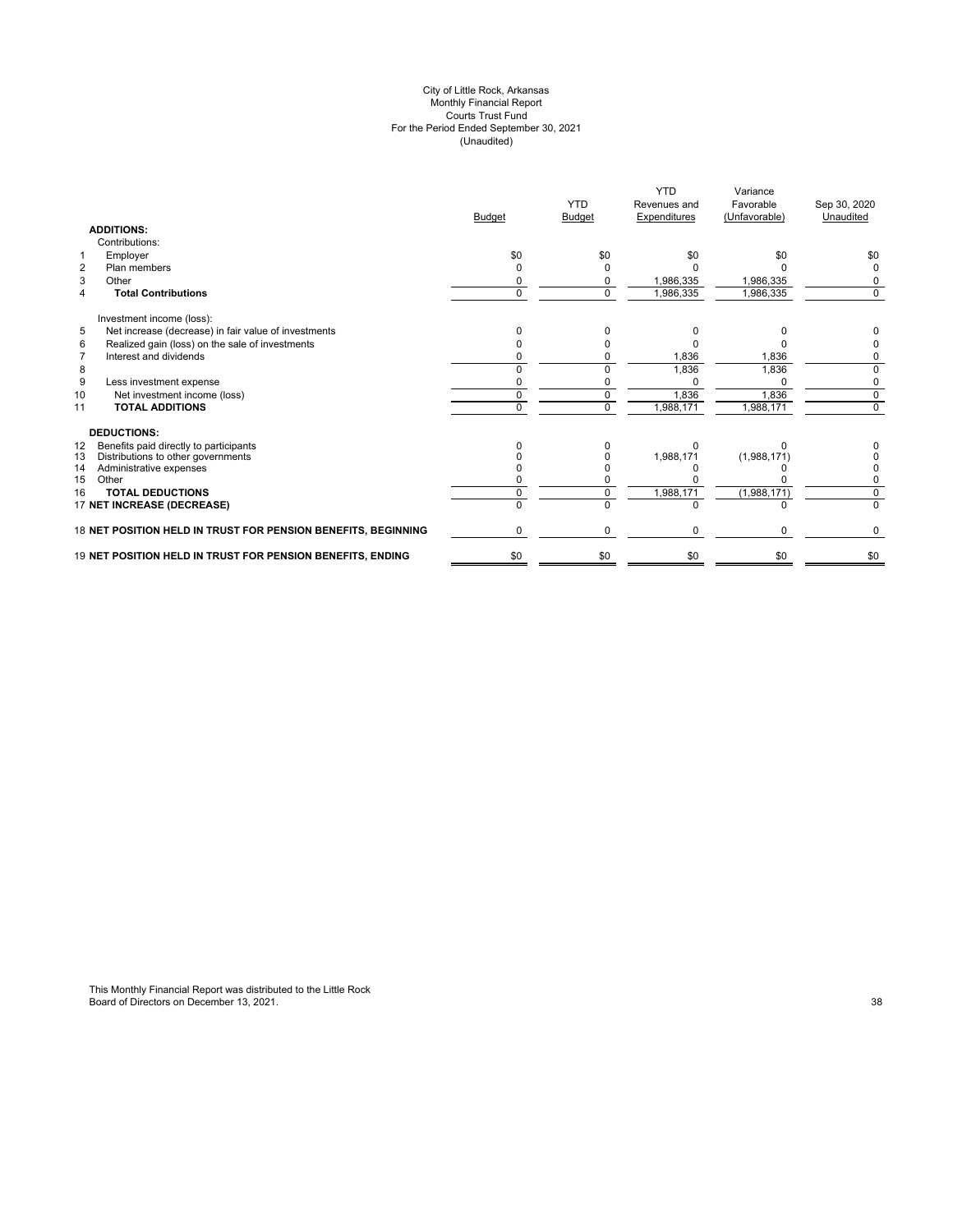# Accounts Payable, Bonds Payable and Other Payables For the Period Ended September 30, 2021

|                                                     | Accounts    | Wages and Benefits | Other        | Deferred     | Deferred       | Revenue Bonds | <b>Total Payables</b> |                 |
|-----------------------------------------------------|-------------|--------------------|--------------|--------------|----------------|---------------|-----------------------|-----------------|
| Fund                                                | Payable     | Payable            | Payables     | Revenues     | <b>Inflows</b> | Payable       | Total                 | Encumbrances    |
| 100 General                                         | \$356,888   | \$10,272,660       | \$5,169,233  | \$20,828,606 |                |               | \$36,627,388          | \$1,531,837     |
| 108 General - Special Projects                      | 21,100      |                    |              | 543,768      |                |               | 564,868               | 2,722,748       |
| 110 Seized Money                                    |             |                    | 469,215      |              |                |               | 469,215               | 23,375          |
| 140 Franchise Fee Collection                        |             |                    |              |              |                |               | $\Omega$              |                 |
| 200 Street                                          |             |                    |              | 3,927,549    |                |               | 3,927,549             | 88,228          |
| 205 Street - Special Projects                       |             |                    |              |              |                |               | $\Omega$              | 1,465,294       |
| 210 Special Projects                                |             |                    |              | 808          |                |               | 808                   | 864,195         |
| 220 911                                             |             |                    |              |              |                |               | $\Omega$              | 6,833           |
| 230 CDBG                                            |             |                    |              |              |                |               | $\Omega$<br>$\Omega$  | 457,330         |
| <b>240 HIPP</b><br>250 NHSP                         |             |                    |              |              |                |               | $\Omega$              | 88,832<br>7,651 |
| 270 Grants                                          | 228,900     |                    |              | 3,682,952    |                |               | 3,911,852             | 2,902,524       |
| 271 Amerrican Rescue Plan Act                       |             |                    |              | 15,747,857   |                |               | 15,747,857            | 2,063,733       |
| 324 2015 Library Improvement Bonds                  |             |                    |              |              |                |               | $\Omega$              | $\Omega$        |
| 325 Short Term Financing Capital Improvements       |             |                    |              |              |                |               | $\Omega$              | 3,471,107       |
| 326 2012-2021 Capital Project Fund                  |             |                    |              |              |                |               | $\Omega$              | 8,449,948       |
| 330 2013 Capital Improvement Bond                   |             |                    |              |              |                |               | $\Omega$              |                 |
| 331 2018 Capital Improvement Bond                   | 400,208     |                    |              |              |                |               | 400,208               | 8,594,940       |
| 352 TIF - Port Authority                            |             |                    |              | 152,689      |                |               | 152,689               |                 |
| 370 2018 Hotel Gross Receipts Tax                   |             |                    |              |              |                |               | $\Omega$              | $\Omega$        |
| 524 2015 Library Improvement Bonds Debt Service     |             |                    |              | 2,469,242    |                |               | 2,469,242             | $\mathbf 0$     |
| 530 2013 Improvement Bonds Debt Service Fund        |             |                    |              | 8,213,783    |                |               | 8,213,783             | $\Omega$        |
| 540 2017 Capital Improvement Refunding Revenue Bond |             |                    |              |              |                |               | $\Omega$              | $\Omega$        |
| 551 TIF #1 2014 Cap Improvement Bond Debt Service   |             |                    |              | 681,443      |                |               | 681,443               | $\Omega$        |
| 560 2017 Library Refunding Bond Fund                |             |                    |              | 2,469,242    |                |               | 2,469,242             | $\mathbf 0$     |
| 570 2018 Hotel Gross Receipts Tax Debt Service      |             |                    |              |              |                |               | $\Omega$              | $\Omega$        |
| 600 Fleet                                           |             | 523,138            |              |              | 211,265        |               | 734,403               | $\Omega$        |
| 601 Vehicle Storage Facility                        | 2,999       | 119,025            |              | 160,399      | 35,210         |               | 317,633               | $\mathbf 0$     |
| 603 Waste Disposal                                  | 14,358      | 708,899            | 8,010,522    |              | 281,688        | 325,000       | 9,340,467             | $\mathbf 0$     |
|                                                     |             |                    |              |              |                |               |                       | $\Omega$        |
| 612 Rivermarket Garage Fund<br>800 Police Pension   | 99,641      |                    | 69,599       | 1,790        |                | 5,070,000     | 5,241,031<br>$\Omega$ | $\mathbf 0$     |
|                                                     |             |                    |              |              |                |               |                       |                 |
| 801 Fire Pension                                    |             |                    |              |              |                |               | $\Omega$              | $\Omega$        |
| 803 Non-Uniform Defined Benefit                     |             |                    |              |              |                |               |                       | $\Omega$        |
| 804 Non-Uniform Defined Contribution                |             |                    |              |              |                |               |                       | $\mathbf 0$     |
| 805 401 (a) Pensions                                |             |                    |              |              |                |               |                       | $\mathbf 0$     |
| 806 Health Management Trust Fund                    |             |                    |              |              |                |               | $\Omega$              | $\Omega$        |
| 807 2014 DB Plan                                    |             |                    |              |              |                |               | $\Omega$              | $\Omega$        |
| 850 Courts                                          | 34,434      |                    | 65,720       |              |                |               | 100,154               | $\Omega$        |
| 940 Accounts Payable Clearing Fund                  | 2,264,939   |                    |              |              |                |               | 2,264,939             | $\Omega$        |
| Totals                                              | \$3,423,468 | \$11,623,723       | \$13,784,290 | \$58,880,127 | \$528,163      | \$5,395,000   | \$93,634,770          | \$32,738,576    |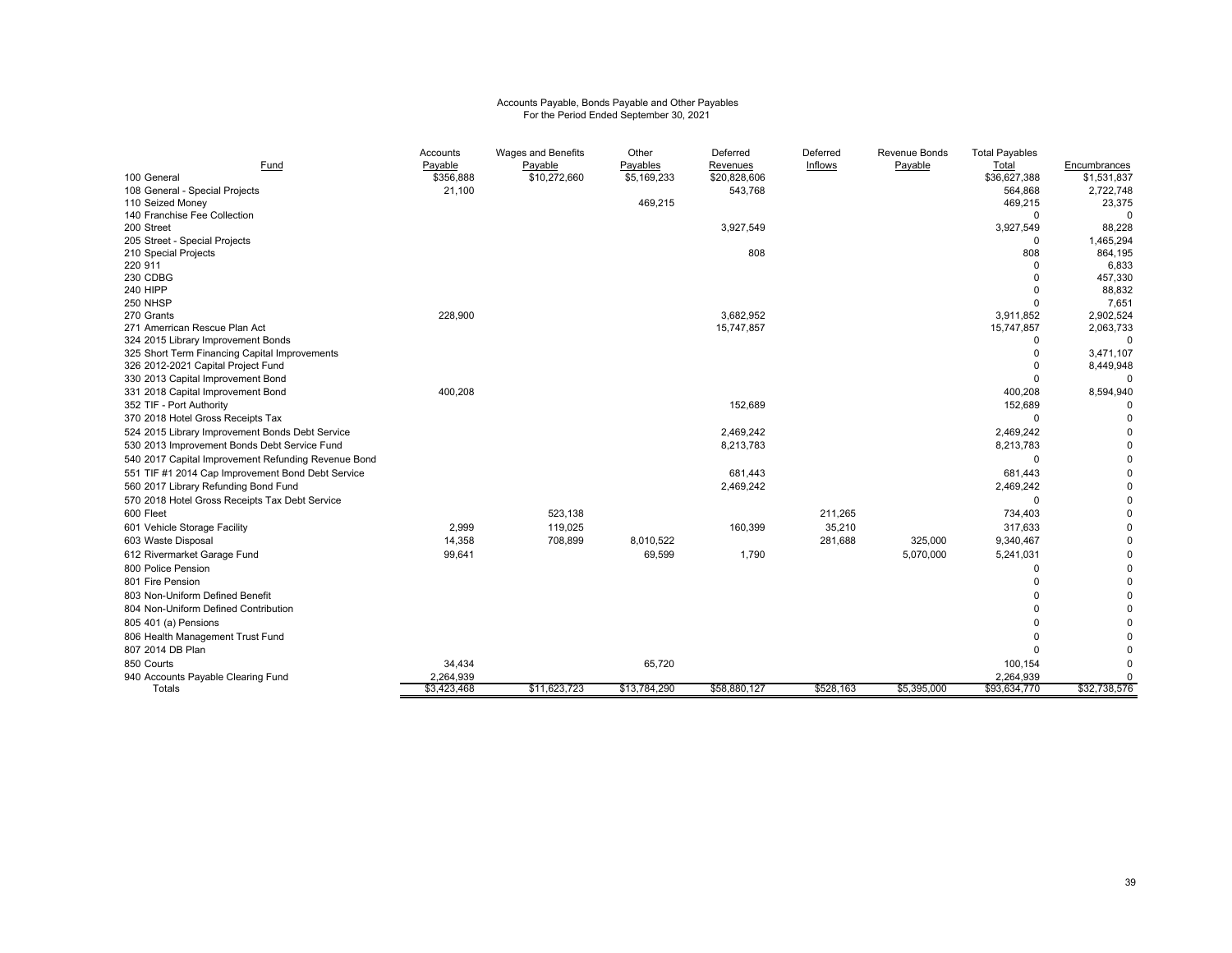#### **SUMMARY OF BOND INDEBTEDNESSFor the Period Ended September 30, 2021**

| <b>GENERAL OBLIGATION DEBT</b>                                                        | <b>TRUSTEE</b>                                                                            | <b>ORIGINAL</b><br><b>AMOUNT</b> | <b>MATURITY</b><br><b>DATE</b> | <b>INTEREST</b><br><b>RATE</b>  | <b>PRINCIPAL</b><br><b>BALANCE AT</b><br>12/31/2020 | <b>BONDS</b><br><b>ISSUED</b><br>2021 | <b>PRINCIPAL</b><br><b>PAID IN</b><br>2021 | <b>BONDS</b><br><b>RETIRED</b><br>2021 | <b>PRINCIPAL</b><br><b>BALANCE AT</b><br>9/30/2021 | <b>INTEREST</b><br><b>PAID IN</b><br>2021 |
|---------------------------------------------------------------------------------------|-------------------------------------------------------------------------------------------|----------------------------------|--------------------------------|---------------------------------|-----------------------------------------------------|---------------------------------------|--------------------------------------------|----------------------------------------|----------------------------------------------------|-------------------------------------------|
| 2013 Limited Tax Capital Improvement                                                  | First Security Bank (Paying Agent & Registrar)                                            | \$58,105,000                     | 4/1/2033                       | 1.00% - 5.00%                   | \$1,325,000                                         | \$0                                   | \$1,325,000                                | \$0                                    | \$0                                                | \$33,125                                  |
| 2014 Tax Increment Improvement Bonds (Redevelopment District No. 1.)                  | Regions Bank                                                                              | 2,615,000                        | 3/1/2036                       | 6.00%                           | 2,035,000                                           | $\Omega$                              |                                            | 550,000                                | 1,485,000                                          | 105,600                                   |
| 2015 Library Construction and Refunding Bonds                                         | Regions Bank (Paying Agent & Registrar)                                                   | 36,620,000                       | 3/1/2038                       | 2.05% - 4.00%                   | 26,310,000                                          |                                       | 1,335,000                                  | 2,125,000                              | 22,850,000                                         | 757,656                                   |
| 2017 Library Construction and Refunding Bonds<br>2018 Limited Tax Capital Improvement | Regions Bank (Paying Agent & Registrar)<br>First Security Bank (Paying Agent & Registrar) | 15,925,000<br>43,475,000         | 3/1/2027<br>4/1/2028           | 1.50% - 5.00%<br>2.375% - 5.00% | 9,200,000<br>26,535,000                             | $\Omega$                              | 1,655,000<br>2,390,000                     | 2,345,000<br>9,685,000                 | 5,200,000<br>14,460,000                            | 250,144<br>477,500                        |
| <b>REVENUE BONDS</b>                                                                  |                                                                                           |                                  |                                |                                 |                                                     |                                       |                                            |                                        |                                                    |                                           |
| 2003 Capital Improvement and Refunding-Parking Projects                               | U.S. Bank                                                                                 | 11,855,000                       | 7/1/2028                       | 1.50% - 5.30%                   | 5,660,000                                           | $\Omega$                              | 590,000                                    |                                        | 5,070,000                                          | 299,048                                   |
| 2007 Waste Disposal Revenue Bond                                                      | Citizens Bank                                                                             | 3,400,000                        | 5/1/2022                       | 5.30% - 5.87%                   | 630,000                                             |                                       | 305,000                                    |                                        | 325,000                                            | 18,113                                    |
| 2017 Capital Improvement and Refunding Revenue Bonds                                  | <b>First Security Bank</b>                                                                | 17,875,000                       | 10/1/2033                      | $2.00\% - 5.00\%$               | 15,180,000                                          |                                       |                                            |                                        | 15,180,000                                         | 291,450                                   |
| 2018 Hotel Gross Receipts Tax Bonds (Arts Center Bonds)                               | First Security Bank (Paying Agent & Registrar)                                            | 32,570,000                       | 12/1/2048                      | $3.00\% - 5.00\%$               | 31,590,000                                          | $\Omega$                              |                                            |                                        | 31,590,000                                         | 672,197                                   |
| <b>TEMPORARY NOTE</b>                                                                 |                                                                                           |                                  |                                |                                 |                                                     |                                       |                                            |                                        |                                                    |                                           |
| 2016 1st Temporary Note                                                               | Banc of America Public Capital Corp.                                                      | 4,525,000                        | 6/10/2021                      | 1.54%                           | 932,734                                             | $\Omega$                              | 932,734                                    |                                        | $\Omega$                                           | 14,373                                    |
| 2016 2nd Temporary Note                                                               | Relyance Bank                                                                             | 4,603,000                        | 12/22/2021                     | 1.85%                           | 954,657                                             |                                       |                                            |                                        | 954,657                                            | 0                                         |
| 2017 Temporary Note                                                                   | Signature Public Funding                                                                  | 5,250,000                        | 8/8/2022                       | 1.81%                           | 2,156,727                                           |                                       | 1,068,692                                  |                                        | 1,088,035                                          | 39,037                                    |
| 2019 Temporary Note                                                                   | <b>Centennial Bank</b>                                                                    | 5,650,000                        | 8/24/2024                      | 2.25%                           | 4,569,980                                           |                                       | 1,104,668                                  |                                        | 3,465,312                                          | 102,825                                   |
| 2021 Temporary Note                                                                   | Regions Capital Advantage, Inc.                                                           | 5,925,000                        | 10/17/2026                     | 8.40%                           |                                                     | 5,925,000                             |                                            |                                        | 5,925,000                                          | $\Omega$                                  |
| <b>Grand Total</b>                                                                    |                                                                                           | \$248,393,000                    |                                |                                 | \$127,079,098                                       | \$5,925,000                           | \$10,706,094                               | \$14,705,000                           | \$107,593,004                                      | \$3,061,067                               |